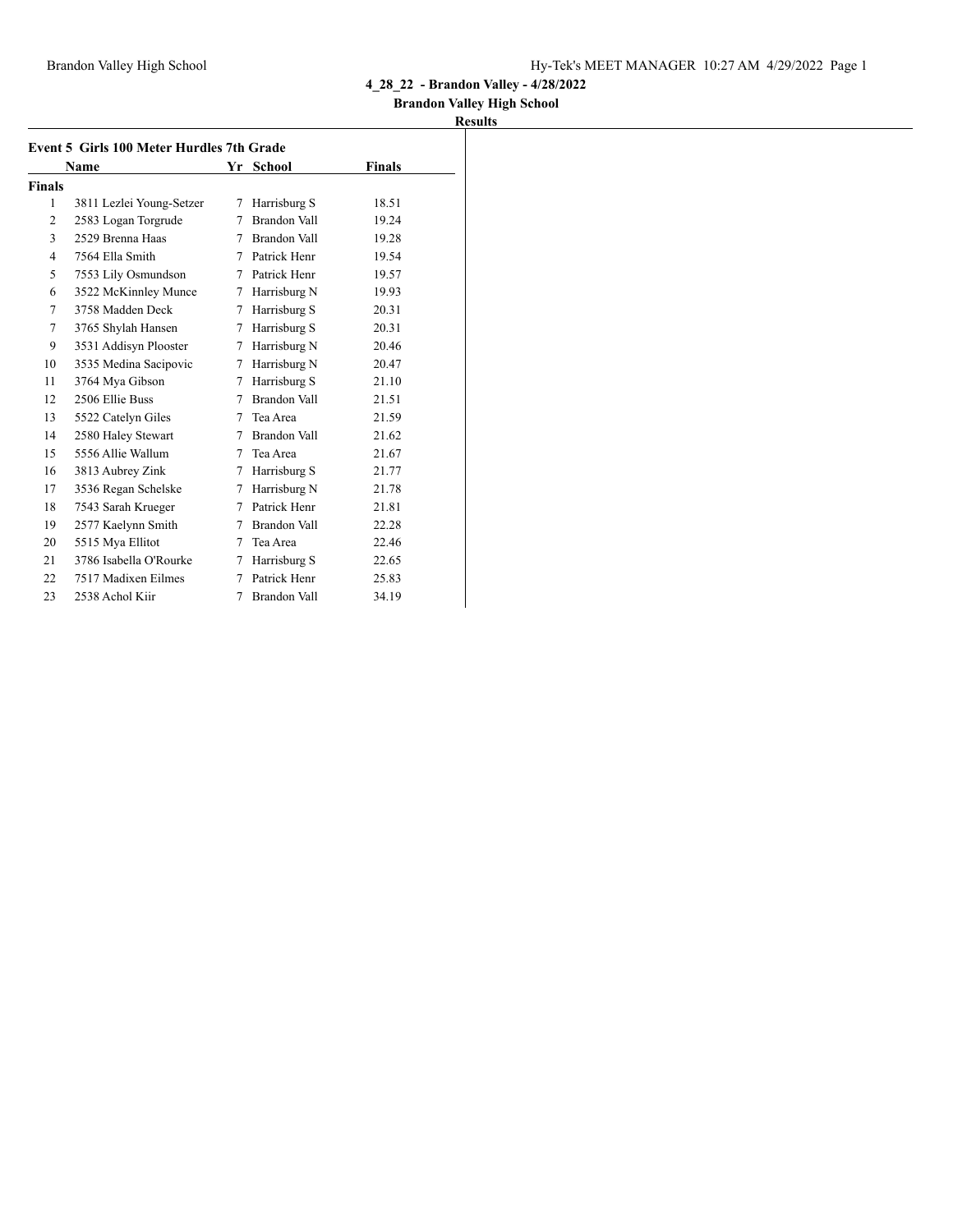## **Brandon Valley High School**

|               | Event 6 Girls 100 Meter Hurdles 8th Grade |    |              |        |  |
|---------------|-------------------------------------------|----|--------------|--------|--|
|               | Name                                      | Yr | School       | Finals |  |
| <b>Finals</b> |                                           |    |              |        |  |
| 1             | 3503 Claire Backstrom                     | 8  | Harrisburg N | 17.01  |  |
| 2             | 7572 Courtney Ulrich                      | 8  | Patrick Henr | 18.08  |  |
| 3             | 5530 Olivia Johnson                       | 8  | Tea Area     | 18.69  |  |
| 4             | 3515 Lindsay Langner                      | 8  | Harrisburg N | 19.31  |  |
| 5             | 5511 Anaya Connors                        | 8  | Tea Area     | 19.93  |  |
| 6             | 3788 Jesa Patten                          | 8  | Harrisburg S | 20.13  |  |
| 7             | 3803 Jersy Tryon                          | 8  | Harrisburg S | 20.34  |  |
| 8             | 2565 Kiersten Rubin                       | 8  | Brandon Vall | 20.59  |  |
| 9             | 2551 Sophia Menden                        | 8  | Brandon Vall | 21.09  |  |
| 10            | 3812 Gabi Zachariasen                     | 8  | Harrisburg S | 21.35  |  |
| 11            | 7562 Nadia Schneider                      | 8  | Patrick Henr | 22.22  |  |
| 12            | 7567 Josalyn Sybesma                      | 8  | Patrick Henr | 23.12  |  |
| 13            | 3795 Aspen Schroedermeier                 | 8  | Harrisburg S | 23.66  |  |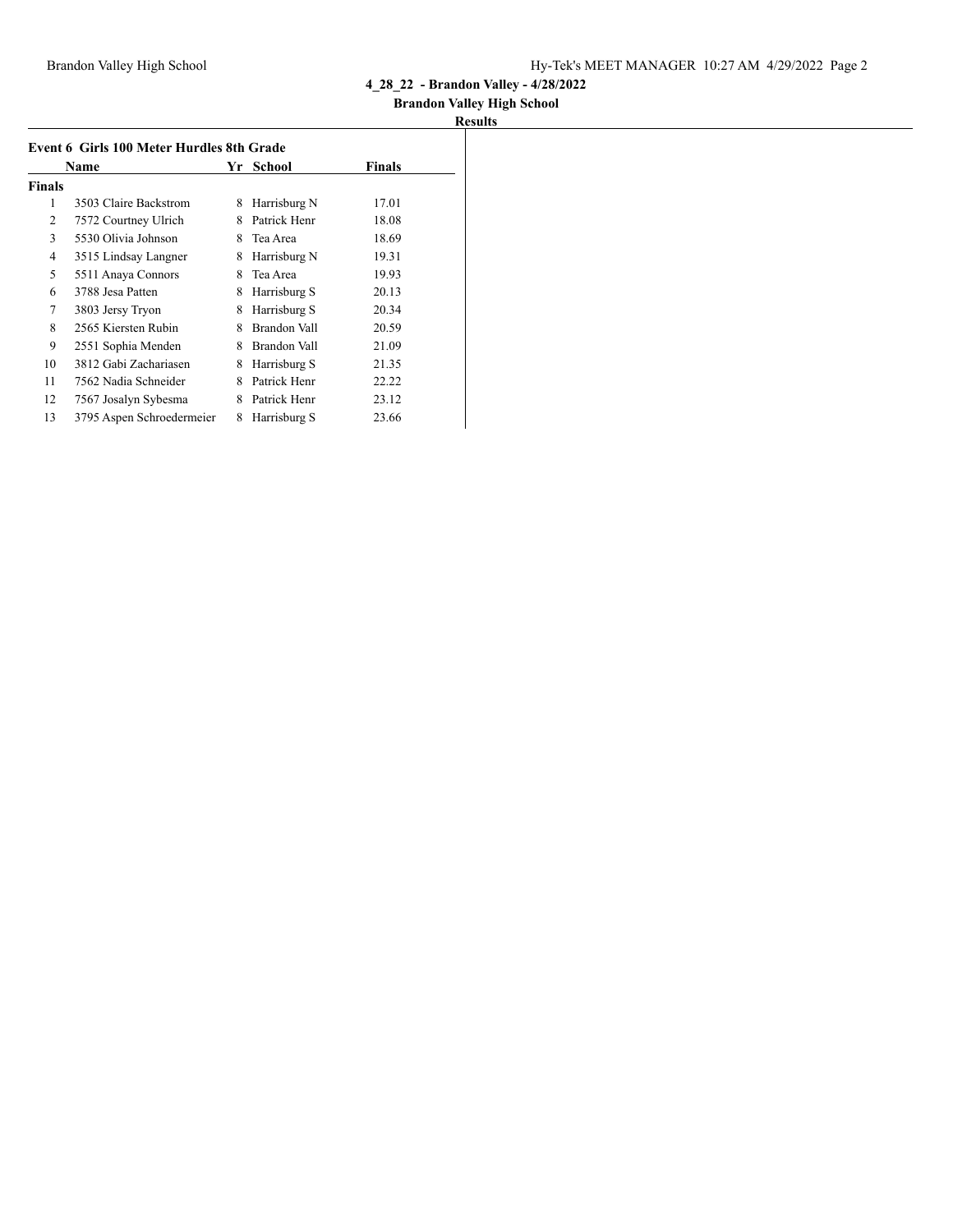## **Brandon Valley High School**

|        | Event 7 Boys 110 Meter Hurdles 7th Grade |    |              |        |
|--------|------------------------------------------|----|--------------|--------|
|        | Name                                     | Yr | School       | Finals |
| Finals |                                          |    |              |        |
| 1      | 2034 Andrew Gray                         | 7  | Brandon Vall | 17.46  |
| 2      | 2009 Hayes Bortnem                       | 7  | Brandon Vall | 19.15  |
| 3      | 2007 Jack Blomgren                       | 7  | Brandon Vall | 19.26  |
| 4      | 3307 Miles Wright                        | 7  | Harrisburg S | 19.28  |
| 5      | 3301 Camden Star                         | 7  | Harrisburg S | 19.53  |
| 6      | 2022 Uriah Dixon                         | 7  | Brandon Vall | 19.91  |
| 7      | 3263 Asher Hauert                        | 7  | Harrisburg S | 20.09  |
| 8      | 3052 Miles Walton                        | 7  | Harrisburg N | 20.31  |
| 9      | 2055 Gage Mandery                        | 7  | Brandon Vall | 20.60  |
| 10     | 2037 Will Harte                          | 7  | Brandon Vall | 21.14  |
| 11     | 7074 Tyshaun Nguyen                      | 7  | Patrick Henr | 21.35  |
| 12     | 3057 Jaxson Roesler                      | 7  | Harrisburg N | 21.47  |
| 13     | 2040 Matthew Henkelman                   | 7  | Brandon Vall | 22.69  |
| 14     | 3252 Caleb Bachmeier                     | 7  | Harrisburg S | 23.46  |
| 15     | 2062 Trevor Moody                        | 7  | Brandon Vall | 24.90  |
| 16     | 7028 Eric Fiedler                        | 7  | Patrick Henr | 30.53  |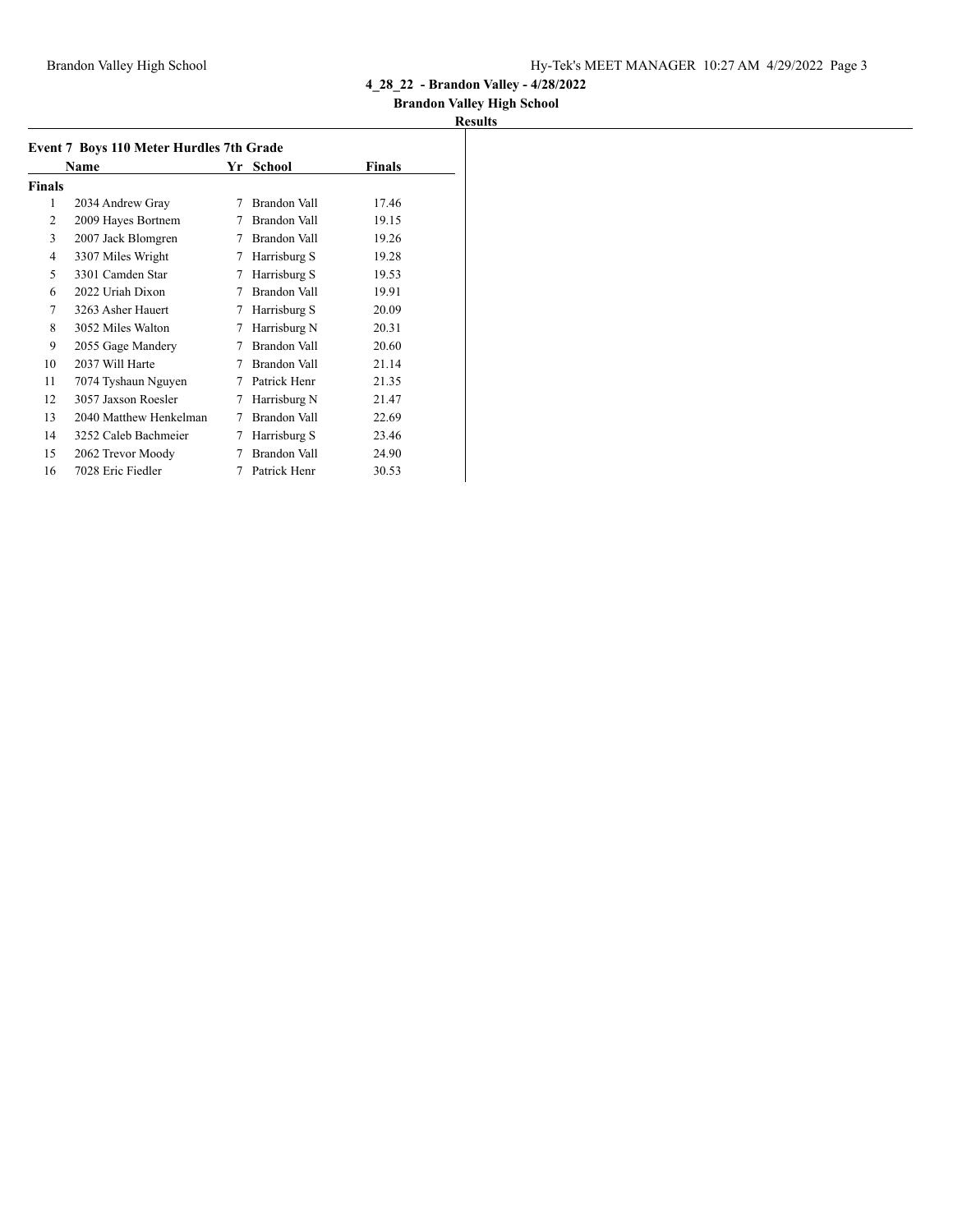## **Brandon Valley High School**

| Event 8 Boys 110 Meter Hurdles 8th Grade |                         |   |              |        |
|------------------------------------------|-------------------------|---|--------------|--------|
|                                          | Name                    |   | Yr School    | Finals |
| <b>Finals</b>                            |                         |   |              |        |
| 1                                        | 7043 Isiah Hofer        | 8 | Patrick Henr | 17.39  |
| 2                                        | 2012 Will Bunker        | 8 | Brandon Vall | 17.84  |
| 3                                        | 3286 Isaiah Patterson   | 8 | Harrisburg S | 18.75  |
| 4                                        | 7050 Alexander Kaufhold | 8 | Patrick Henr | 18.93  |
| 5                                        | 2035 Quinton Hall       | 8 | Brandon Vall | 19.10  |
| 6                                        | 3011 Freeman Flomo      | 8 | Harrisburg N | 19.15  |
| 7                                        | 3289 Caden Putnam       | 8 | Harrisburg S | 19.31  |
| 8                                        | 7100 Eric Tarley        | 8 | Patrick Henr | 19.70  |
| 9                                        | 3275 Drew Lensing       | 8 | Harrisburg S | 19.95  |
| 10                                       | 3298 Atley Skeie        | 8 | Harrisburg S | 19.97  |
| 11                                       | 3282 Daniel O?connor    | 8 | Harrisburg S | 20.01  |
| 12                                       | 2002 Ben Anfinson       | 8 | Brandon Vall | 20.18  |
| 13                                       | 3294 Pryce Selig        | 8 | Harrisburg S | 20.20  |
| 14                                       | 2029 Carsen Flowers     | 8 | Brandon Vall | 20.25  |
| 15                                       | 3051 Ryder VanHull      | 8 | Harrisburg N | 20.51  |
| 16                                       | 3268 Evan Johnson       | 8 | Harrisburg S | 20.83  |
| 17                                       | 7045 Aiden Hosman       | 8 | Patrick Henr | 22.20  |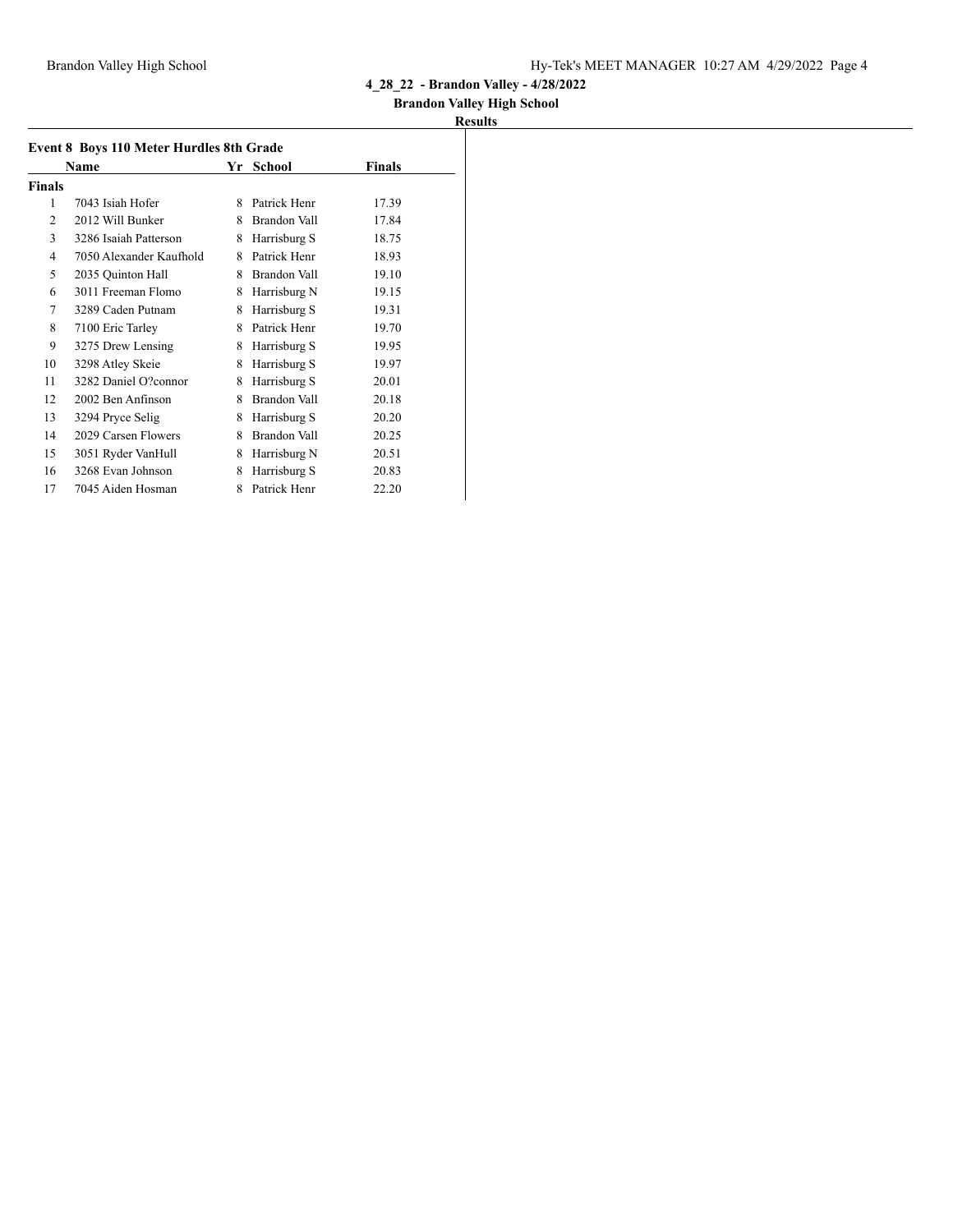### **Brandon Valley High School**

|                | Event 9 Girls 100 Meter Dash 7th Grade |   |                     |               |  |
|----------------|----------------------------------------|---|---------------------|---------------|--|
|                | Name                                   |   | Yr School           | <b>Finals</b> |  |
| <b>Finals</b>  |                                        |   |                     |               |  |
| 1              | 3782 Ayana Morris                      | 7 | Harrisburg S        | 13.27         |  |
| 1              | 2586 Josey Van Duyn                    | 7 | <b>Brandon Vall</b> | 13.27         |  |
| 3              | 5551 Sydney Stahlecker                 | 7 | Tea Area            | 13.28         |  |
| $\overline{4}$ | 5555 Miah Thorstenson                  | 7 | Tea Area            | 13.66         |  |
| 5              | 2525 Lauren Gerken                     | 7 | Brandon Vall        | 13.87         |  |
| 6              | 3769 Grace Jepsen                      |   | 7 Harrisburg S      | 14.03         |  |
| 7              | 7519 Alana Fink                        | 7 | Patrick Henr        | 14.25         |  |
| 8              | 2569 Audrina Schmidt                   |   | 7 Brandon Vall      | 14.27         |  |
| 9              | 3756 Pyper Bowers                      | 7 | Harrisburg S        | 14.39         |  |
| 10             | 2548 Sunni McGee                       | 7 | Brandon Vall        | 14.46         |  |
| 11             | 7553 Lily Osmundson                    | 7 | Patrick Henr        | 14.59         |  |
| 12             | 3804 Lyncoln Tryon                     | 7 | Harrisburg S        | 14.69         |  |
| 12             | 3529 Abigaelle Pilaz                   | 7 | Harrisburg N        | 14.69         |  |
| 14             | 7536 Nya Johnson                       | 7 | Patrick Henr        | 14.71         |  |
| 15             | 7501 Kacie Adler                       |   | 7 Patrick Henr      | 15.03         |  |
| 16             | 3762 Kensie Fowler                     | 7 | Harrisburg S        | 15.15         |  |
| 16             | 5562 Taylor Cuppy                      | 7 | Tea Area            | 15.15         |  |
| 18             | 3516 Lilly Malone                      | 7 | Harrisburg N        | 15.16         |  |
| 19             | 5529 Claire Hyronimus                  | 7 | Tea Area            | 15.18         |  |
| 20             | 3532 Molly Raymond                     | 7 | Harrisburg N        | 15.21         |  |
| 21             | 3783 Aliyah Myhre                      | 7 | Harrisburg S        | 15.34         |  |
| 22             | 3545 Taylor Thurston                   | 7 | Harrisburg N        | 15.37         |  |
| 22             | 5532 Addison Kamps                     | 7 | Tea Area            | 15.37         |  |
| 24             | 5556 Allie Wallum                      | 7 | Tea Area            | 15.38         |  |
| 25             | 2563 Olivia Reiter                     | 7 | Brandon Vall        | 15.50         |  |
| 26             | 7502 Memphis Altena                    | 7 | Patrick Henr        | 15.75         |  |
| 27             | 3517 Miya Marso                        | 7 | Harrisburg N        | 16.06         |  |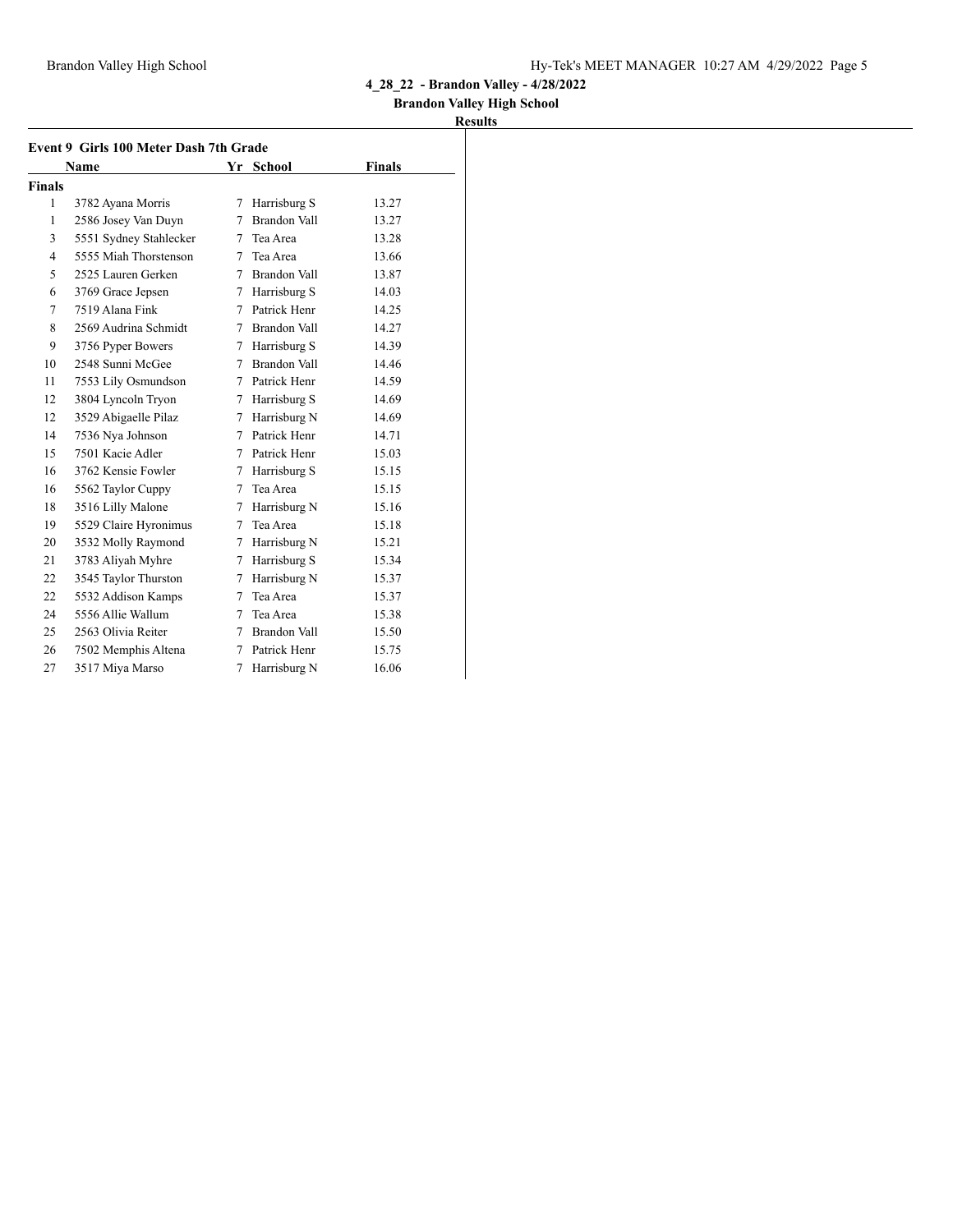## **Brandon Valley High School**

|                | Event 10 Girls 100 Meter Dash 8th Grade |    |                     |        |
|----------------|-----------------------------------------|----|---------------------|--------|
|                | Name                                    |    | Yr School           | Finals |
| <b>Finals</b>  |                                         |    |                     |        |
| 1              | 3791 Delaney Rockvam                    | 8  | Harrisburg S        | 13.51  |
| $\overline{2}$ | 7532 Hazel Hughes                       | 8  | Patrick Henr        | 13.56  |
| 3              | 5535 Piper McKinney                     | 8. | Tea Area            | 13.76  |
| 4              | 5527 Sage Hoffman                       | 8  | Tea Area            | 13.80  |
| 5              | 3547 Lauren Venenga                     | 8  | Harrisburg N        | 14.01  |
| 6              | 3533 Ciara Reinfeld                     | 8  | Harrisburg N        | 14.18  |
| 7              | 3512 Maleja Knutson                     | 8  | Harrisburg N        | 14.20  |
| 7              | 2593 Ella Zhukaliuk                     | 8  | <b>Brandon Vall</b> | 14.20  |
| 9              | 3753 Ava Anderson                       | 8  | Harrisburg S        | 14.22  |
| 10             | 5534 Zoe Kreidler                       | 8  | Tea Area            | 14.23  |
| 11             | 2510 Kadance Coughlin                   |    | 8 Brandon Vall      | 14.34  |
| 12             | 2568 Rosie Scheuer                      |    | 8 Brandon Vall      | 14.44  |
| 13             | 3518 Emma Masselink                     | 8  | Harrisburg N        | 14.64  |
| 14             | 7526 Lucy Hennies                       | 8  | Patrick Henr        | 14.69  |
| 15             | 7534 Taryn Jans                         |    | 8 Patrick Henr      | 14.84  |
| 16             | 2562 Bella Reif                         | 8  | Brandon Vall        | 14.85  |
| 17             | 7516 Delaney Downham                    |    | 8 Patrick Henr      | 15.14  |
| 18             | 2587 Madison Van Dyke                   | 8  | Brandon Vall        | 15.25  |
| 19             | 3797 Delanie Slaba                      | 8  | Harrisburg S        | 15.37  |
| 20             | 7541 Kenna Knutson                      |    | 8 Patrick Henr      | 15.60  |
| 21             | 5523 Jenna Gowin                        | 8  | Tea Area            | 15.70  |
| 22             | 7524 Jirah Gustin                       | 8  | Patrick Henr        | 15.71  |
| 23             | 3781 Piper Moore                        | 8  | Harrisburg S        | 15.78  |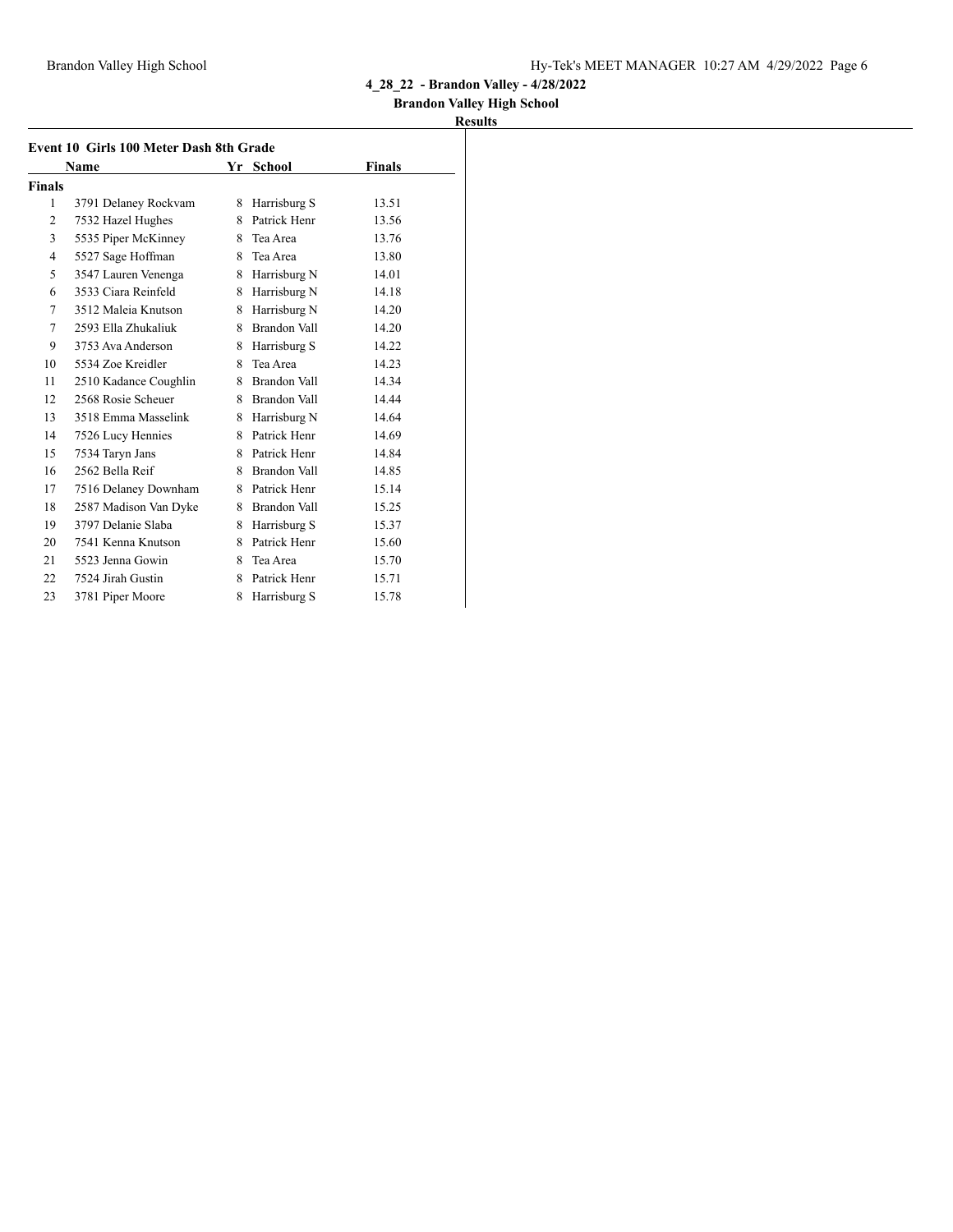### **Brandon Valley High School**

| <b>Finals</b> | Name                   |   | Yr School      | <b>Finals</b> |
|---------------|------------------------|---|----------------|---------------|
|               |                        |   |                |               |
|               |                        |   |                |               |
| 1             | 3308 Thomas Lee        | 7 | Harrisburg S   | 12.58         |
| 2             | 3004 Gus Buche         | 7 | Harrisburg N   | 12.64         |
| 3             | 5006 Landen Bolte      | 7 | Tea Area       | 12.70         |
| 4             | 3257 Kale Deery        | 7 | Harrisburg S   | 12.85         |
| 5             | 7109 Tyler Webb        |   | 7 Patrick Henr | 13.09         |
| 6             | 2100 Aiden Sturgeon    | 7 | Brandon Vall   | 13.15         |
| 7             | 2056 Marshall Marnach  |   | 7 Brandon Vall | 13.23         |
| 8             | 7002 Derick Allen      |   | 7 Patrick Henr | 13.37         |
| 9             | 7112 Hudson Wiebelhaus |   | 7 Patrick Henr | 13.53         |
| 10            | 3280 Anthony Morris    | 7 | Harrisburg S   | 13.63         |
| 11            | 3028 Sladen Larson     | 7 | Harrisburg N   | 13.93         |
| 12            | 3001 Lincoln Anderson  | 7 | Harrisburg N   | 13.96         |
| 13            | 3053 Liam Weide        | 7 | Harrisburg N   | 14.01         |
| 14            | 2014 Jonah Caldwell    | 7 | Brandon Vall   | 14.03         |
| 15            | 3263 Asher Hauert      | 7 | Harrisburg S   | 14.19         |
| 16            | 3296 Brecken Seykora   | 8 | Harrisburg S   | 14.25         |
| 17            | 5034 Daylen McKnelly   | 7 | Tea Area       | 14.28         |
| 18            | 7024 Awab Eltayeb      |   | 7 Patrick Henr | 14.81         |
| 19            | 2044 Caleb Johnson     |   | 7 Brandon Vall | 14.87         |
| 20            | 7028 Eric Fiedler      |   | 7 Patrick Henr | 14.95         |
| 21            | 2051 Jeremiah Lanners  |   | 7 Brandon Vall | 15.03         |
| 22            | 2099 Cody Stotts       |   | 7 Brandon Vall | 15.58         |
| 23            | 5028 Colt Kelling      | 7 | Tea Area       | 15.94         |
| 24            | 5023 Isaiah Hlavka     | 7 | Tea Area       | 16.16         |
| 25            | 7092 Leeland Smith     | 7 | Patrick Henr   | 16.32         |
| 26            | 5019 Tyler Frank       | 7 | Tea Area       | 16.54         |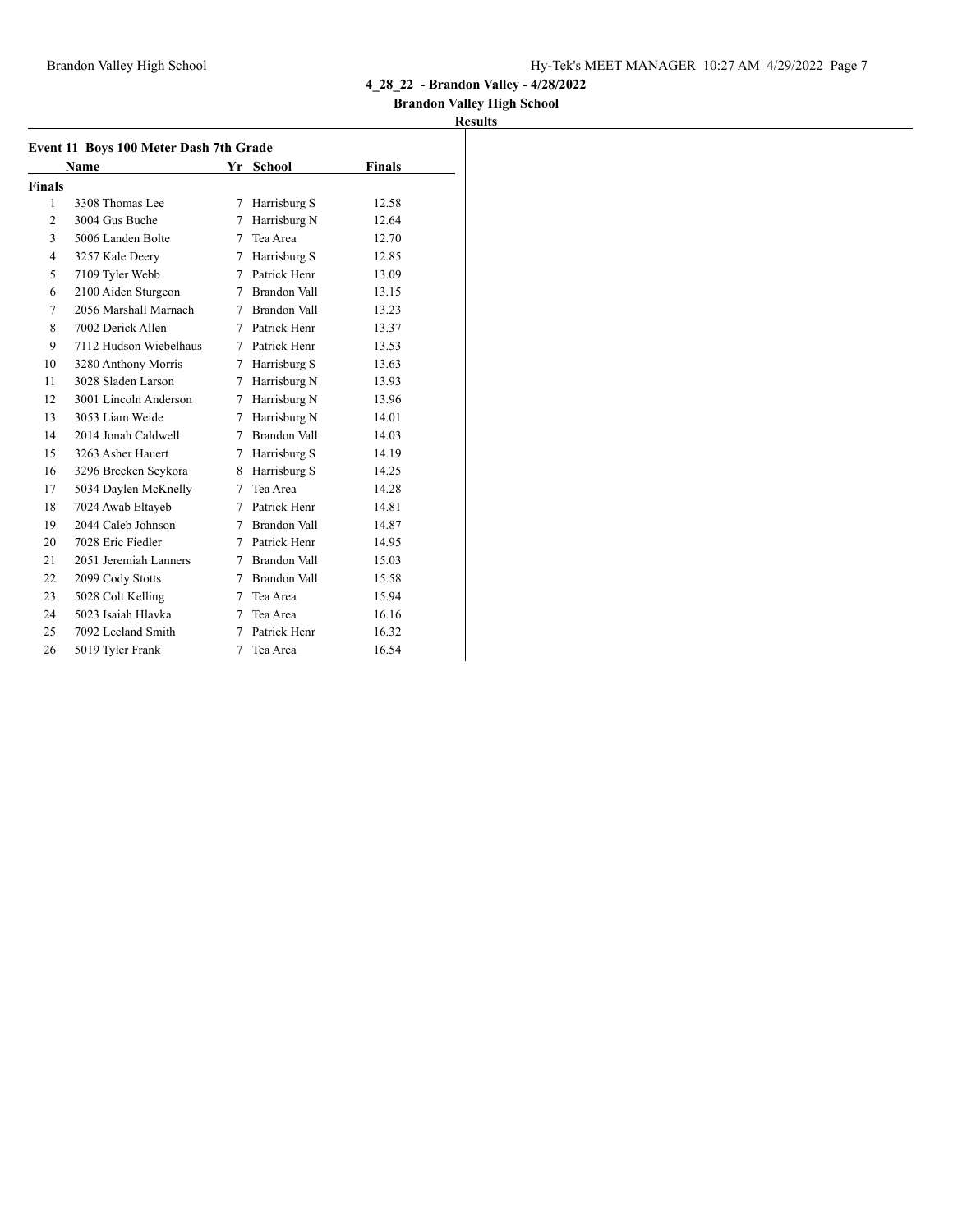## **Brandon Valley High School**

|               | Event 12 Boys 100 Meter Dash 8th Grade |    |                |        |
|---------------|----------------------------------------|----|----------------|--------|
|               | Name                                   |    | Yr School      | Finals |
| <b>Finals</b> |                                        |    |                |        |
| 1             | 7069 Elijah Myers                      | 8. | Patrick Henr   | 11.62  |
| 2             | 3264 Josiah Heinz                      | 8  | Harrisburg S   | 11.95  |
| 3             | 2068 Camden Pantekoek                  |    | 8 Brandon Vall | 12.22  |
| 4             | 5052 Kayden Wlliamson                  | 8  | Tea Area       | 12.25  |
| 5             | 5012 Carter Christensen                |    | 8 Tea Area     | 12.51  |
| 6             | 2093 Daevion Simonsen                  |    | 8 Brandon Vall | 12.52  |
| 7             | 2094 Karsten Sissoko                   |    | 8 Brandon Vall | 12.65  |
| 7             | 3289 Caden Putnam                      | 8  | Harrisburg S   | 12.65  |
| 9             | 5007 Carter Brown                      | 8  | Tea Area       | 12.71  |
| 10            | 2076 Austin Preheim                    |    | 8 Brandon Vall | 13.00  |
| 11            | 5051 Zac Webb                          | 8  | Tea Area       | 13.08  |
| 12            | 7006 Ryan Baker                        | 8. | Patrick Henr   | 13.37  |
| 13            | 3274 Jaxon Lathen                      | 8  | Harrisburg S   | 13.41  |
| 14            | 5017 Jacob DeYoung                     | 8  | Tea Area       | 13.57  |
| 14            | 7091 Aiden Sieler                      | 8  | Patrick Henr   | 13.57  |
| 16            | 2105 Kai Van Es                        | 8. | Brandon Vall   | 13.69  |
| 17            | 7105 Oliver Veerman                    |    | 8 Patrick Henr | 14.01  |
| 18            | 7003 Kang Awoak                        |    | 8 Patrick Henr | 14.06  |
| 19            | 3036 David Munson                      | 8  | Harrisburg N   | 14.27  |
| 20            | 3010 Logan Evans                       | 8  | Harrisburg N   | 14.52  |
| 21            | 3255 Levi Burkett                      | 8  | Harrisburg S   | 15.34  |
| 22            | 7090 Peyton Sichmeller                 | 8  | Patrick Henr   | 15.64  |
| 23            | 5036 Kingston Nyberg                   | 8  | Tea Area       | 15.68  |
| 24            | 3020 Grant Johnson                     | 8  | Harrisburg N   | 15.95  |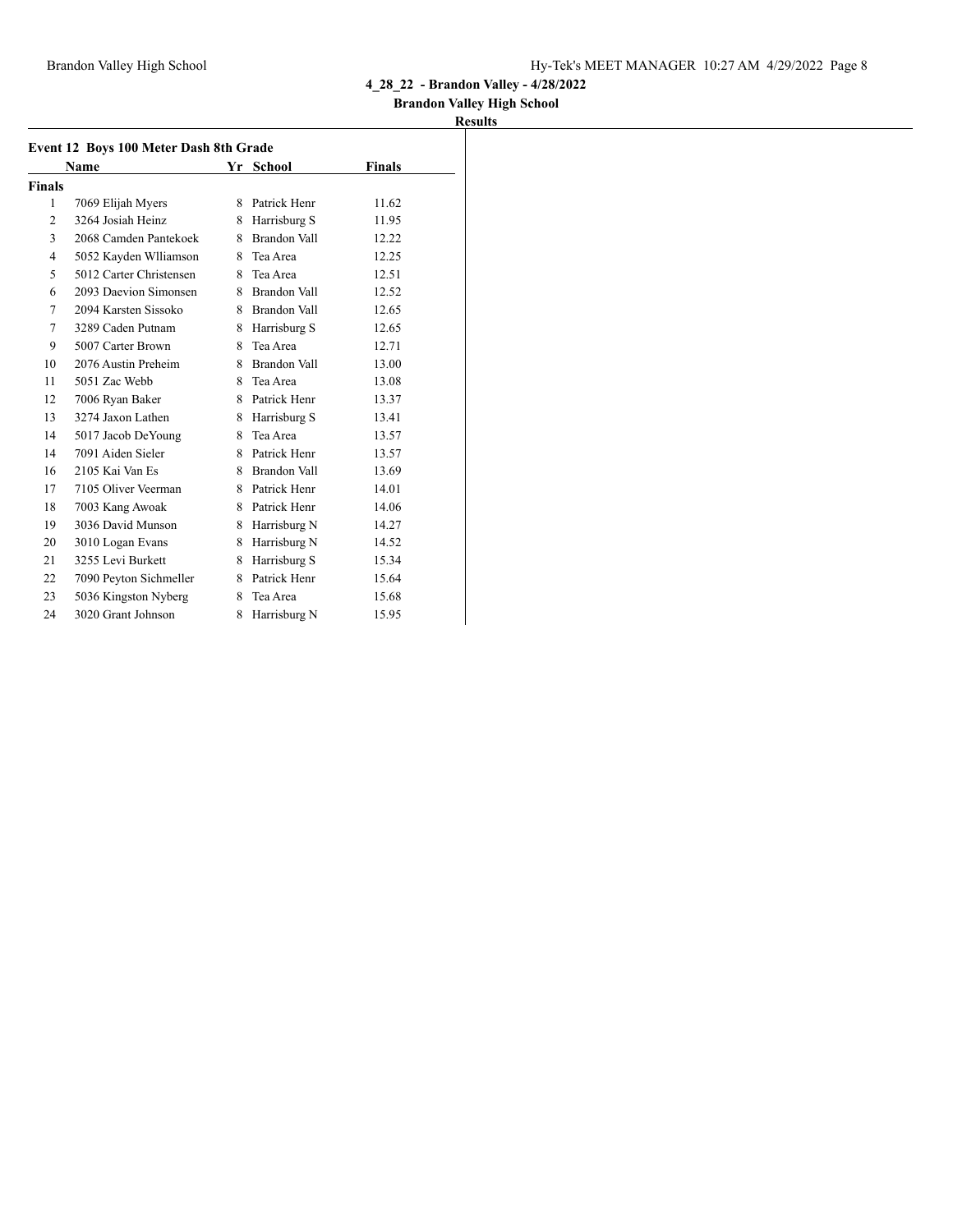## **Brandon Valley High School**

|               | Team                  | Relav | <b>Finals</b> |
|---------------|-----------------------|-------|---------------|
| <b>Finals</b> |                       |       |               |
| 1             | Harrisburg North      | A     | 2:03.56       |
| 2             | Tea Area              | А     | 2:06.65       |
| 3             | <b>Brandon Valley</b> | А     | 2:09.22       |
| 4             | Patrick Henry         | A     | 2:10.46       |
| 5             | Tea Area              | B     | 2:11.62       |
| 6             | Harrisburg South      | A     | 2:11.78       |
| 7             | Harrisburg North      | B     | 2:13.00       |
| 8             | <b>Brandon Valley</b> | B     | 2:14.28       |
| 9             | Harrisburg South      | B     | 2:16.84       |
| 10            | Harrisburg South      | C     | 2:18.93       |
| 11            | Patrick Henry         | B     | 2:22.22       |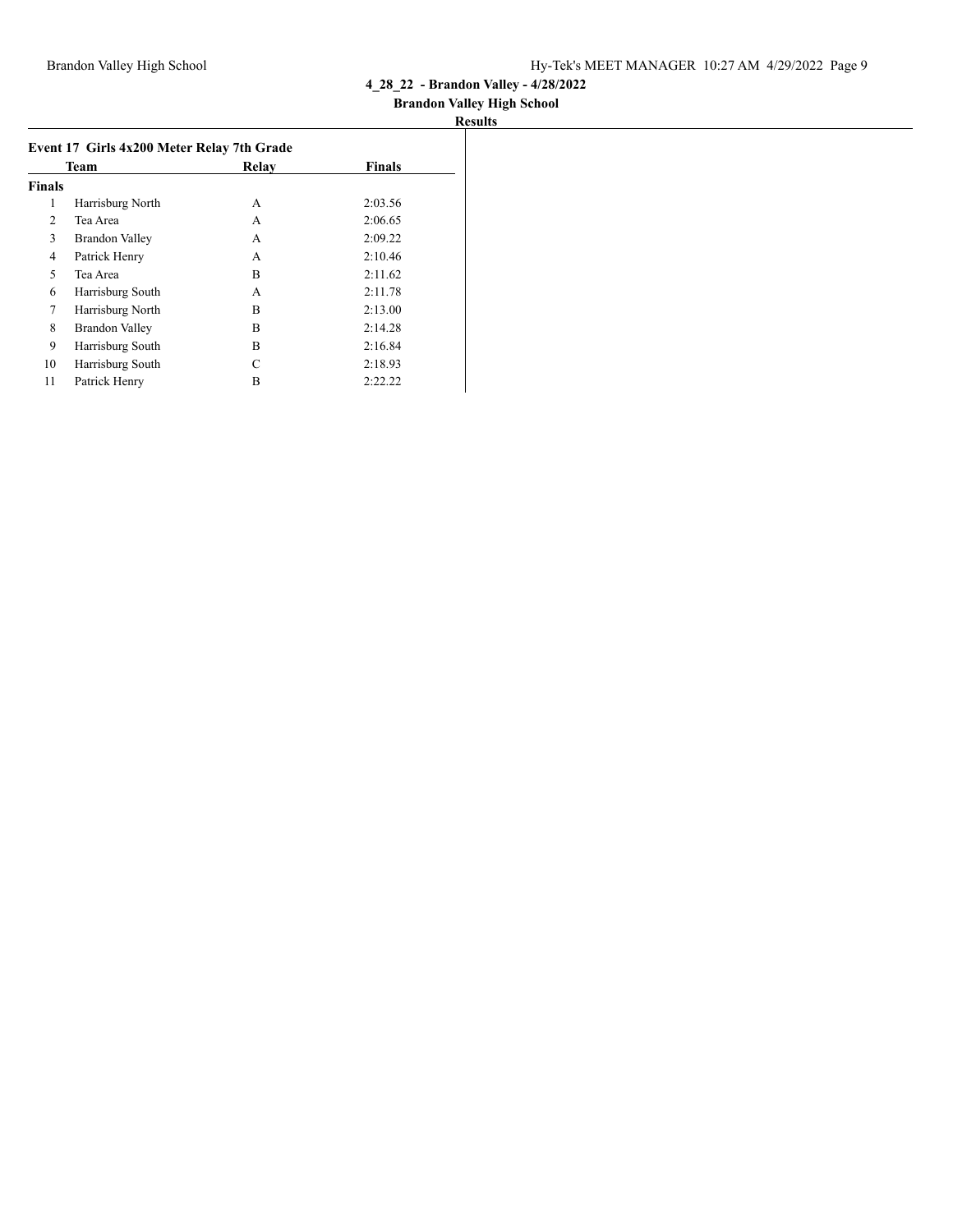| <b>Results</b> |
|----------------|
|----------------|

|               | Team                  | Relay | <b>Finals</b> |
|---------------|-----------------------|-------|---------------|
| <b>Finals</b> |                       |       |               |
|               | Tea Area              | A     | 2:03.15       |
| 2             | Harrisburg South      | А     | 2:11.72       |
| 3             | <b>Brandon Valley</b> | А     | 2:11.84       |
| 4             | Harrisburg South      | B     | 2:15.10       |
| 5             | Patrick Henry         | А     | 2:15.59       |
| 6             | Patrick Henry         | в     | 2:26.02       |
|               |                       |       |               |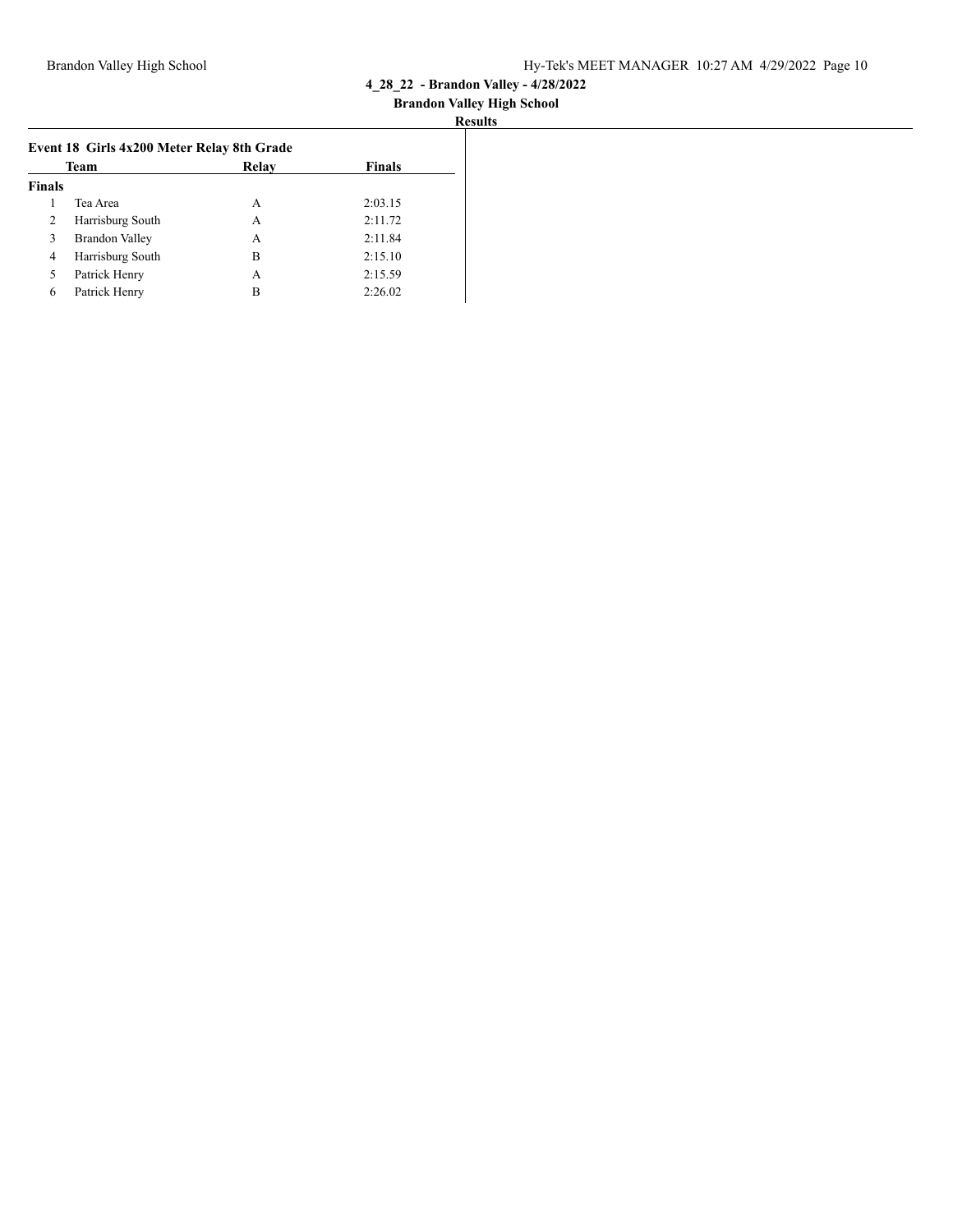## **Brandon Valley High School**

|               | Team                  | Relay | <b>Finals</b> |
|---------------|-----------------------|-------|---------------|
| <b>Finals</b> |                       |       |               |
| 1             | Patrick Henry         | A     | 1:52.30       |
| 2             | <b>Brandon Valley</b> | А     | 1:54.08       |
| 3             | Tea Area              | А     | 1:54.15       |
| 4             | <b>Brandon Valley</b> | B     | 1:54.58       |
| 5             | Harrisburg North      | A     | 2:00.15       |
| 6             | Harrisburg South      | A     | 2:01.70       |
| 7             | Harrisburg North      | B     | 2:06.44       |
| 8             | Patrick Henry         | B     | 2:07.64       |
| 9             | Patrick Henry         | C     | 2:08.19       |
| 9             | <b>Brandon Valley</b> | C     | 2:08.19       |
| 11            | Harrisburg South      | B     | 2:16.64       |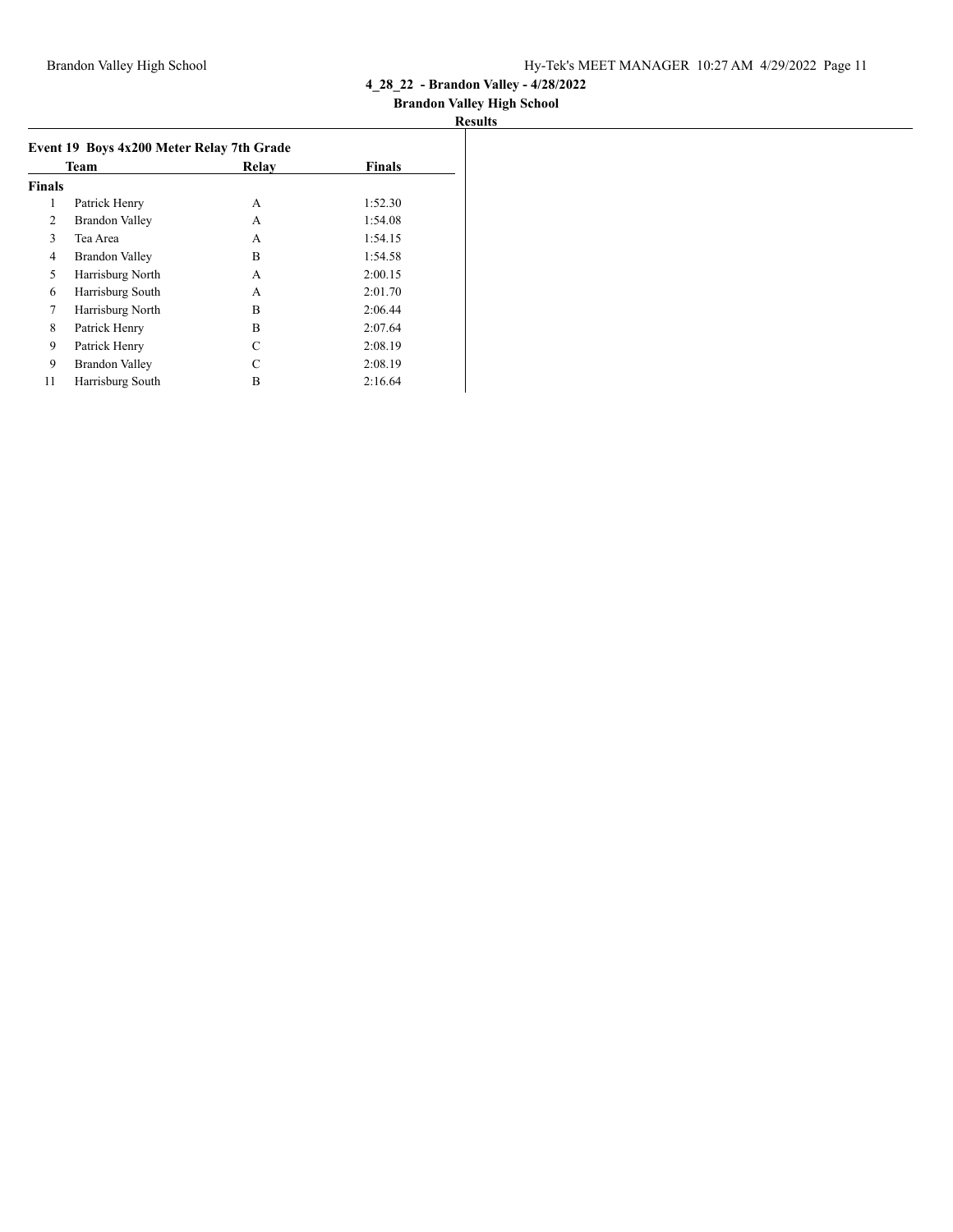### **Brandon Valley High School**

| Event 20 Boys 4x200 Meter Relay 8th Grade |                       |       |               |  |  |
|-------------------------------------------|-----------------------|-------|---------------|--|--|
|                                           | <b>Team</b>           | Relay | <b>Finals</b> |  |  |
| <b>Finals</b>                             |                       |       |               |  |  |
| 1                                         | Patrick Henry         | А     | 1:45.18       |  |  |
| 2                                         | Harrisburg North      | А     | 1:47.09       |  |  |
| 3                                         | Tea Area              | А     | 1:48.38       |  |  |
| 4                                         | Brandon Valley        | B     | 1:51.67       |  |  |
| 5                                         | <b>Brandon Valley</b> | А     | 1:52.53       |  |  |
| 6                                         | Patrick Henry         | B     | 1:52.58       |  |  |
| 7                                         | Harrisburg South      | А     | 1:56.89       |  |  |
| 8                                         | Patrick Henry         | C     | 2:01.00       |  |  |
| 9                                         | Harrisburg North      | B     | 2:02.77       |  |  |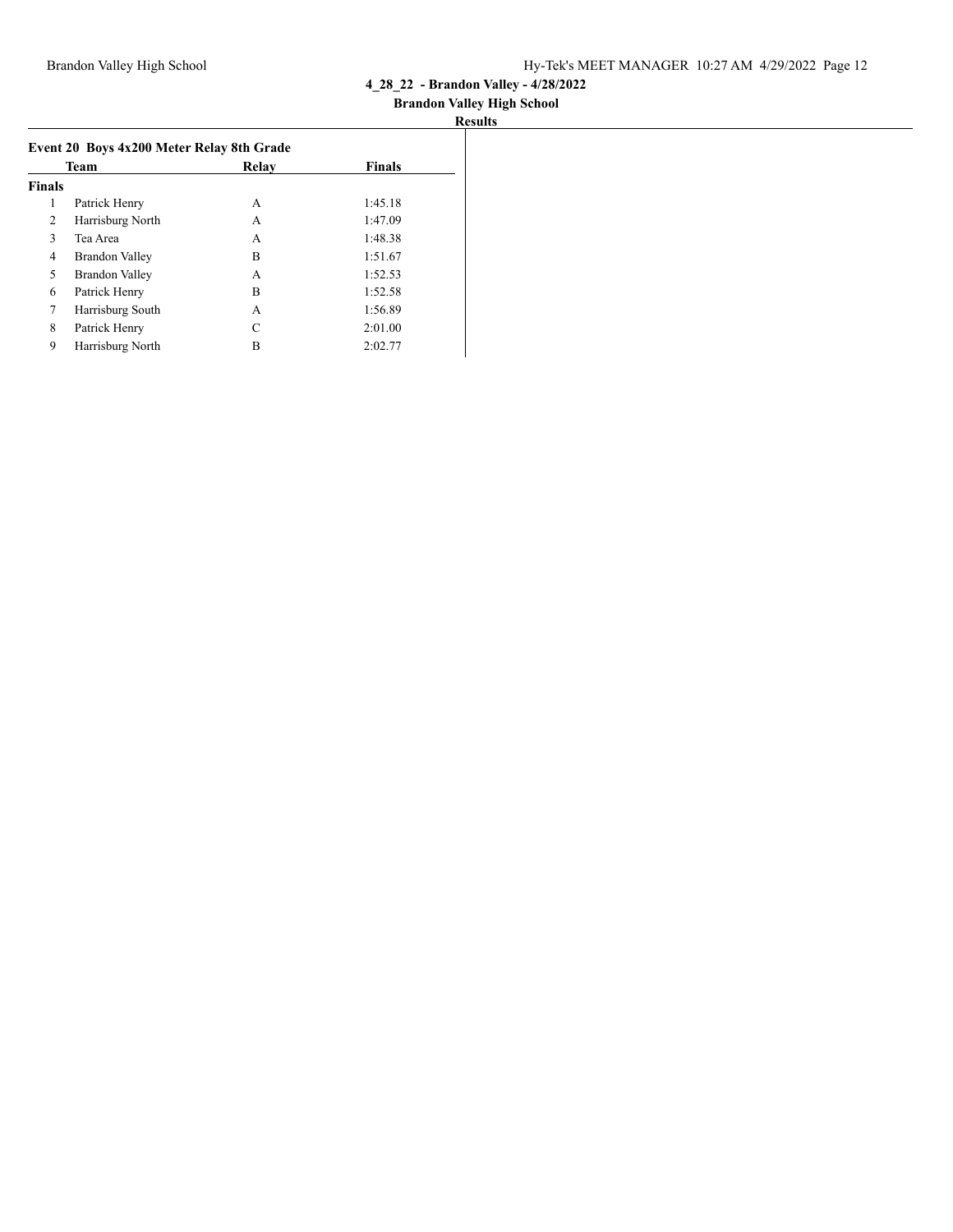## **Brandon Valley High School**

| Event 21 Girls 1600 Meter Run 7th Grade |                         |     |               |               |
|-----------------------------------------|-------------------------|-----|---------------|---------------|
|                                         | Name                    | Yr. | <b>School</b> | <b>Finals</b> |
| <b>Finals</b>                           |                         |     |               |               |
| 1                                       | 7542 Siri Knutson       | 7   | Patrick Henr  | 6:11.00       |
| 2                                       | 3519 Claire McCallum    | 7   | Harrisburg N  | 6:14.00       |
| 3                                       | 5521 Lauren Gearman     |     | Tea Area      | 6:30.00       |
| 4                                       | 2546 Cheyanne Mccaffrey | 7   | Brandon Vall  | 6:31.38       |
| 5                                       | 3776 Natalie Luebke     | 7   | Harrisburg S  | 6:38.00       |
| 6                                       | 2502 Tyann Balsdon      |     | Brandon Vall  | 6:40.00       |
| 7                                       | 2594 Ellianna Zuraff    |     | Brandon Vall  | 6:49.34       |
| 8                                       | 5505 Erica Boterman     | 7   | Tea Area      | 6:51.31       |
| 9                                       | 5502 Remington Bechard  | 7   | Tea Area      | 6:52.13       |
| 10                                      | 7554 Reagan Ostransky   | 7   | Patrick Henr  | 6:54.10       |
| 11                                      | 5550 Anna Somsen        |     | Tea Area      | 6:56.47       |
| 12                                      | 3526 Riley Odland       | 7   | Harrisburg N  | 7:18.69       |
| 13                                      | 2532 Libby Holmquist    |     | Brandon Vall  | 7:33.71       |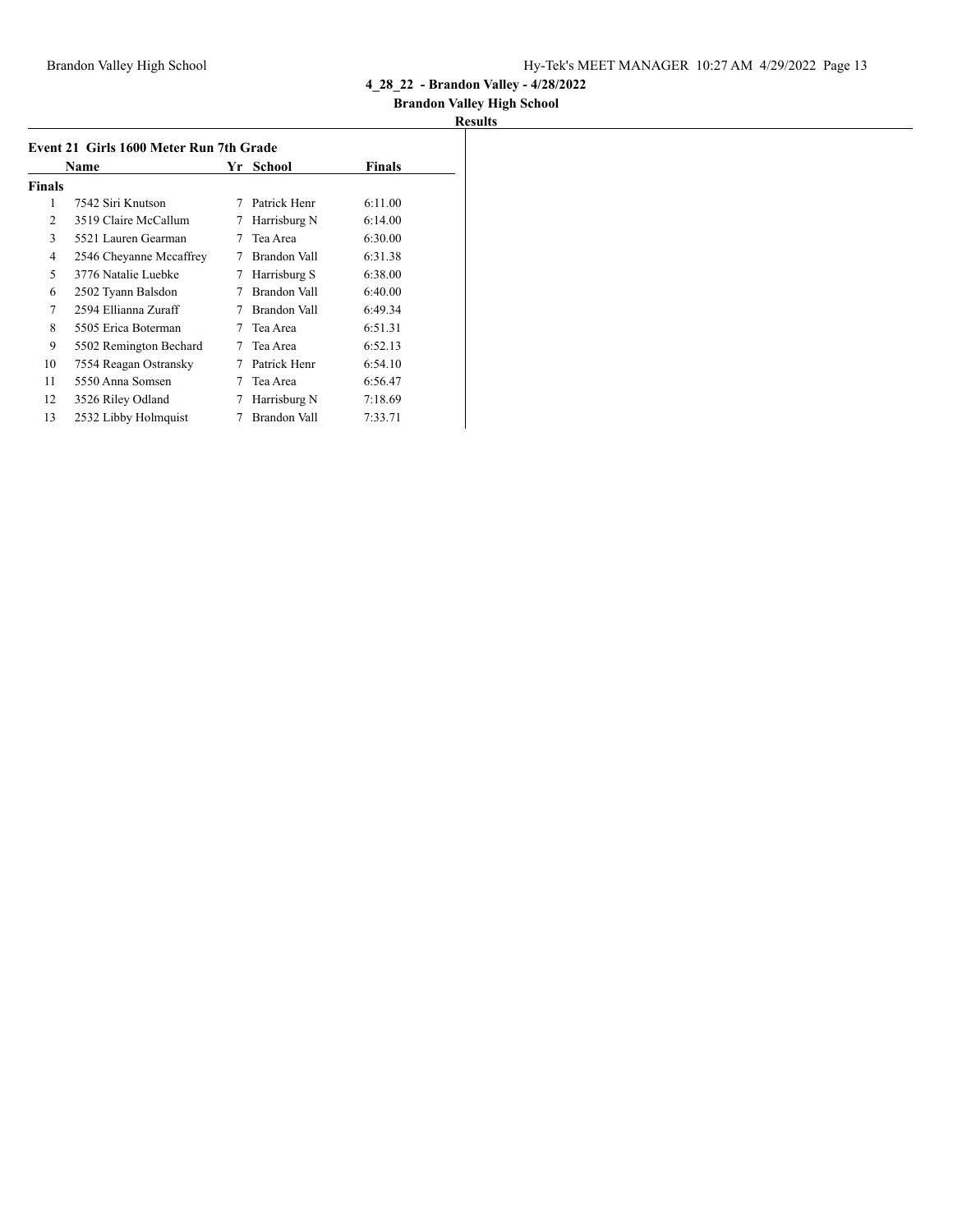## **Brandon Valley High School**

| Event 22 Girls 1600 Meter Run 8th Grade |                       |    |              |               |
|-----------------------------------------|-----------------------|----|--------------|---------------|
|                                         | Name                  | Yr | School       | <b>Finals</b> |
| <b>Finals</b>                           |                       |    |              |               |
| 1                                       | 3528 Ragyn Peska      | 8  | Harrisburg N | 6:07.00       |
| 2                                       | 5513 Meredith Decker  | 8  | Tea Area     | 6:16.95       |
| 3                                       | 7544 Claire Lindaman  | 8  | Patrick Henr | 6:22.00       |
| 4                                       | 3550 Kailey Winter    | 8  | Harrisburg N | 6:29.00       |
| 5                                       | 2560 Maggie Reekers   | 8  | Brandon Vall | 6:35.00       |
| 6                                       | 7572 Courtney Ulrich  |    | Patrick Henr | 6:54.00       |
| 7                                       | 5533 Gracie Kramer    | 8  | Tea Area     | 6:57.83       |
| 8                                       | 5540 Kiley Pendergast | 8  | Tea Area     | 7:10.75       |
| 9                                       | 2561 Briana Reese     | 8  | Brandon Vall | 7:22.32       |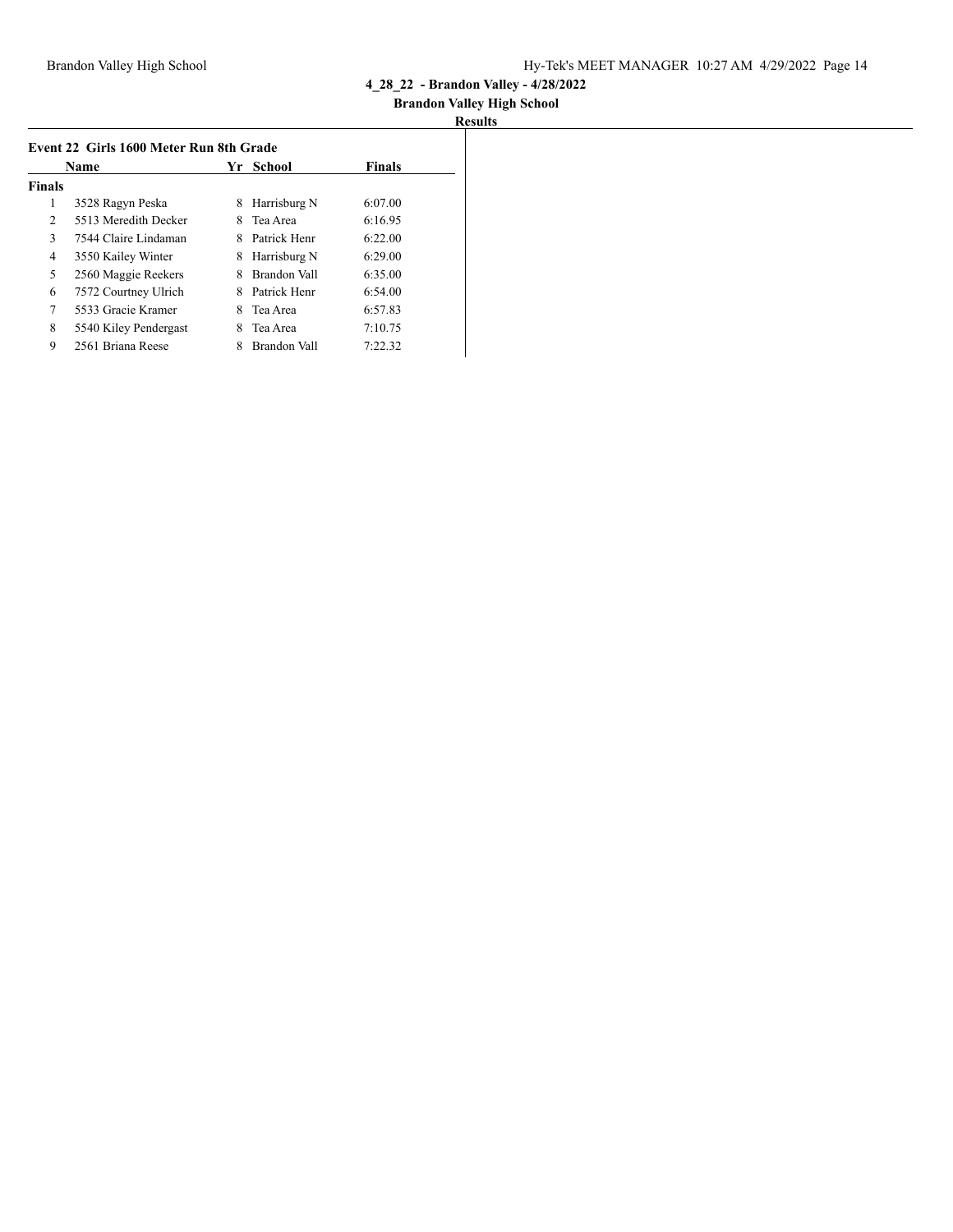### **Brandon Valley High School**

|                | Event 23 Boys 1600 Meter Run 7th Grade |   |                |            |  |  |
|----------------|----------------------------------------|---|----------------|------------|--|--|
|                | Name                                   |   | Yr School      | Finals     |  |  |
| <b>Finals</b>  |                                        |   |                |            |  |  |
| 1              | 3283 Brooks Ordway                     | 7 | Harrisburg S   | 5:27.90    |  |  |
| $\overline{c}$ | 2098 Eli Steltz                        | 7 | Brandon Vall   | 5:38.15    |  |  |
| 3              | 7010 Brekken Biteler                   | 7 | Patrick Henr   | 5:38.28    |  |  |
| 4              | 5021 Reid Hammerquist                  | 7 | Tea Area       | 5:47.22    |  |  |
| 5              | 2110 Otto Winters                      | 7 | Brandon Vall   | 5:52.37    |  |  |
| 6              | 7008 Briley Bartels                    |   | 7 Patrick Henr | 5:54.64    |  |  |
| 7              | 7061 Jacob Madsen                      | 7 | Patrick Henr   | 5:59.60    |  |  |
| 8              | 7049 Brooks Johnson                    | 7 | Patrick Henr   | 6:02.84    |  |  |
| 9              | 3032 Jake Meister                      | 7 | Harrisburg N   | 6:03.28    |  |  |
| 10             | 2109 Bradley Walden                    | 7 | Brandon Vall   | 6:04.75    |  |  |
| 11             | 3034 Dane Misekow                      | 7 | Harrisburg N   | 6:07.68    |  |  |
| 12             | 3040 Caden Petrick                     | 7 | Harrisburg N   | 6:08.12    |  |  |
| 13             | 7038 Everett Herrboldt                 | 7 | Patrick Henr   | 6:08.38    |  |  |
| 14             | 2018 Jaxus Colwell                     | 7 | Brandon Vall   | 6:08.96    |  |  |
| 15             | 7026 Boston Fanning                    | 7 | Patrick Henr   | 6:16.43    |  |  |
| 16             | 5010 Carson Case                       | 7 | Tea Area       | 6:16.77    |  |  |
| 17             | 3026 Caine Kuemper                     | 7 | Harrisburg N   | 6:20.84    |  |  |
| 18             | 5053 Jonah Klemisch                    | 7 | Tea Area       | 6:30.12    |  |  |
| 19             | 2091 Damian Shufelt                    | 7 | Brandon Vall   | 6:32.87    |  |  |
| 20             | 3260 Gavin Erdmann                     | 7 | Harrisburg S   | 6:33.81    |  |  |
| 21             | 5031 Noah Korver                       | 7 | Tea Area       | 6:49.38    |  |  |
| 22             | 3008 Jalen Dwire                       | 7 | Harrisburg N   | 7:02.96    |  |  |
| ---            | 3282 Daniel O?connor                   | 8 | Harrisburg S   | <b>SCR</b> |  |  |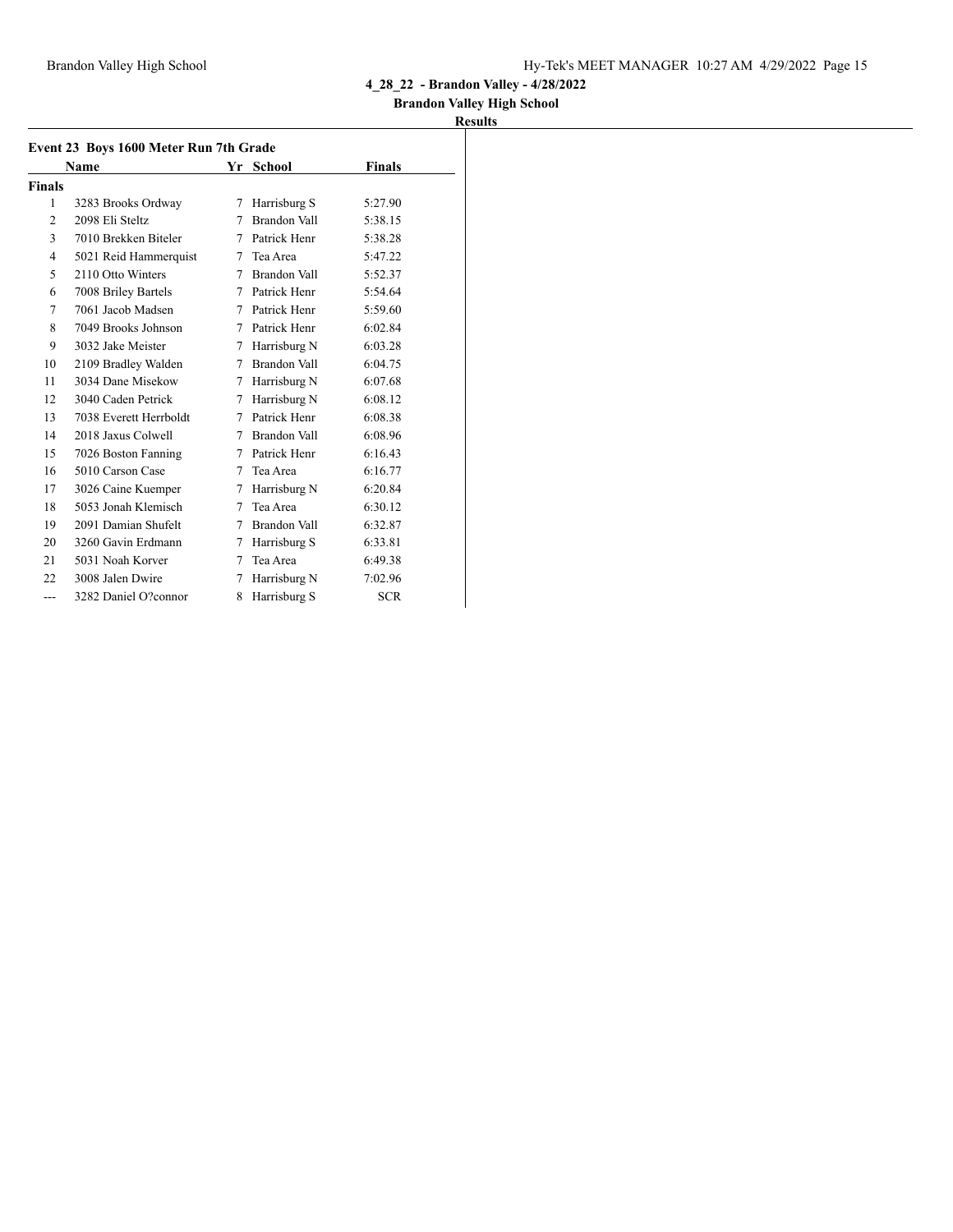### **Brandon Valley High School**

|                | Event 24 Boys 1600 Meter Run 8th Grade |   |              |         |
|----------------|----------------------------------------|---|--------------|---------|
|                | Name                                   |   | Yr School    | Finals  |
| <b>Finals</b>  |                                        |   |              |         |
| 1              | 7057 Miles Lechtenberg                 | 8 | Patrick Henr | 5:12.59 |
| $\overline{c}$ | 3259 Jake Eidsness                     | 8 | Harrisburg S | 5:21.08 |
| 3              | 7016 Hudson Cisar                      | 8 | Patrick Henr | 5:24.16 |
| $\overline{4}$ | 7056 Teddy Krueger                     | 8 | Patrick Henr | 5:36.78 |
| 5              | 7072 Arvid Nelson                      | 8 | Patrick Henr | 5:49.22 |
| 6              | 2092 Emmanuel Siemonsma                | 8 | Brandon Vall | 5:51.01 |
| 7              | 3278 Ryan Mckeown                      | 8 | Harrisburg S | 5:51.03 |
| 8              | 5035 Cole Northrup                     | 8 | Tea Area     | 5:57.21 |
| 9              | 3003 Lance Bodeen                      | 8 | Harrisburg N | 5:58.45 |
| 10             | 3050 Grayer VanHull                    | 8 | Harrisburg N | 5:59.13 |
| 11             | 7035 Mason Hein                        | 8 | Patrick Henr | 6:00.14 |
| 12             | 5033 Daschle Lowery                    | 8 | Tea Area     | 6:03.97 |
| 13             | 2025 Vandon Engeltjes                  | 8 | Brandon Vall | 6:04.75 |
| 14             | 2043 Archer Johnson                    | 8 | Brandon Vall | 6:06.59 |
| 15             | 3258 Carter Dumdei                     | 8 | Harrisburg S | 6:09.88 |
| 16             | 2011 Spencer Bray                      | 8 | Brandon Vall | 6:10.53 |
| 17             | 2028 Jacob Fiscus                      | 8 | Brandon Vall | 6:21.33 |
| 18             | 7013 Rylan Burch                       | 8 | Patrick Henr | 6:22.16 |
| 19             | 7115 Luke Wilson                       | 8 | Patrick Henr | 6:22.91 |
| 20             | 7036 Brooks Heiser                     | 8 | Patrick Henr | 7:07.95 |
| 21             | 7034 Taber Heibult                     | 8 | Patrick Henr | 7:21.78 |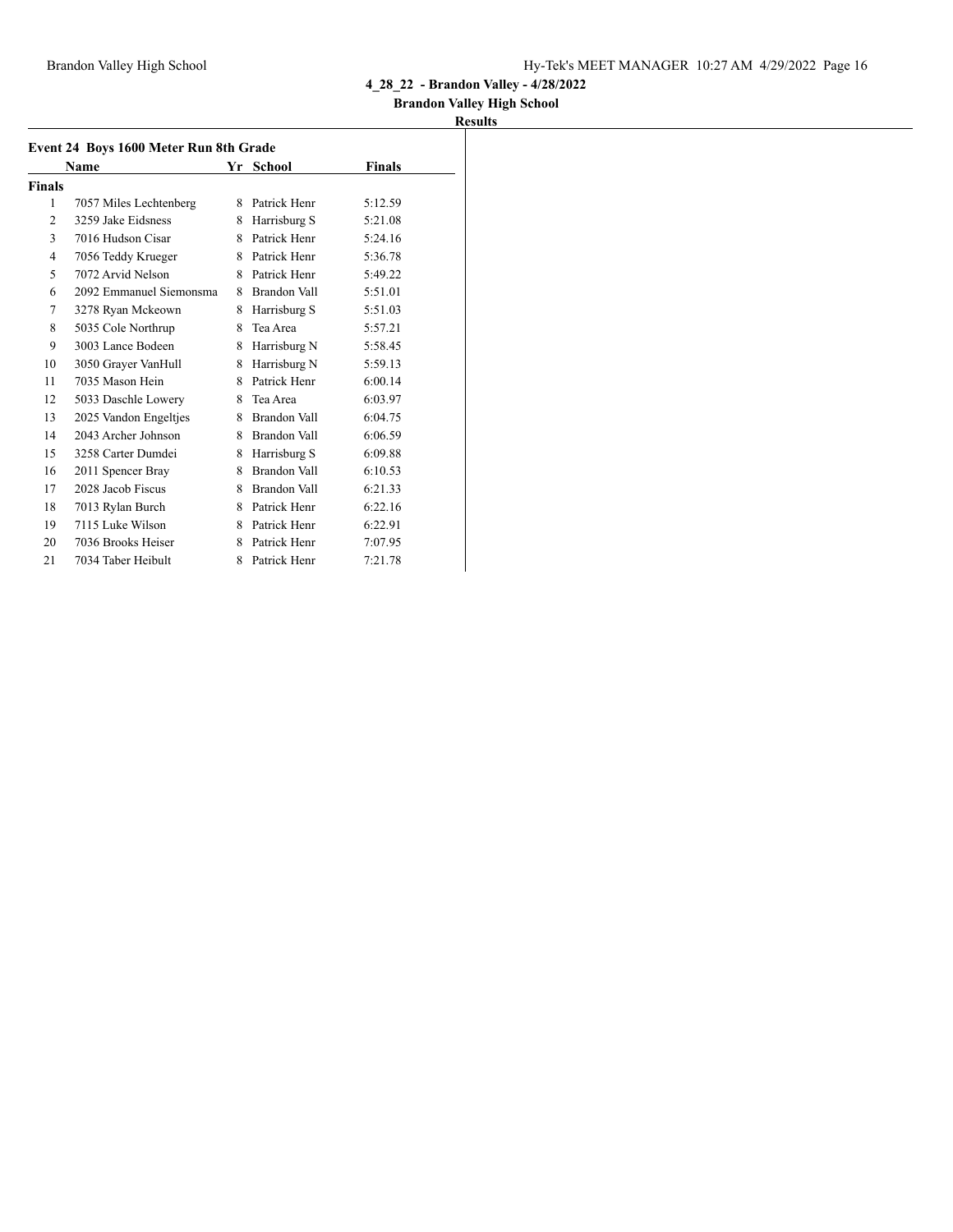## **Brandon Valley High School**

|               | Team             | Relay | <b>Finals</b> |
|---------------|------------------|-------|---------------|
| <b>Finals</b> |                  |       |               |
| 1             | Tea Area         | A     | 1:00.04       |
| 2             | Harrisburg South | A     | 1:00.28       |
| 3             | Patrick Henry    | A     | 1:01.12       |
| 4             | Harrisburg North | A     | 1:01.16       |
| 5             | Harrisburg North | B     | 1:02.67       |
| 6             | Brandon Valley   | A     | 1:03.57       |
| 7             | Tea Area         | B     | 1:04.45       |
| 8             | Tea Area         | C     | 1:04.57       |
| 9             | Brandon Valley   | B     | 1:04.88       |
| 10            | Harrisburg South | B     | 1:05.02       |
| 11            | Harrisburg North | C     | 1:07.48       |
| 12            | Harrisburg South | C     | 1:09.56       |
| 13            | Patrick Henry    | B     | 1:13.02       |
| 14            | Patrick Henry    | C     | 1:21.31       |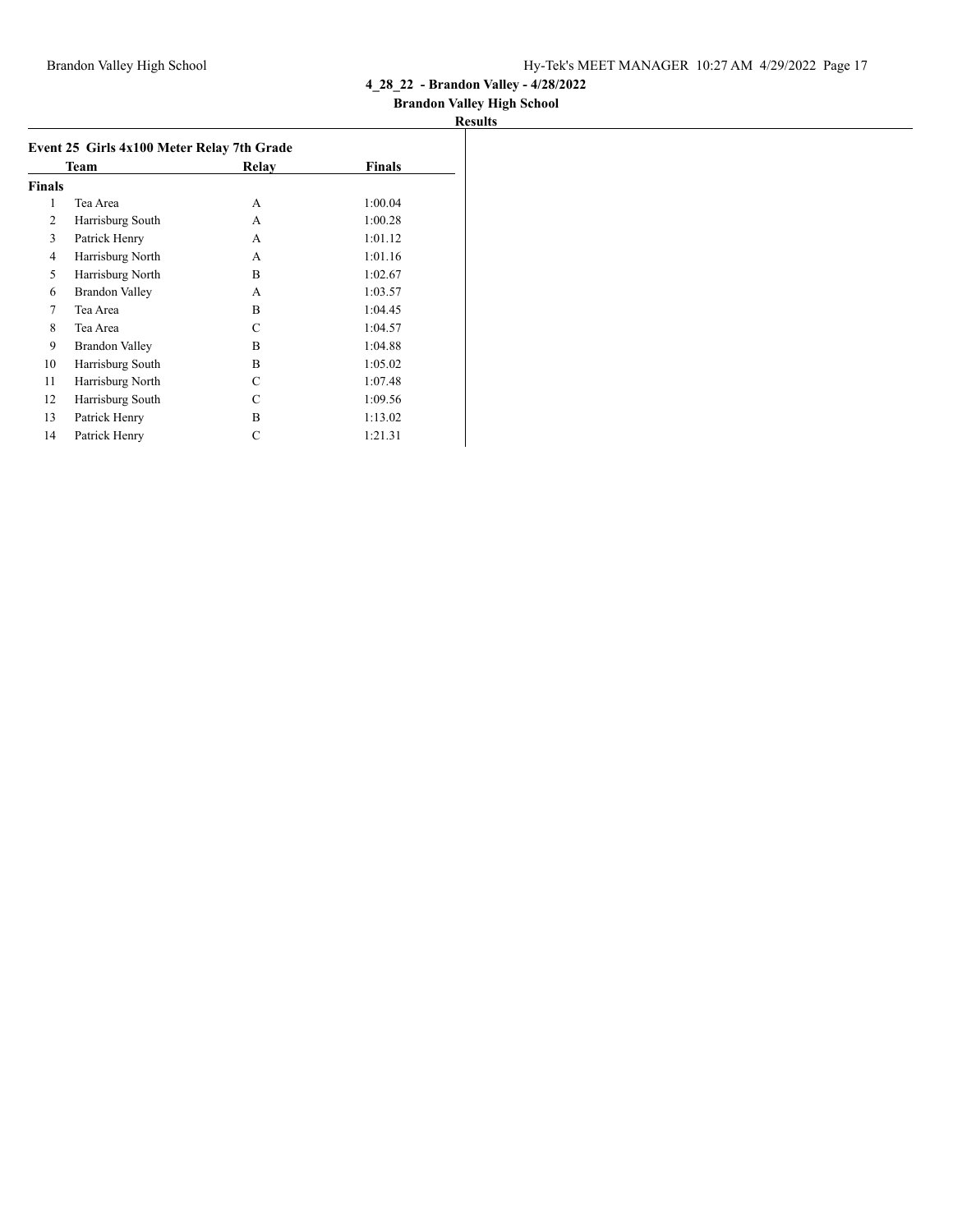#### **Brandon Valley High School Results**

|                | Event 26 Girls 4x100 Meter Relay 8th Grade |       |               |  |  |  |  |
|----------------|--------------------------------------------|-------|---------------|--|--|--|--|
|                | Team                                       | Relay | <b>Finals</b> |  |  |  |  |
| <b>Finals</b>  |                                            |       |               |  |  |  |  |
|                | Tea Area                                   | А     | 58.21         |  |  |  |  |
| $\overline{2}$ | Patrick Henry                              | A     | 59.14         |  |  |  |  |
| 3              | Tea Area                                   | В     | 1:00.66       |  |  |  |  |
| 4              | Patrick Henry                              | В     | 1:03.86       |  |  |  |  |
| 5              | Harrisburg South                           | А     | 1:03.96       |  |  |  |  |
|                |                                            |       |               |  |  |  |  |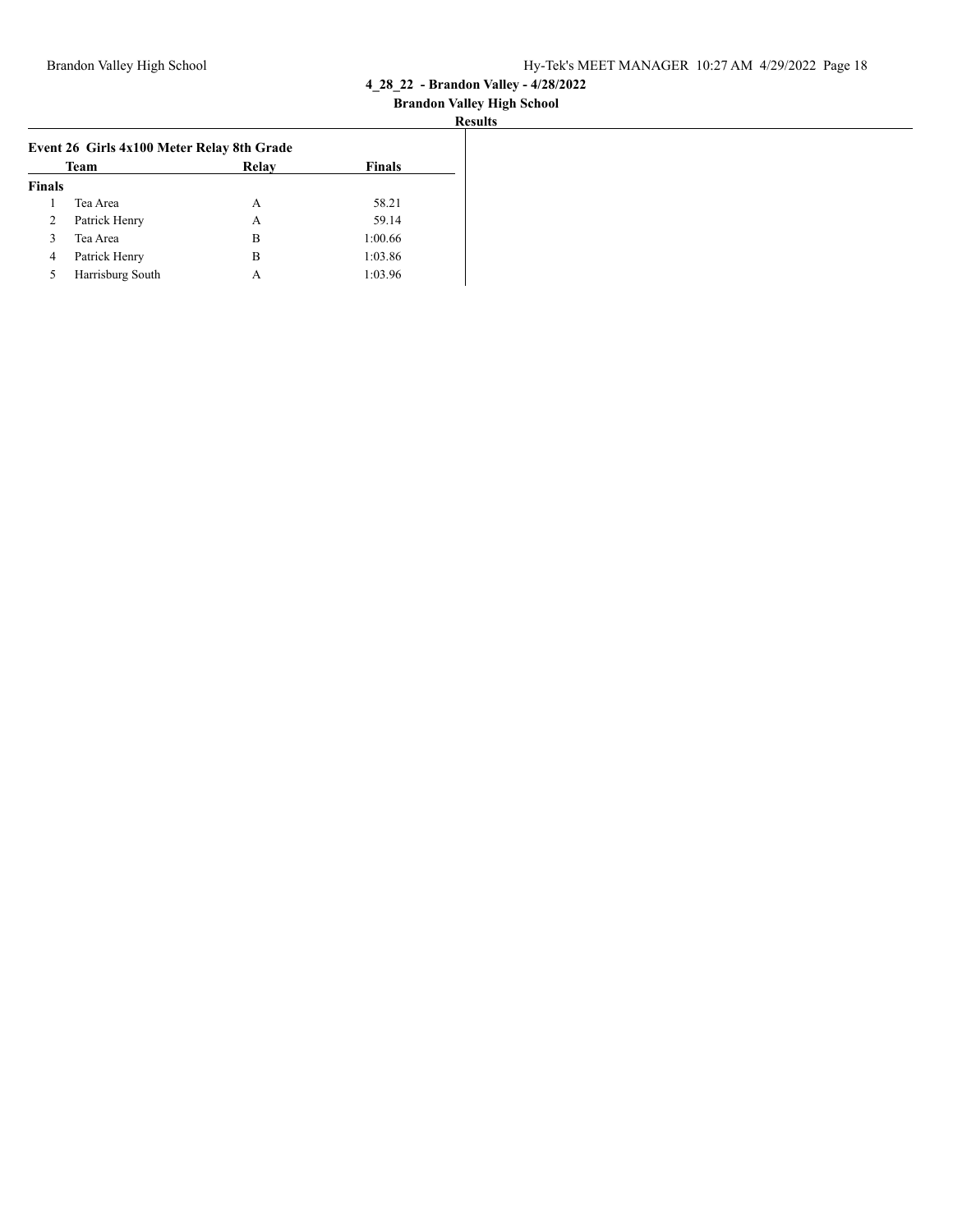## **Brandon Valley High School**

|               | Event 27 Boys 4x100 Meter Relay 7th Grade |       |               |  |  |
|---------------|-------------------------------------------|-------|---------------|--|--|
|               | Team                                      | Relay | <b>Finals</b> |  |  |
| <b>Finals</b> |                                           |       |               |  |  |
| 1             | <b>Brandon Valley</b>                     | A     | 53.96         |  |  |
| 2             | Patrick Henry                             | A     | 54.21         |  |  |
| 3             | Harrisburg South                          | А     | 55.28         |  |  |
| 4             | Tea Area                                  | А     | 55.29         |  |  |
| 5             | <b>Brandon Valley</b>                     | B     | 57.31         |  |  |
| 6             | Harrisburg North                          | A     | 58.01         |  |  |
| 7             | Tea Area                                  | B     | 1:03.59       |  |  |
| 8             | <b>Brandon Valley</b>                     | C     | 1:06.38       |  |  |
| ---           | Harrisburg North                          | B     | No Data       |  |  |
|               | Tea Area                                  | C     | No Data       |  |  |
| ---           | Patrick Henry                             | B     | No Data       |  |  |
| ---           | Patrick Henry                             | С     | No Data       |  |  |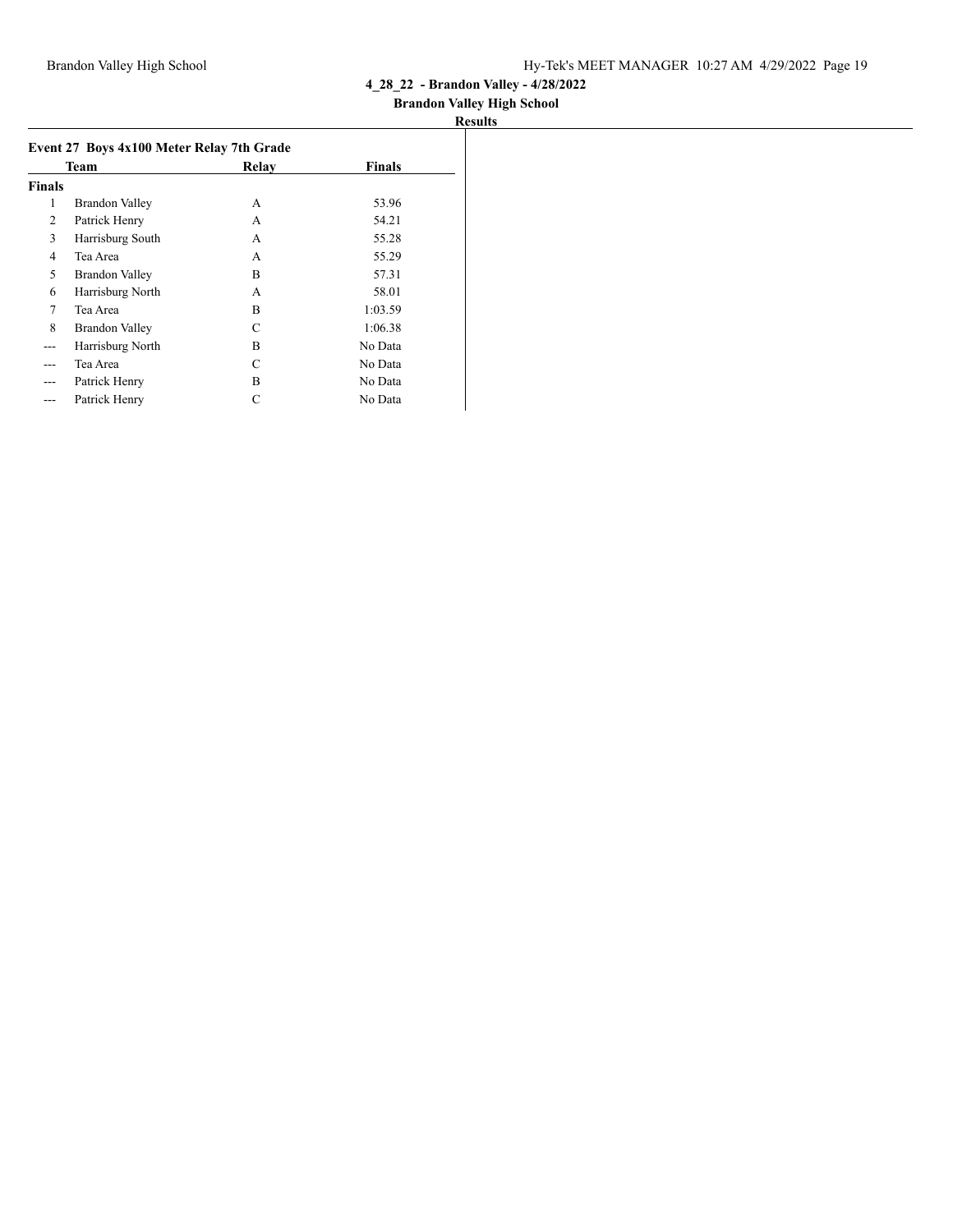| <b>Results</b> |
|----------------|
|----------------|

|               | Team                  | Relay | <b>Finals</b> |
|---------------|-----------------------|-------|---------------|
| <b>Finals</b> |                       |       |               |
| 1             | Tea Area              | A     | 50.41         |
| 2             | <b>Brandon Valley</b> | A     | 51.37         |
| 3             | Patrick Henry         | A     | 52.53         |
| 4             | Harrisburg North      | A     | 53.08         |
| 5             | Harrisburg South      | A     | 53.84         |
| 6             | Patrick Henry         | В     | 55.78         |
| 7             | Harrisburg North      | В     | 56.90         |
| 8             | Patrick Henry         | C     | 1:01.00       |
|               | Tea Area              | в     | No Data       |
|               |                       |       |               |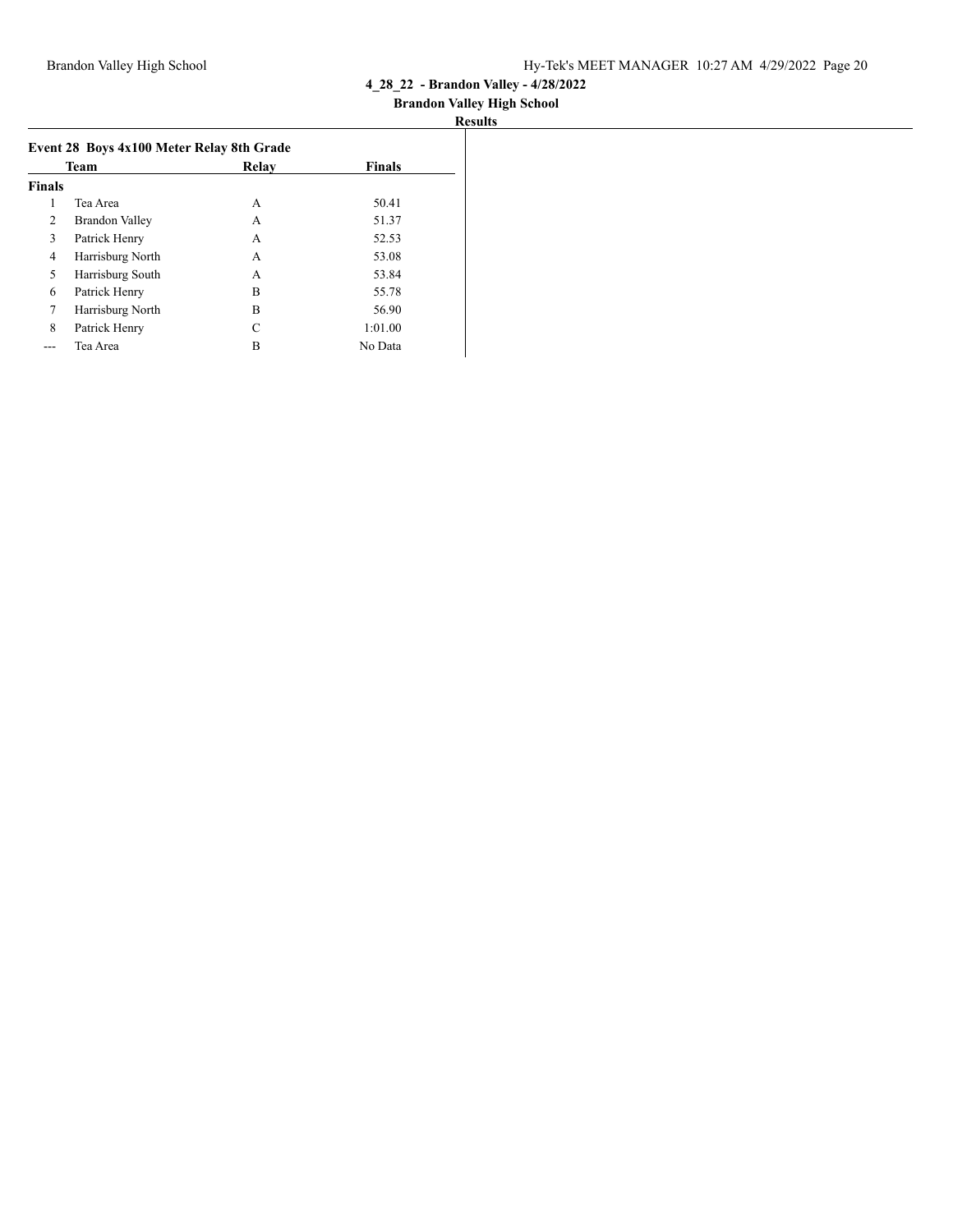### **Brandon Valley High School**

| Event 29 Girls 400 Meter Dash 7th Grade |                          |    |                |            |
|-----------------------------------------|--------------------------|----|----------------|------------|
|                                         | Name                     | Yr | School         | Finals     |
| <b>Finals</b>                           |                          |    |                |            |
| 1                                       | 5551 Sydney Stahlecker   | 7  | Tea Area       | 1:07.38    |
| 2                                       | 3519 Claire McCallum     | 7  | Harrisburg N   | 1:09.00    |
| 3                                       | 7542 Siri Knutson        | 7  | Patrick Henr   | 1:09.78    |
| 4                                       | 2527 Brooklyn Goetzinger | 7  | Brandon Vall   | 1:10.09    |
| 5                                       | 5555 Miah Thorstenson    | 7  | Tea Area       | 1:12.63    |
| 6                                       | 3511 Lilly Gusso         | 7  | Harrisburg N   | 1:14.24    |
| 7                                       | 3758 Madden Deck         | 7  | Harrisburg S   | 1:14.83    |
| 8                                       | 2582 Kiara Thie          | 7  | Brandon Vall   | 1:15.02    |
| 9                                       | 2536 Mara Kaiser         | 7  | Brandon Vall   | 1:15.90    |
| 10                                      | 3784 Taylor Nedved       | 7  | Harrisburg S   | 1:16.26    |
| 11                                      | 5501 Kendra Bates        | 7  | Tea Area       | 1:16.69    |
| 12                                      | 7535 Bethany Jespersen   | 7  | Patrick Henr   | 1:17.04    |
| 13                                      | 3751 Addysen Albers      | 7  | Harrisburg S   | 1:17.41    |
| 14                                      | 3793 Jaylen Schmidt      | 7  | Harrisburg S   | 1:18.50    |
| 15                                      | 5531 Sydney Jones        | 7  | Tea Area       | 1:18.71    |
| 16                                      | 2509 Camlyn Cotton       | 7  | Brandon Vall   | 1:19.07    |
| 17                                      | 2540 Alexis Kludt        |    | 7 Brandon Vall | 1:19.94    |
| 18                                      | 3539 Anna Simunek        | 7  | Harrisburg N   | 1:20.25    |
| 19                                      | 3814 Mesa Zomer          | 7  | Harrisburg S   | 1:20.96    |
| 20                                      | 5547 Savannah Seidell    | 7  | Tea Area       | 1:21.58    |
| 21                                      | 3516 Lilly Malone        | 7  | Harrisburg N   | 1:22.28    |
| 22                                      | 3787 Elliot Oster        | 7  | Harrisburg S   | 1:23.64    |
| 23                                      | 5515 Mya Ellitot         | 7  | Tea Area       | 1:24.96    |
| $---$                                   | 555 Chloe Peterson       | 7  | Ben Reifel     | <b>SCR</b> |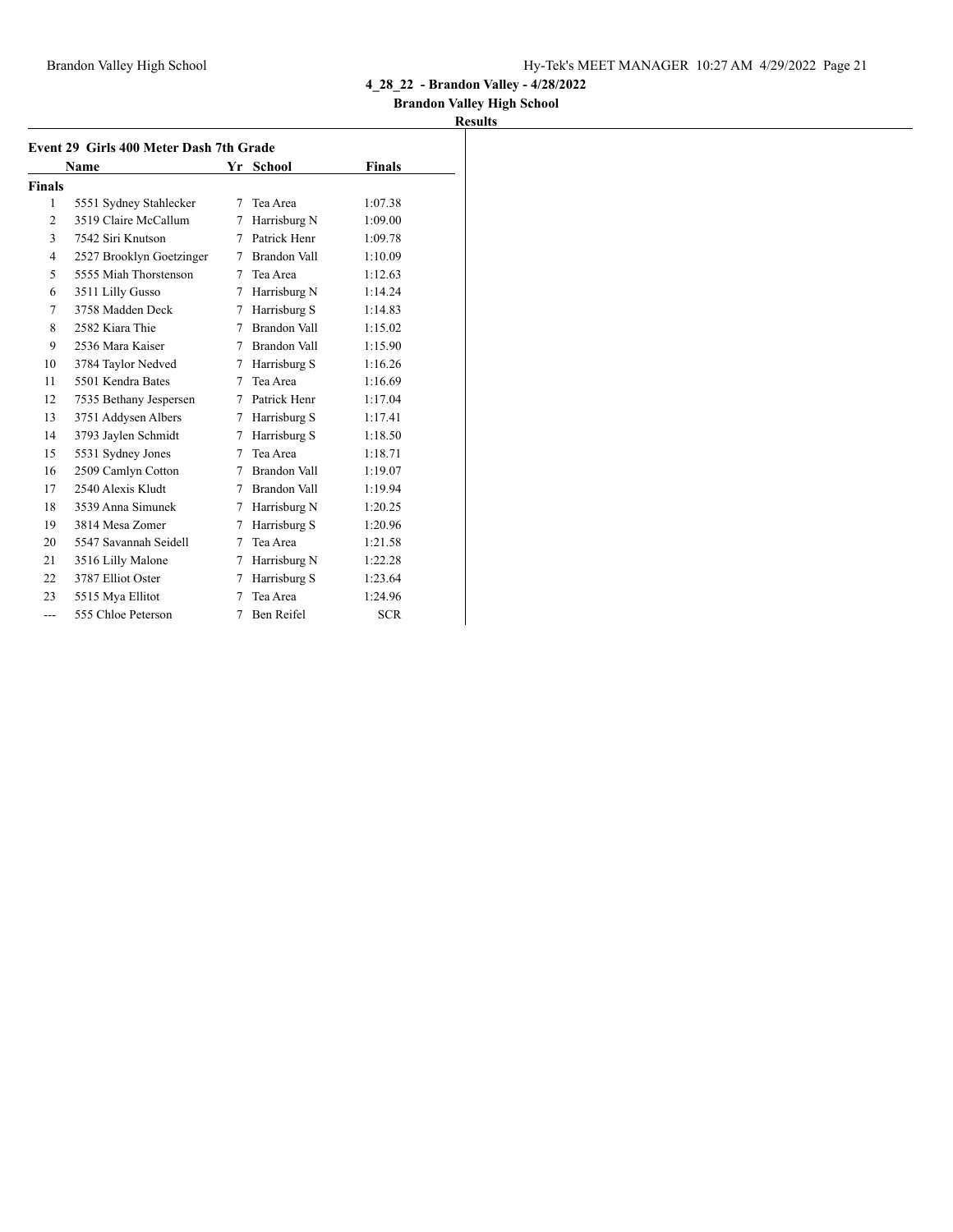### **Brandon Valley High School**

| Event 30 Girls 400 Meter Dash 8th Grade<br><b>Finals</b><br><b>Name</b><br>School<br>Yr |                        |   |              |         |  |
|-----------------------------------------------------------------------------------------|------------------------|---|--------------|---------|--|
|                                                                                         |                        |   |              |         |  |
| <b>Finals</b>                                                                           |                        |   |              |         |  |
| 1                                                                                       | 2537 Ava Kellingberger | 8 | Brandon Vall | 1:06.90 |  |
| 2                                                                                       | 3791 Delaney Rockvam   | 8 | Harrisburg S | 1:07.88 |  |
| 3                                                                                       | 3505 Karli Boschee     | 8 | Harrisburg N | 1:10.35 |  |
| 4                                                                                       | 3790 Kiana Plahn       | 8 | Harrisburg S | 1:14.34 |  |
| 5                                                                                       | 7549 Kaylor Nekl       | 8 | Patrick Henr | 1:16.07 |  |
| 6                                                                                       | 7529 Nevaeh Hofer      | 8 | Patrick Henr | 1:16.47 |  |
| 7                                                                                       | 3515 Lindsay Langner   | 8 | Harrisburg N | 1:17.03 |  |
| 8                                                                                       | 3518 Emma Masselink    | 8 | Harrisburg N | 1:17.15 |  |
| 9                                                                                       | 5537 Aubrey Mehlbrech  | 8 | Tea Area     | 1:20.43 |  |
| 10                                                                                      | 2592 Paisley Wollman   | 8 | Brandon Vall | 1:21.19 |  |
| 11                                                                                      | 3797 Delanie Slaba     | 8 | Harrisburg S | 1:21.38 |  |
| 12                                                                                      | 7571 Brynn Townsend    | 8 | Patrick Henr | 1:21.50 |  |
| 13                                                                                      | 5523 Jenna Gowin       | 8 | Tea Area     | 1:22.70 |  |
| 14                                                                                      | 3768 Elly Jans         | 8 | Harrisburg S | 1:30.63 |  |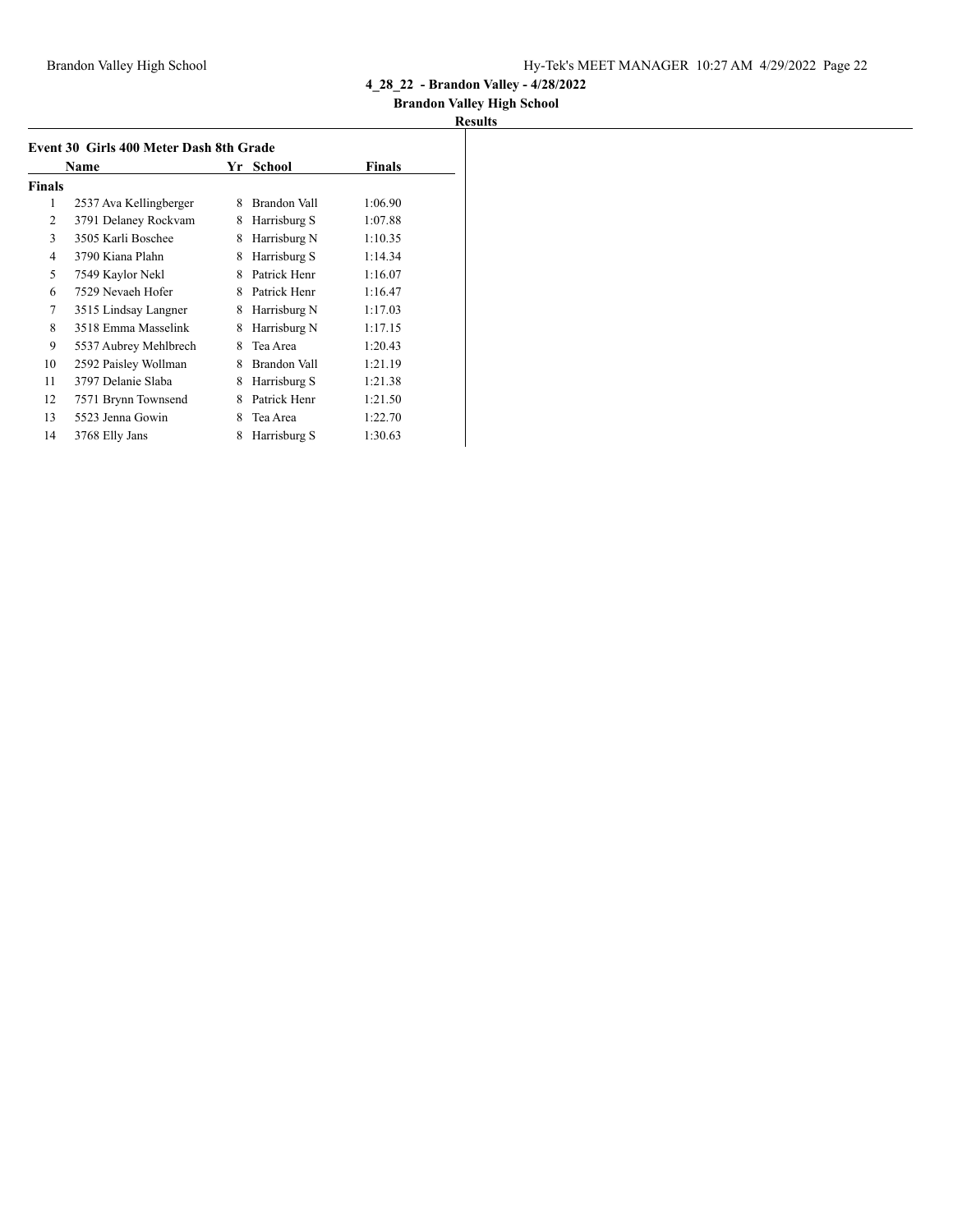### **Brandon Valley High School**

|               | Event 31 Boys 400 Meter Dash 7th Grade |   |              |         |  |  |
|---------------|----------------------------------------|---|--------------|---------|--|--|
|               | Name                                   |   | Yr School    | Finals  |  |  |
| <b>Finals</b> |                                        |   |              |         |  |  |
| 1             | 2017 Camden Christion                  | 7 | Brandon Vall | 1:02.90 |  |  |
| 2             | 7114 Brian Wilson                      | 7 | Patrick Henr | 1:03.47 |  |  |
| 3             | 3027 Brady Larson                      | 7 | Harrisburg N | 1:03.48 |  |  |
| 4             | 2100 Aiden Sturgeon                    | 7 | Brandon Vall | 1:05.51 |  |  |
| 5             | 5003 Hayden Bialas                     | 7 | Tea Area     | 1:07.50 |  |  |
| 6             | 3281 Porter Mundhenke                  | 7 | Harrisburg S | 1:07.53 |  |  |
| 7             | 7110 Ezekiel Weiss                     | 7 | Patrick Henr | 1:07.75 |  |  |
| 8             | 3271 Wyatt Kirchgasler                 | 7 | Harrisburg S | 1:07.88 |  |  |
| 9             | 3039 Pierce Ostrem                     | 7 | Harrisburg N | 1:07.94 |  |  |
| 10            | 2106 Ayden Vanlaecken                  | 7 | Brandon Vall | 1:09.85 |  |  |
| 11            | 2003 Jackson Arend                     | 7 | Brandon Vall | 1:09.88 |  |  |
| 12            | 3293 Brecken Schmidt                   | 7 | Harrisburg S | 1:09.90 |  |  |
| 13            | 2048 Carson Kludt                      | 7 | Brandon Vall | 1:10.30 |  |  |
| 14            | 3291 Erik Reinhiller                   | 7 | Harrisburg S | 1:11.25 |  |  |
| 15            | 3252 Caleb Bachmeier                   | 7 | Harrisburg S | 1:11.66 |  |  |
| 16            | 5011 Conner Case                       | 7 | Tea Area     | 1:11.93 |  |  |
| 17            | 3038 Erik Odney                        | 7 | Harrisburg N | 1:13.12 |  |  |
| 18            | 2039 Zachary Helgeson                  | 7 | Brandon Vall | 1:14.13 |  |  |
| 19            | 7073 Gannon Newman                     | 7 | Patrick Henr | 1:15.09 |  |  |
| 20            | 3025 Sutton Krier                      | 7 | Harrisburg N | 1:18.53 |  |  |
| 21            | 7028 Eric Fiedler                      | 7 | Patrick Henr | 1:21.37 |  |  |
| 22            | 5019 Tyler Frank                       | 7 | Tea Area     | 1:33.25 |  |  |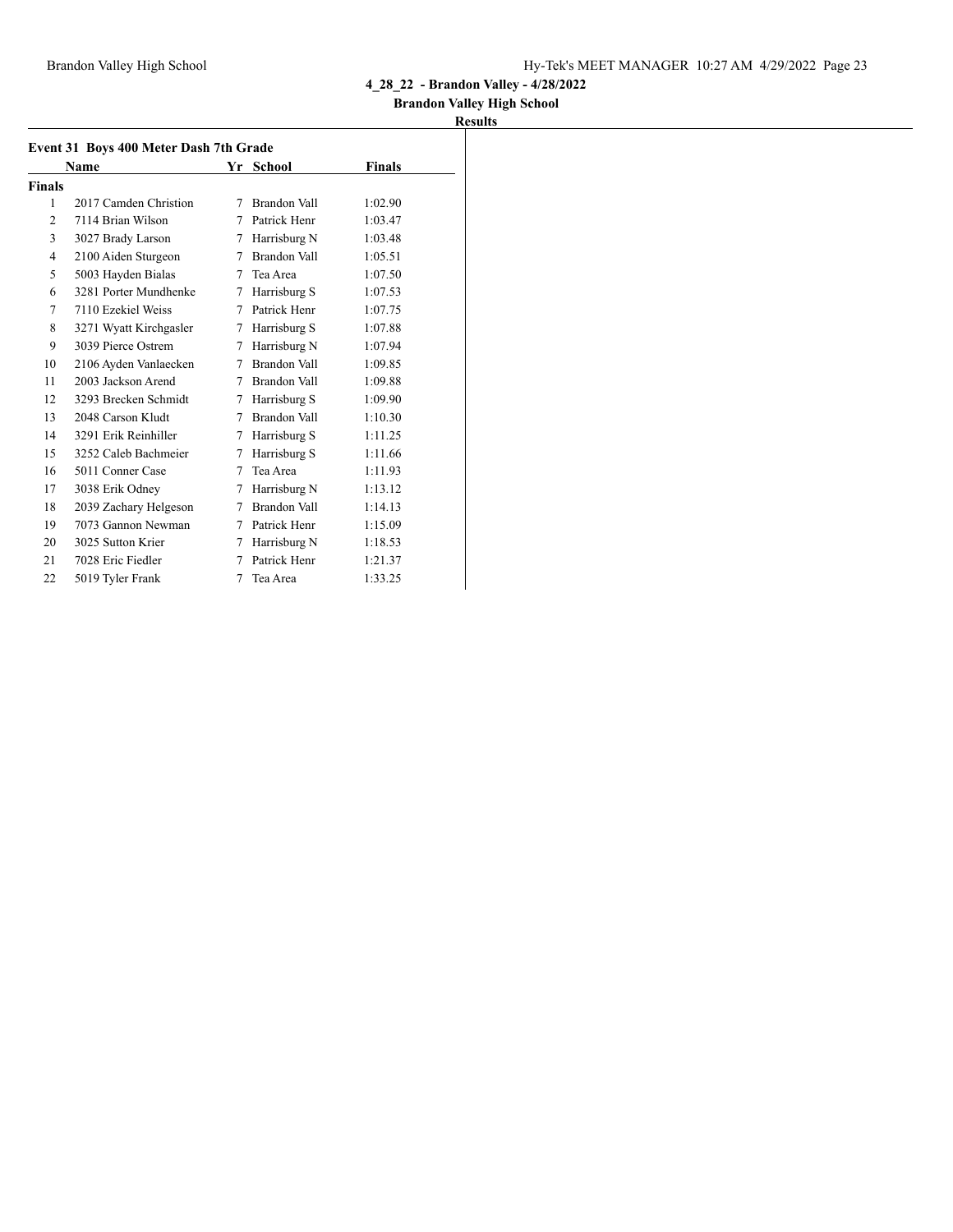## **Brandon Valley High School**

| Event 32 Boys 400 Meter Dash 8th Grade |                         |   |                |         |  |
|----------------------------------------|-------------------------|---|----------------|---------|--|
|                                        | Name                    |   | Yr School      | Finals  |  |
| <b>Finals</b>                          |                         |   |                |         |  |
| 1                                      | 5015 Ethan DeGeest      | 8 | Tea Area       | 1:02.95 |  |
| $\overline{2}$                         | 2038 Cohen Hartz        | 8 | Brandon Vall   | 1:03.08 |  |
| 3                                      | 3268 Evan Johnson       | 8 | Harrisburg S   | 1:03.81 |  |
| $\overline{4}$                         | 7006 Ryan Baker         | 8 | Patrick Henr   | 1:04.25 |  |
| 5                                      | 3019 Crayton Jibben     | 8 | Harrisburg N   | 1:04.32 |  |
| 6                                      | 3259 Jake Eidsness      | 8 | Harrisburg S   | 1:04.48 |  |
| 7                                      | 5051 Zac Webb           | 8 | Tea Area       | 1:04.84 |  |
| 8                                      | 3288 Tayge Privett      | 7 | Harrisburg S   | 1:05.84 |  |
| 9                                      | 5007 Carter Brown       | 8 | Tea Area       | 1:05.91 |  |
| 10                                     | 3016 Jakob Hofer        | 8 | Harrisburg N   | 1:06.46 |  |
| 11                                     | 7068 Brady Murra        | 8 | Patrick Henr   | 1:06.97 |  |
| 12                                     | 7023 Griffen Edwards    |   | 8 Patrick Henr | 1:07.09 |  |
| 13                                     | 5005 Caden Bohnenberger | 8 | Tea Area       | 1:07.28 |  |
| 14                                     | 7042 Elijah Hofer       | 8 | Patrick Henr   | 1:07.81 |  |
| 15                                     | 2020 Parker Coughlin    | 8 | Brandon Vall   | 1:08.00 |  |
| 16                                     | 7047 Connor Hugelman    | 8 | Patrick Henr   | 1:08.70 |  |
| 17                                     | 5017 Jacob DeYoung      | 8 | Tea Area       | 1:10.07 |  |
| 18                                     | 3287 Tyson Pieper       | 8 | Harrisburg S   | 1:10.39 |  |
| 19                                     | 7091 Aiden Sieler       | 8 | Patrick Henr   | 1:12.87 |  |
| 20                                     | 3018 Mikhail Hurney     | 8 | Harrisburg N   | 1:13.02 |  |
| 21                                     | 3011 Freeman Flomo      | 8 | Harrisburg N   | 1:14.77 |  |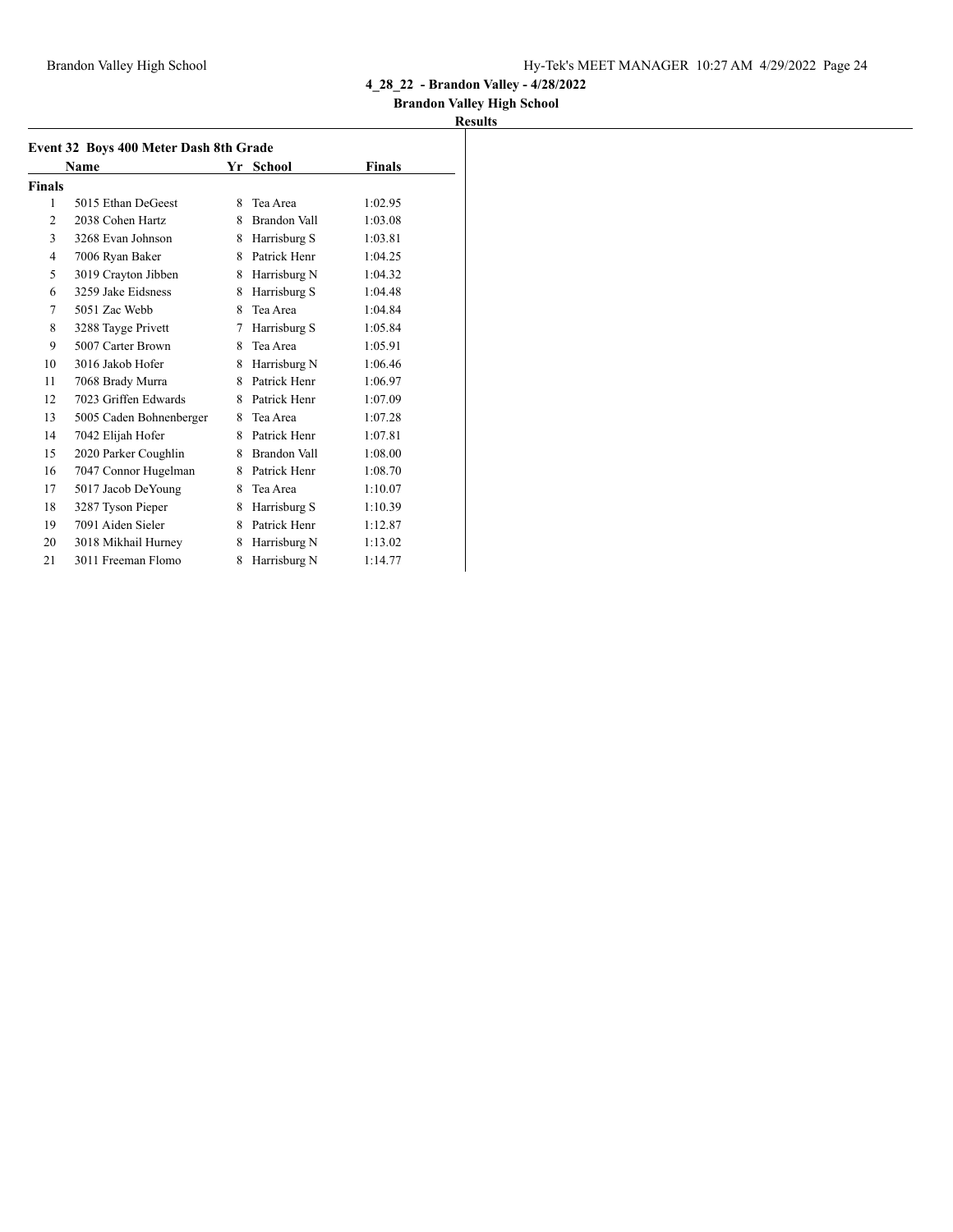### **Brandon Valley High School**

|        | Event 41 Girls 800 Meter Run 7th Grade |    | Finals              |         |
|--------|----------------------------------------|----|---------------------|---------|
|        | Name                                   | Yr | School              |         |
| Finals |                                        |    |                     |         |
| 1      | 3520 Bria Miller                       | 7  | Harrisburg N        | 2:37.52 |
| 2      | 3521 Ruby Moore                        | 7  | Harrisburg N        | 2:49.13 |
| 3      | 7542 Siri Knutson                      | 7  | Patrick Henr        | 2:50.39 |
| 4      | 3542 Bergen Stiff                      | 7  | Harrisburg N        | 2:52.75 |
| 5      | 3769 Grace Jepsen                      | 7  | Harrisburg S        | 2:58.19 |
| 6      | 3789 Ava Paulson                       | 7  | Harrisburg S        | 3:09.70 |
| 7      | 3776 Natalie Luebke                    | 7  | Harrisburg S        | 3:10.21 |
| 8      | 5521 Lauren Gearman                    | 7  | Tea Area            | 3:10.71 |
| 9      | 5505 Erica Boterman                    | 7  | Tea Area            | 3:14.72 |
| 10     | 5502 Remington Bechard                 | 7  | Tea Area            | 3:15.69 |
| 11     | 5550 Anna Somsen                       | 7  | Tea Area            | 3:17.20 |
| 12     | 2567 Kamryn Santi                      | 7  | <b>Brandon Vall</b> | 3:17.64 |
| 13     | 3807 Addyson Vande Lune                | 7  | Harrisburg S        | 3:18.90 |
| 14     | 3786 Isabella O'Rourke                 | 7  | Harrisburg S        | 3:19.85 |
| 15     | 2528 Kaci Groen                        | 7  | Brandon Vall        | 3:20.27 |
| 16     | 2531 Annika Henson                     | 7  | Brandon Vall        | 3:26.22 |
| 17     | 2513 Grace Dew                         | 7  | Brandon Vall        | 3:28.58 |
| 18     | 2590 Bella Wise                        | 7  | Brandon Vall        | 3:50.34 |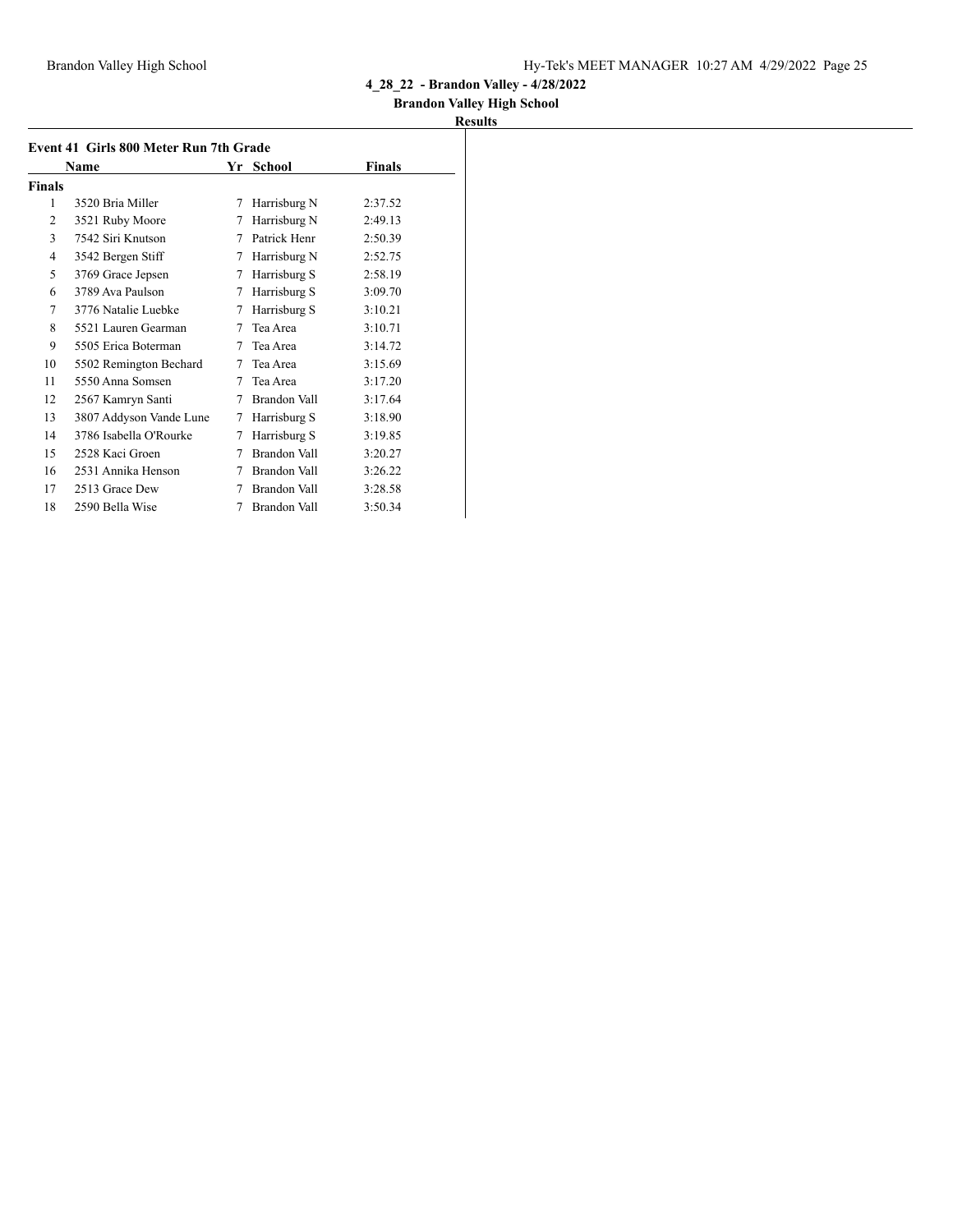## **Brandon Valley High School**

| Event 42 Girls 800 Meter Run 8th Grade | School                | Finals |              |         |
|----------------------------------------|-----------------------|--------|--------------|---------|
| <b>Finals</b>                          | Name                  | Yr     |              |         |
| 1                                      | 3528 Ragyn Peska      | 8      | Harrisburg N | 2:49.40 |
| 2                                      | 3753 Ava Anderson     | 8      | Harrisburg S | 2:55.13 |
| 3                                      | 3790 Kiana Plahn      | 8      | Harrisburg S | 2:58.21 |
| $\overline{4}$                         | 2560 Maggie Reekers   | 8      | Brandon Vall | 2:58.59 |
| 5                                      | 3550 Kailey Winter    | 8      | Harrisburg N | 3:00.34 |
| 6                                      | 2566 Gracie Salter    | 8      | Brandon Vall | 3:01.28 |
| 7                                      | 5540 Kiley Pendergast | 8      | Tea Area     | 3:09.50 |
| 8                                      | 5544 Melanie Roemen   | 8      | Tea Area     | 3:13.76 |
| 9                                      | 5513 Meredith Decker  | 8      | Tea Area     | 3:17.76 |
| 10                                     | 2591 Liana Wise       | 8      | Brandon Vall | 3:19.38 |
| 11                                     | 7538 Reese Kaemingk   | 8      | Patrick Henr | 3:21.25 |
| 12                                     | 2561 Briana Reese     | 8      | Brandon Vall | 3:25.39 |
| 13                                     | 2579 Courtney Stewart | 8      | Brandon Vall | 3:28.43 |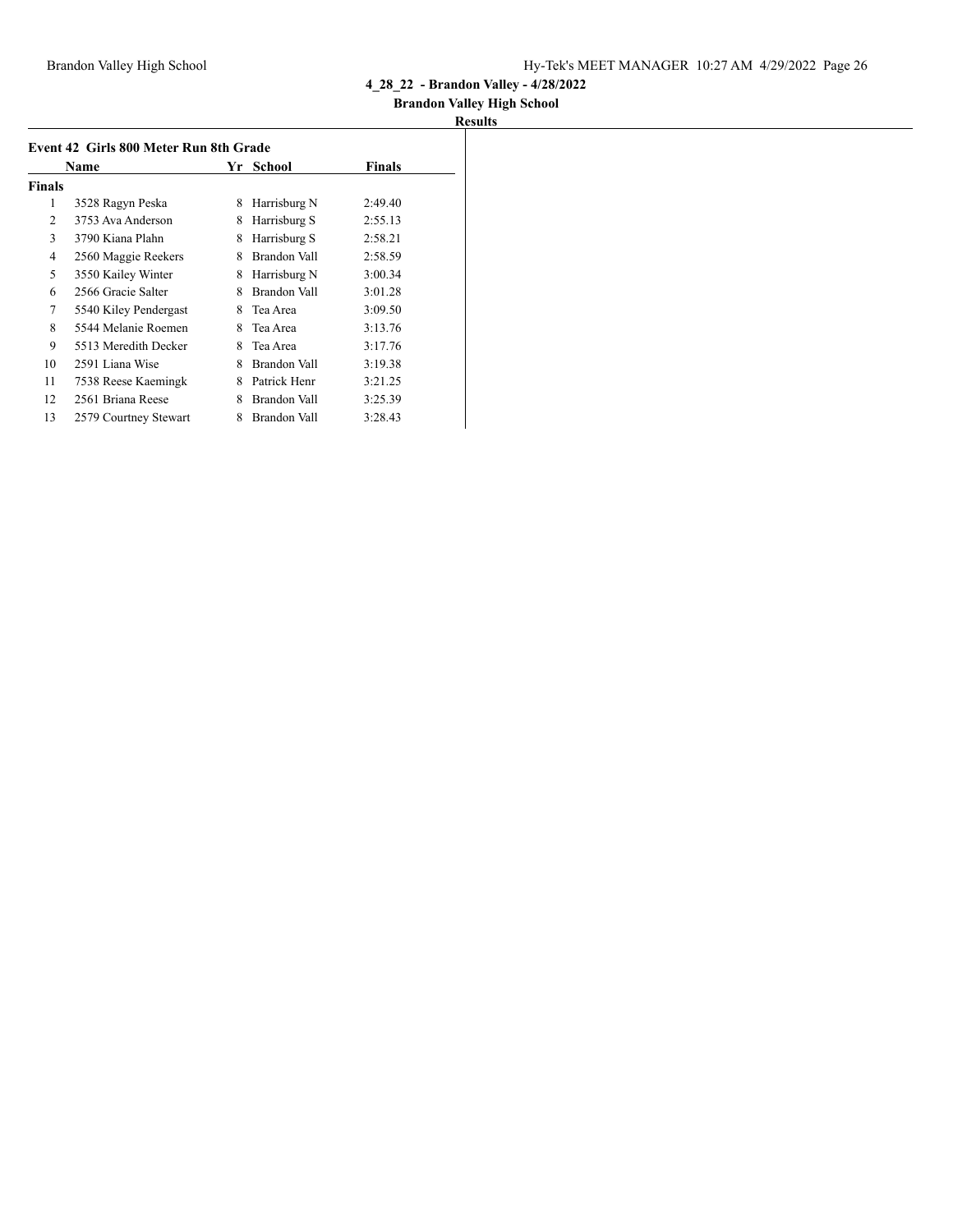### **Brandon Valley High School**

|                | Event 43 Boys 800 Meter Run 7th Grade |             |                     |               |  |  |
|----------------|---------------------------------------|-------------|---------------------|---------------|--|--|
|                | <b>Name</b>                           |             | Yr School           | <b>Finals</b> |  |  |
| <b>Finals</b>  |                                       |             |                     |               |  |  |
| 1              | 7114 Brian Wilson                     | 7           | Patrick Henr        | 2:36.95       |  |  |
| $\overline{c}$ | 7067 Landon Munk                      |             | 7 Patrick Henr      | 2:45.28       |  |  |
| 3              | 7008 Briley Bartels                   | $7^{\circ}$ | Patrick Henr        | 2:46.16       |  |  |
| 4              | 3293 Brecken Schmidt                  | 7           | Harrisburg S        | 2:46.46       |  |  |
| 5              | 2110 Otto Winters                     | 7           | Brandon Vall        | 2:46.96       |  |  |
| 6              | 5021 Reid Hammerquist                 |             | 7 Tea Area          | 2:47.60       |  |  |
| 7              | 7061 Jacob Madsen                     |             | 7 Patrick Henr      | 2:48.00       |  |  |
| 7              | 2106 Ayden Vanlaecken                 | 7           | <b>Brandon Vall</b> | 2:48.00       |  |  |
| 9              | 7038 Everett Herrboldt                | $7^{\circ}$ | Patrick Henr        | 2:48.59       |  |  |
| 10             | 5048 Tate VanLaecken                  | 7           | Tea Area            | 2:50.82       |  |  |
| 11             | 5043 Lane Sieber                      | 7           | Tea Area            | 2:51.72       |  |  |
| 12             | 2098 Eli Steltz                       | $\tau$      | Brandon Vall        | 2:52.44       |  |  |
| 13             | 2039 Zachary Helgeson                 |             | 7 Brandon Vall      | 2:52.68       |  |  |
| 14             | 3034 Dane Misekow                     |             | 7 Harrisburg N      | 2:52.77       |  |  |
| 15             | 2096 Isaac Spahr                      | $7^{\circ}$ | Brandon Vall        | 2:53.46       |  |  |
| 16             | 3032 Jake Meister                     | 7           | Harrisburg N        | 2:53.89       |  |  |
| 17             | 7101 Jack Teller                      | $\tau$      | Patrick Henr        | 2:54.32       |  |  |
| 18             | 7081 Keenan Poppe                     |             | 7 Patrick Henr      | 2:54.62       |  |  |
| 19             | 2109 Bradley Walden                   | $7^{\circ}$ | <b>Brandon Vall</b> | 2:54.90       |  |  |
| 20             | 3307 Miles Wright                     | $\tau$      | Harrisburg S        | 2:55.01       |  |  |
| 21             | 5010 Carson Case                      | $\tau$      | Tea Area            | 2:55.34       |  |  |
| 22             | 3291 Erik Reinhiller                  | 7           | Harrisburg S        | 2:56.07       |  |  |
| 23             | 3040 Caden Petrick                    | 7           | Harrisburg N        | 2:56.55       |  |  |
| 24             | 7071 Oliver Navratil                  | 7           | Patrick Henr        | 2:56.66       |  |  |
| 25             | 5053 Jonah Klemisch                   | 7           | Tea Area            | 2:58.34       |  |  |
| 26             | 3260 Gavin Erdmann                    | $7^{\circ}$ | Harrisburg S        | 2:58.63       |  |  |
| 27             | 2095 Corbin Sorenson                  | $\tau$      | <b>Brandon Vall</b> | 2:59.14       |  |  |
| 28             | 3008 Jalen Dwire                      | 7           | Harrisburg N        | 2:59.46       |  |  |
| 29             | 7092 Leeland Smith                    | 7           | Patrick Henr        | 2:59.60       |  |  |
| 30             | 5031 Noah Korver                      | 7           | Tea Area            | 3:04.65       |  |  |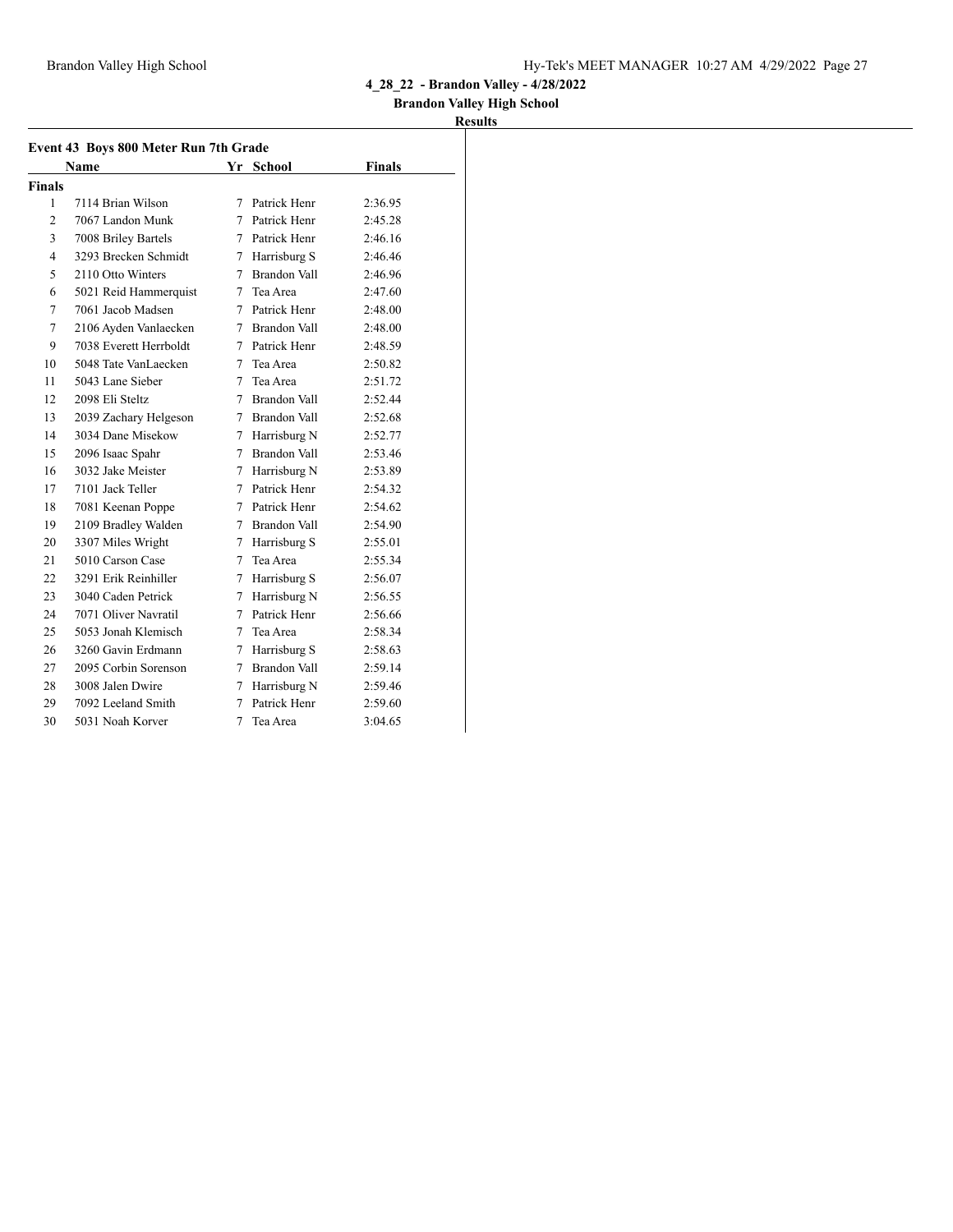### **Brandon Valley High School**

| Event 44 Boys 800 Meter Run 8th Grade |                        |    |               |         |  |
|---------------------------------------|------------------------|----|---------------|---------|--|
|                                       | Name                   | Yr | <b>School</b> | Finals  |  |
| <b>Finals</b>                         |                        |    |               |         |  |
| 1                                     | 3268 Evan Johnson      | 8  | Harrisburg S  | 2:23.25 |  |
| $\overline{2}$                        | 7057 Miles Lechtenberg | 8  | Patrick Henr  | 2:25.84 |  |
| 3                                     | 7056 Teddy Krueger     | 8  | Patrick Henr  | 2:35.47 |  |
| 4                                     | 3003 Lance Bodeen      | 8  | Harrisburg N  | 2:43.82 |  |
| 5                                     | 7072 Arvid Nelson      | 8  | Patrick Henr  | 2:44.27 |  |
| 6                                     | 2067 Zachary Osdoba    | 8  | Brandon Vall  | 2:44.33 |  |
| 7                                     | 5035 Cole Northrup     | 8  | Tea Area      | 2:45.44 |  |
| 8                                     | 7104 Will Van Schepen  | 8  | Patrick Henr  | 2:47.00 |  |
| 9                                     | 7035 Mason Hein        | 8  | Patrick Henr  | 2:49.77 |  |
| 10                                    | 5033 Daschle Lowery    | 8  | Tea Area      | 2:51.65 |  |
| 11                                    | 3287 Tyson Pieper      | 8  | Harrisburg S  | 2:53.38 |  |
| 12                                    | 7115 Luke Wilson       | 8  | Patrick Henr  | 2:55.52 |  |
| 13                                    | 3258 Carter Dumdei     | 8  | Harrisburg S  | 2:57.28 |  |
| 14                                    | 7013 Rylan Burch       | 8  | Patrick Henr  | 2:58.82 |  |
| 15                                    | 3041 Julian Rahm       | 8  | Harrisburg N  | 2:59.33 |  |
| 16                                    | 3018 Mikhail Hurney    | 8  | Harrisburg N  | 3:00.83 |  |
| 17                                    | 7036 Brooks Heiser     | 8  | Patrick Henr  | 3:02.41 |  |
| 18                                    | 3010 Logan Evans       | 8  | Harrisburg N  | 3:08.08 |  |
| 19                                    | 7034 Taber Heibult     | 8  | Patrick Henr  | 3:26.33 |  |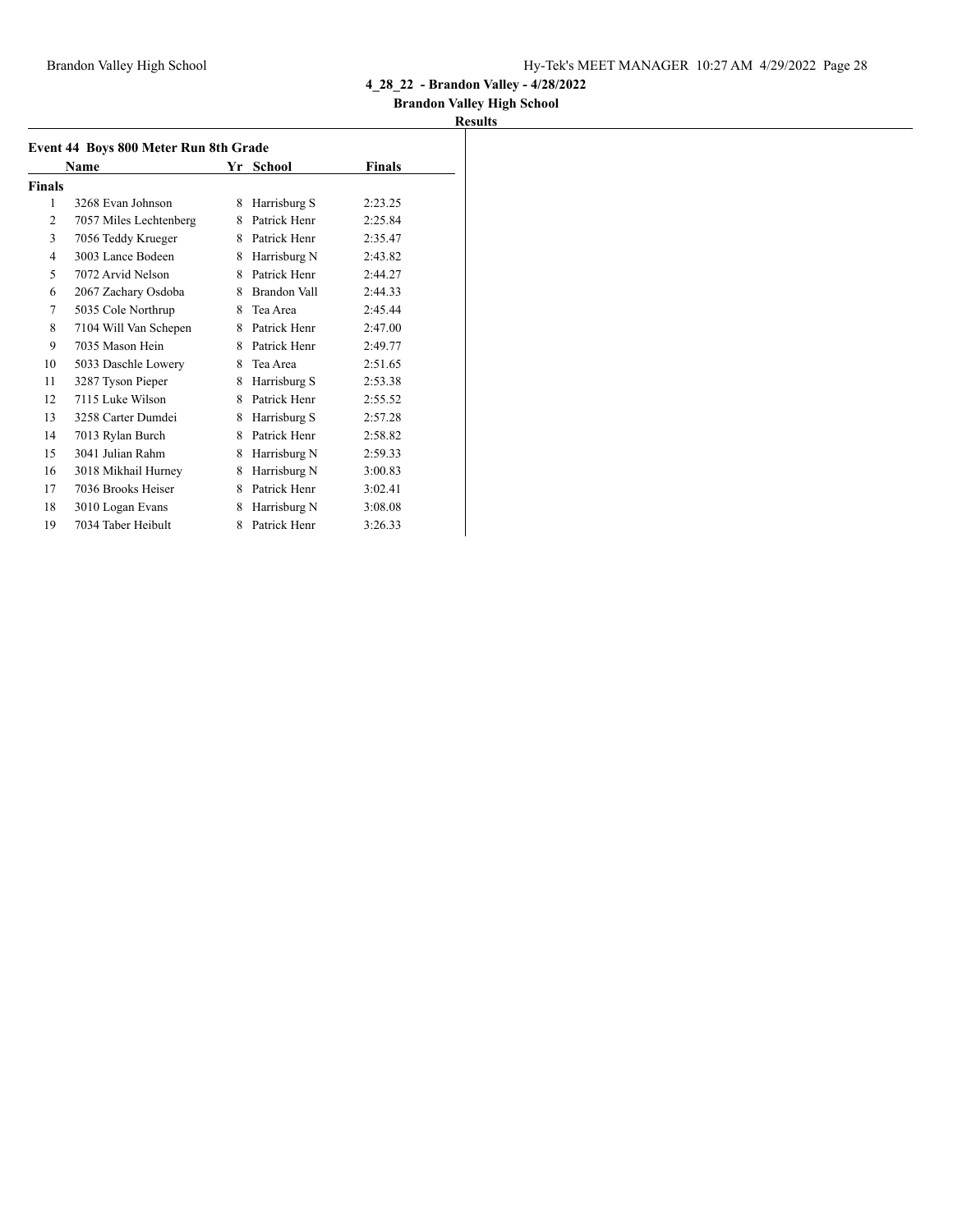### **Brandon Valley High School**

|               | Name                     |   | Yr School      | <b>Finals</b> |
|---------------|--------------------------|---|----------------|---------------|
| <b>Finals</b> |                          |   |                |               |
| 1             | 2586 Josey Van Duyn      | 7 | Brandon Vall   | 27.90         |
| 2             | 3782 Ayana Morris        | 7 | Harrisburg S   | 29.22         |
| 3             | 2527 Brooklyn Goetzinger | 7 | Brandon Vall   | 29.50         |
| 4             | 7519 Alana Fink          | 7 | Patrick Henr   | 29.56         |
| 5             | 7564 Ella Smith          |   | 7 Patrick Henr | 29.96         |
| 6             | 2514 Lauryn Dewitt       | 7 | Brandon Vall   | 30.59         |
| 7             | 3811 Lezlei Young-Setzer | 7 | Harrisburg S   | 31.15         |
| 8             | 5531 Sydney Jones        |   | 7 Tea Area     | 31.20         |
| 9             | 3535 Medina Sacipovic    | 7 | Harrisburg N   | 31.36         |
| 10            | 3523 Ellie Nichols       | 7 | Harrisburg N   | 31.57         |
| 11            | 3522 McKinnley Munce     | 7 | Harrisburg N   | 32.25         |
| 12            | 5553 Kallie Steele       | 7 | Tea Area       | 32.38         |
| 13            | 7523 Xaria Gurath        | 7 | Patrick Henr   | 32.87         |
| 14            | 2503 Brienna Binger      |   | 7 Brandon Vall | 33.28         |
| 15            | 7554 Reagan Ostransky    |   | 7 Patrick Henr | 33.32         |
| 15            | 3764 Mya Gibson          | 7 | Harrisburg S   | 33.32         |
| 17            | 3762 Kensie Fowler       | 7 | Harrisburg S   | 33.40         |
| 18            | 5506 Addison Brech       | 7 | Tea Area       | 33.41         |
| 19            | 3516 Lilly Malone        | 7 | Harrisburg N   | 33.45         |
| 20            | 3543 Makenna Stratman    | 7 | Harrisburg N   | 33.46         |
| 21            | 5558 Kendal Waltner      | 7 | Tea Area       | 34.30         |
| 22            | 5547 Savannah Seidell    | 7 | Tea Area       | 34.53         |
| 23            | 7548 Aaliyah Morales     | 7 | Patrick Henr   | 34.70         |
| 24            | 7517 Madixen Eilmes      | 7 | Patrick Henr   | 35.00         |
| 25            | 3771 Kaiya Johnston      | 7 | Harrisburg S   | 36.16         |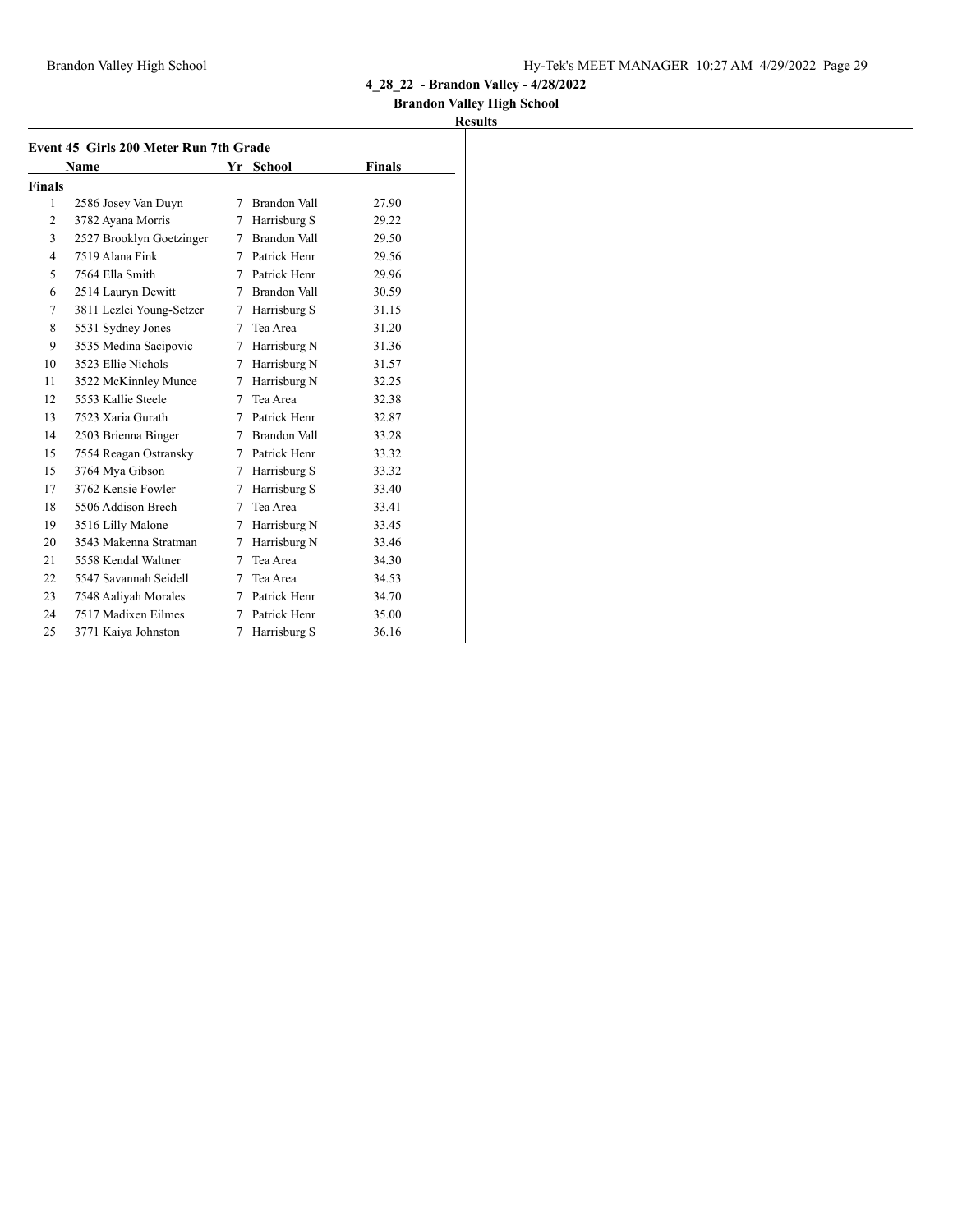### **Brandon Valley High School**

|                | Event 46 Girls 200 Meter Run 8th Grade |    |                     |               |  |
|----------------|----------------------------------------|----|---------------------|---------------|--|
|                | <b>Name</b>                            |    | Yr School           | <b>Finals</b> |  |
| <b>Finals</b>  |                                        |    |                     |               |  |
| 1              | 3791 Delaney Rockvam                   |    | 8 Harrisburg S      | 28.86         |  |
| 2              | 2537 Ava Kellingberger                 |    | 8 Brandon Vall      | 29.20         |  |
| 3              | 3512 Maleia Knutson                    |    | 8 Harrisburg N      | 29.53         |  |
| $\overline{4}$ | 7553 Lily Osmundson                    |    | 7 Patrick Henr      | 30.01         |  |
| 5              | 2510 Kadance Coughlin                  |    | 8 Brandon Vall      | 30.13         |  |
| 6              | 3505 Karli Boschee                     |    | 8 Harrisburg N      | 30.77         |  |
| 7              | 3763 Megan Galvin                      | 8  | Harrisburg S        | 31.03         |  |
| 8              | 3533 Ciara Reinfeld                    |    | 8 Harrisburg N      | 31.15         |  |
| 9              | 7549 Kaylor Nekl                       |    | 8 Patrick Henr      | 32.28         |  |
| 10             | 2587 Madison Van Dyke                  |    | 8 Brandon Vall      | 32.32         |  |
| 11             | 7516 Delaney Downham                   |    | 8 Patrick Henr      | 32.40         |  |
| 12             | 3515 Lindsay Langner                   |    | 8 Harrisburg N      | 32.65         |  |
| 13             | 2562 Bella Reif                        |    | 8 Brandon Vall      | 32.69         |  |
| 14             | 7524 Jirah Gustin                      |    | 8 Patrick Henr      | 32.85         |  |
| 15             | 3518 Emma Masselink                    |    | 8 Harrisburg N      | 32.86         |  |
| 16             | 5511 Anaya Connors                     | 8. | Tea Area            | 32.90         |  |
| 17             | 7534 Taryn Jans                        |    | 8 Patrick Henr      | 33.03         |  |
| 18             | 5537 Aubrey Mehlbrech                  | 8  | Tea Area            | 33.32         |  |
| 19             | 5523 Jenna Gowin                       | 8. | Tea Area            | 33.69         |  |
| 20             | 5549 Tatym Slykhuis                    | 8. | Tea Area            | 33.77         |  |
| 21             | 7522 Kyra Gurath                       |    | 8 Patrick Henr      | 34.00         |  |
| 22             | 3781 Piper Moore                       |    | 8 Harrisburg S      | 34.02         |  |
| 23             | 5503 Preslie Benning                   | 8. | Tea Area            | 34.59         |  |
| 24             | 2592 Paisley Wollman                   |    | 8 Brandon Vall      | 34.60         |  |
| 25             | 3805 Jenae Van Beek                    |    | 8 Harrisburg S      | 35.10         |  |
| 26             | 3768 Elly Jans                         | 8. | Harrisburg S        | 37.37         |  |
| ---            | 2512 Kayla Davis                       | 7  | <b>Brandon Vall</b> | <b>SCR</b>    |  |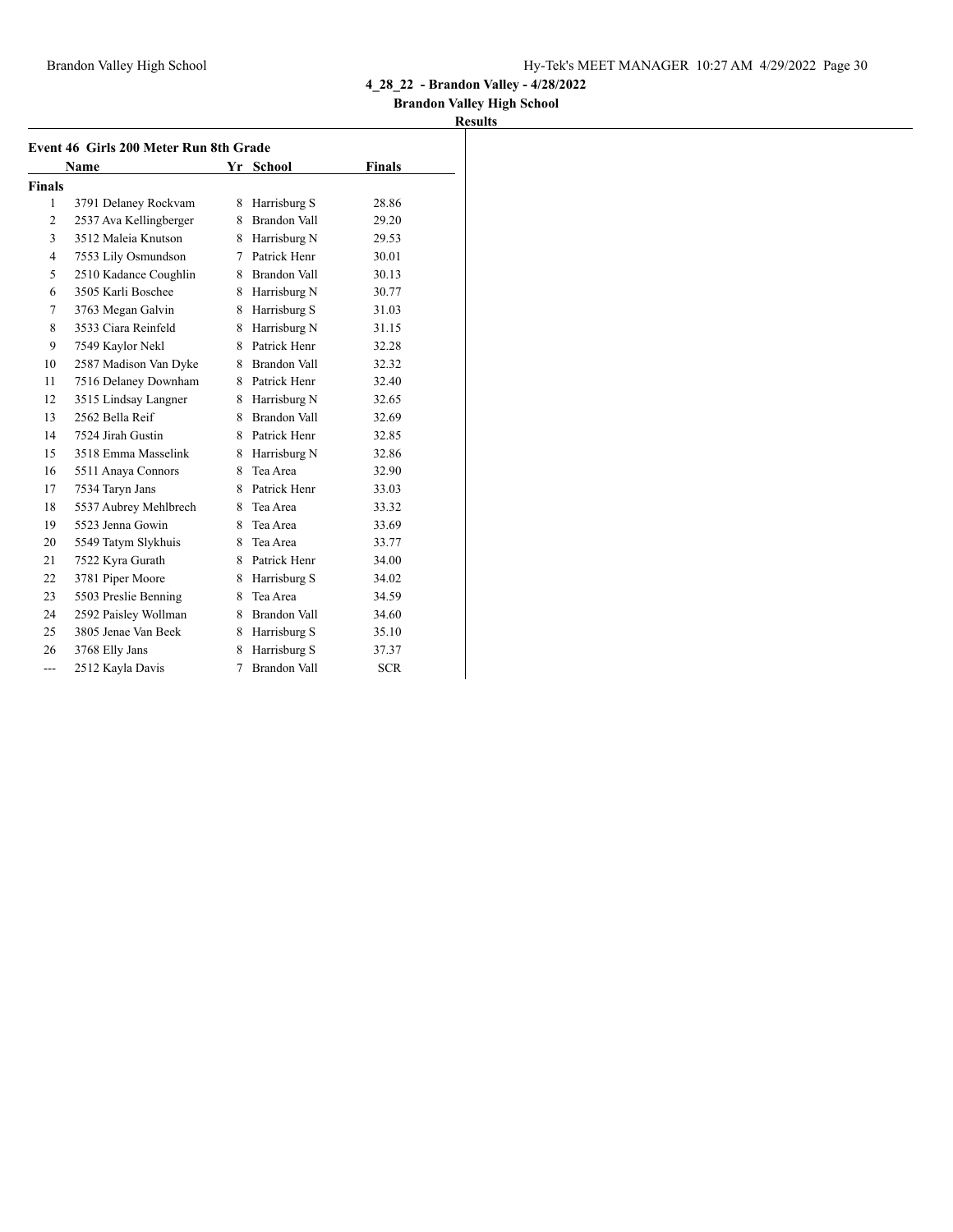### **Brandon Valley High School**

|                | Event 47 Boys 200 Meter Run 7th Grade<br>Name |   | Yr School           | <b>Finals</b> |
|----------------|-----------------------------------------------|---|---------------------|---------------|
| <b>Finals</b>  |                                               |   |                     |               |
| 1              | 2088 Caleb Severin                            | 7 | <b>Brandon Vall</b> | 26.46         |
| $\overline{c}$ | 3004 Gus Buche                                | 7 | Harrisburg N        | 27.20         |
| 3              | 7089 Brody Schafer                            | 7 | Patrick Henr        | 27.44         |
| 4              | 2010 Tripp Braeden                            | 7 | Brandon Vall        | 27.66         |
| 5              | 5030 Kade Korleski                            | 7 | Tea Area            | 27.83         |
| 6              | 2056 Marshall Marnach                         | 7 | Brandon Vall        | 27.84         |
| 7              | 3027 Brady Larson                             | 7 | Harrisburg N        | 27.85         |
| 8              | 7001 Maku Adriano                             | 7 | Patrick Henr        | 28.40         |
| 9              | 3281 Porter Mundhenke                         | 7 | Harrisburg S        | 28.89         |
| 10             | 3023 Akili Kitungano                          | 7 | Harrisburg N        | 29.24         |
| 11             | 3053 Liam Weide                               | 7 | Harrisburg N        | 29.42         |
| 12             | 7051 Gavin Kellenberger                       | 7 | Patrick Henr        | 29.44         |
| 13             | 2014 Jonah Caldwell                           | 7 | <b>Brandon Vall</b> | 29.51         |
| 14             | 2037 Will Harte                               | 7 | Brandon Vall        | 29.90         |
| 15             | 3279 Gavin Merritt                            | 7 | Harrisburg S        | 30.16         |
| 16             | 7074 Tyshaun Nguyen                           | 7 | Patrick Henr        | 30.46         |
| 17             | 3047 Charlie Smith                            | 7 | Harrisburg N        | 30.68         |
| 18             | 2030 Nate Fogarty                             | 7 | Brandon Vall        | 30.93         |
| 19             | 3254 Eli Bjerke                               | 7 | Harrisburg S        | 31.28         |
| 20             | 7095 Logan Stangeland                         | 7 | Patrick Henr        | 32.41         |
| 21             | 5028 Colt Kelling                             | 7 | Tea Area            | 32.64         |
| 22             | 5008 Victor Bruggeman                         | 7 | Tea Area            | 33.07         |
| 23             | 5023 Isaiah Hlavka                            | 7 | Tea Area            | 34.00         |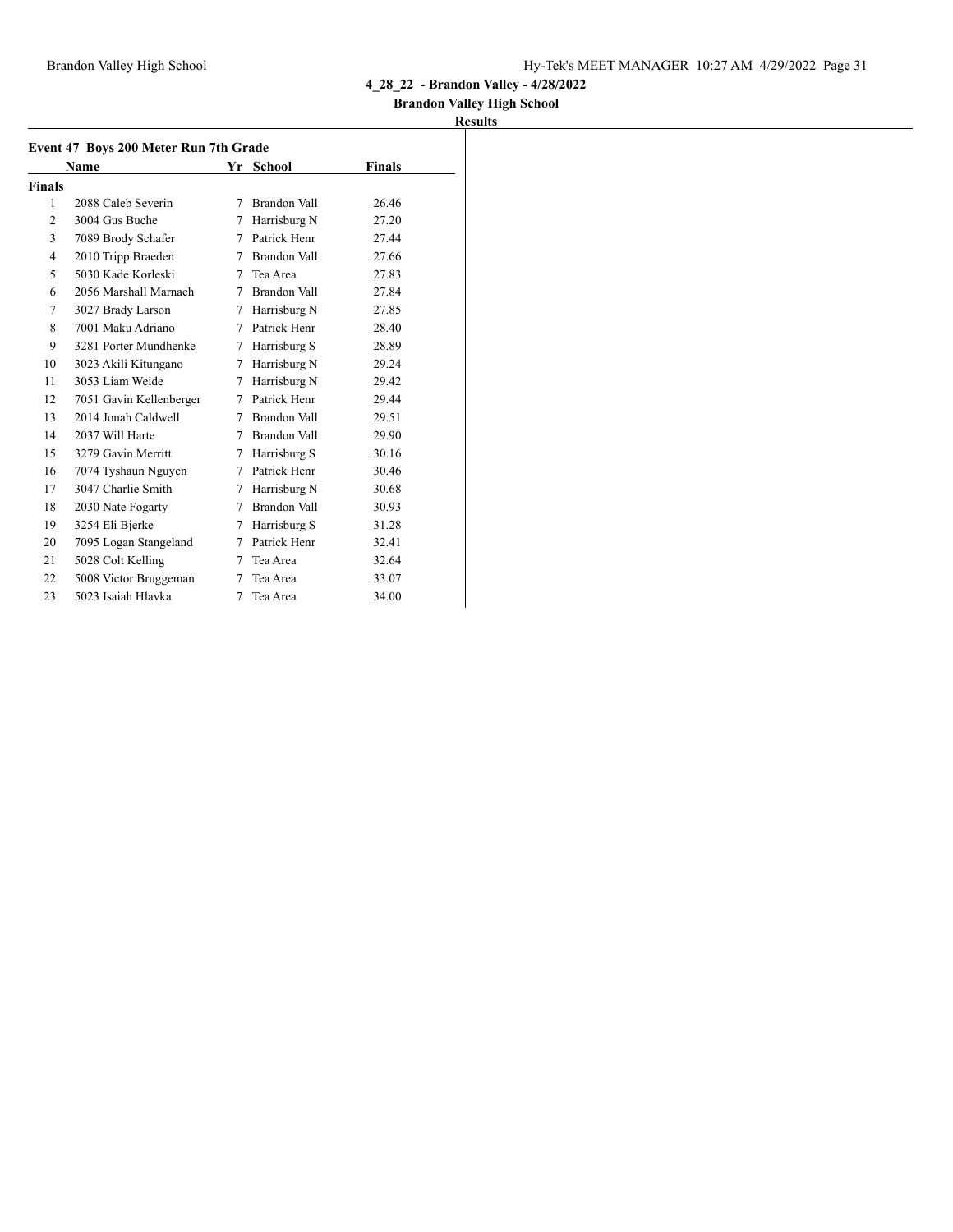### **Brandon Valley High School**

|                | Event 48 Boys 200 Meter Run 8th Grade<br>Name | Yr | <b>School</b>       | Finals |
|----------------|-----------------------------------------------|----|---------------------|--------|
|                |                                               |    |                     |        |
| <b>Finals</b>  |                                               |    |                     |        |
| 1              | 3264 Josiah Heinz                             | 8  | Harrisburg S        | 25.50  |
| $\overline{c}$ | 5012 Carter Christensen                       | 8  | Tea Area            | 26.34  |
| 3              | 7043 Isiah Hofer                              | 8  | Patrick Henr        | 26.72  |
| 4              | 2104 Cole Vahle                               | 8  | Brandon Vall        | 26.76  |
| 5              | 3267 Eli Hutton                               | 8  | Harrisburg S        | 26.98  |
| 6              | 2085 Jaden Schmidt                            | 8  | <b>Brandon Vall</b> | 26.99  |
| 7              | 2059 Gak Mayen                                | 8  | Brandon Vall        | 27.12  |
| 8              | 7044 Lucas Honner                             | 8  | Patrick Henr        | 27.57  |
| 9              | 3286 Isaiah Patterson                         | 8  | Harrisburg S        | 27.61  |
| 10             | 3042 Cayden Rasmussen                         | 8  | Harrisburg N        | 27.77  |
| 11             | 3298 Atley Skeie                              | 8  | Harrisburg S        | 28.14  |
| 12             | 3033 Mason Miller                             | 8  | Harrisburg N        | 28.33  |
| 13             | 7013 Rylan Burch                              | 8  | Patrick Henr        | 29.24  |
| 14             | 3056 Will Young                               | 8  | Harrisburg N        | 31.94  |
| 15             | 3010 Logan Evans                              | 8  | Harrisburg N        | 32.76  |
| 16             | 5036 Kingston Nyberg                          | 8  | Tea Area            | 33.40  |
| 17             | 5019 Tyler Frank                              | 7  | Tea Area            | 37.27  |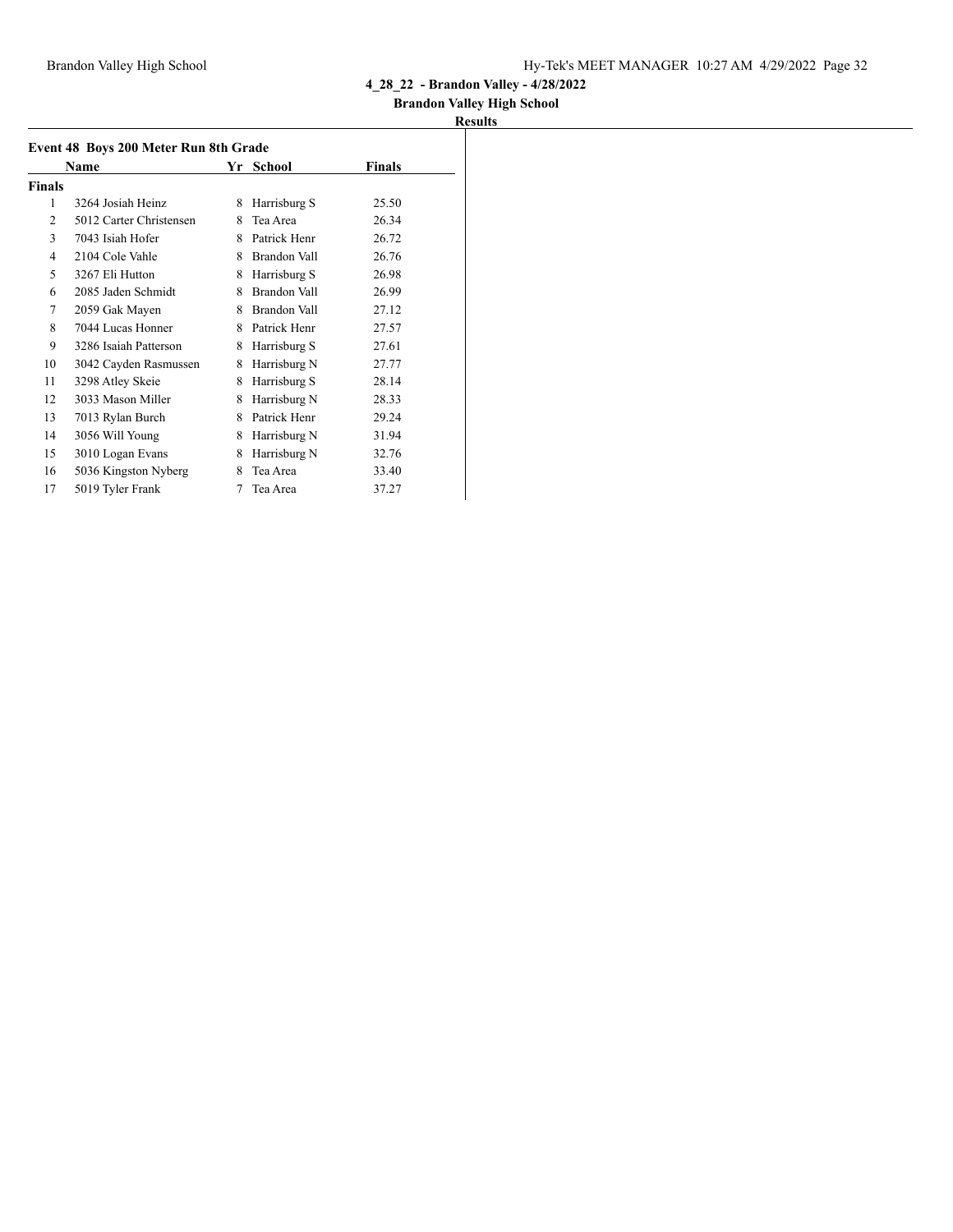|                | Team             | Relay | <b>Finals</b> |
|----------------|------------------|-------|---------------|
| <b>Finals</b>  |                  |       |               |
|                | Harrisburg North | A     | 4:41.50       |
| $\overline{2}$ | Tea Area         | A     | 5:04.40       |
| 3              | Harrisburg South | А     | 5:10.72       |
| 4              | Tea Area         | в     | 5:19.97       |
| 5              | Patrick Henry    | А     | 5:23.02       |
| 6              | Patrick Henry    | В     | 5:33.24       |
|                |                  |       |               |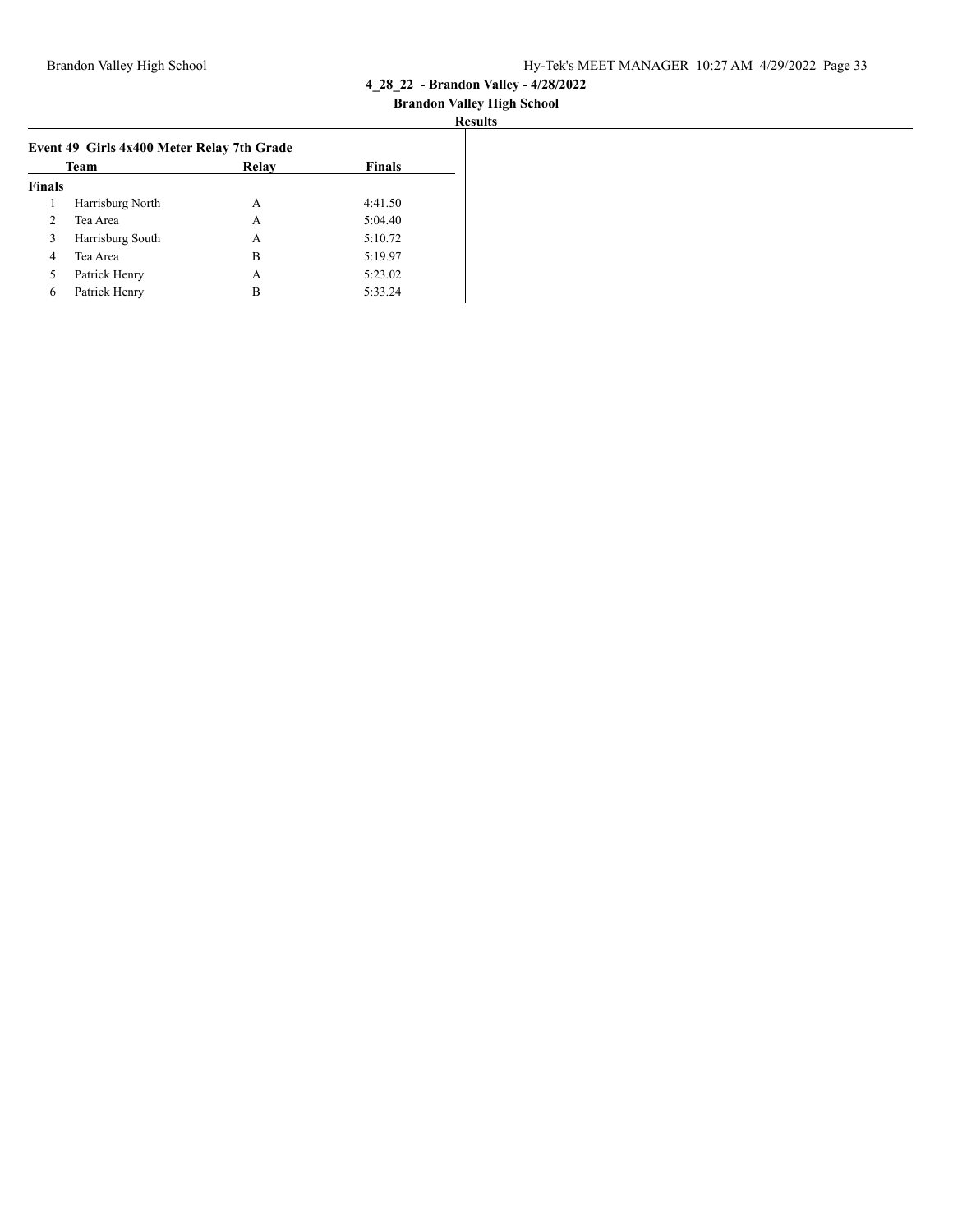| SUD. |
|------|
|------|

|               |             | Event 50 Girls 4x400 Meter Relay 8th Grade |         |
|---------------|-------------|--------------------------------------------|---------|
|               | <b>Team</b> | Relay                                      | Finals  |
| <b>Finals</b> |             |                                            |         |
|               | Tea Area    |                                            | 4:45.40 |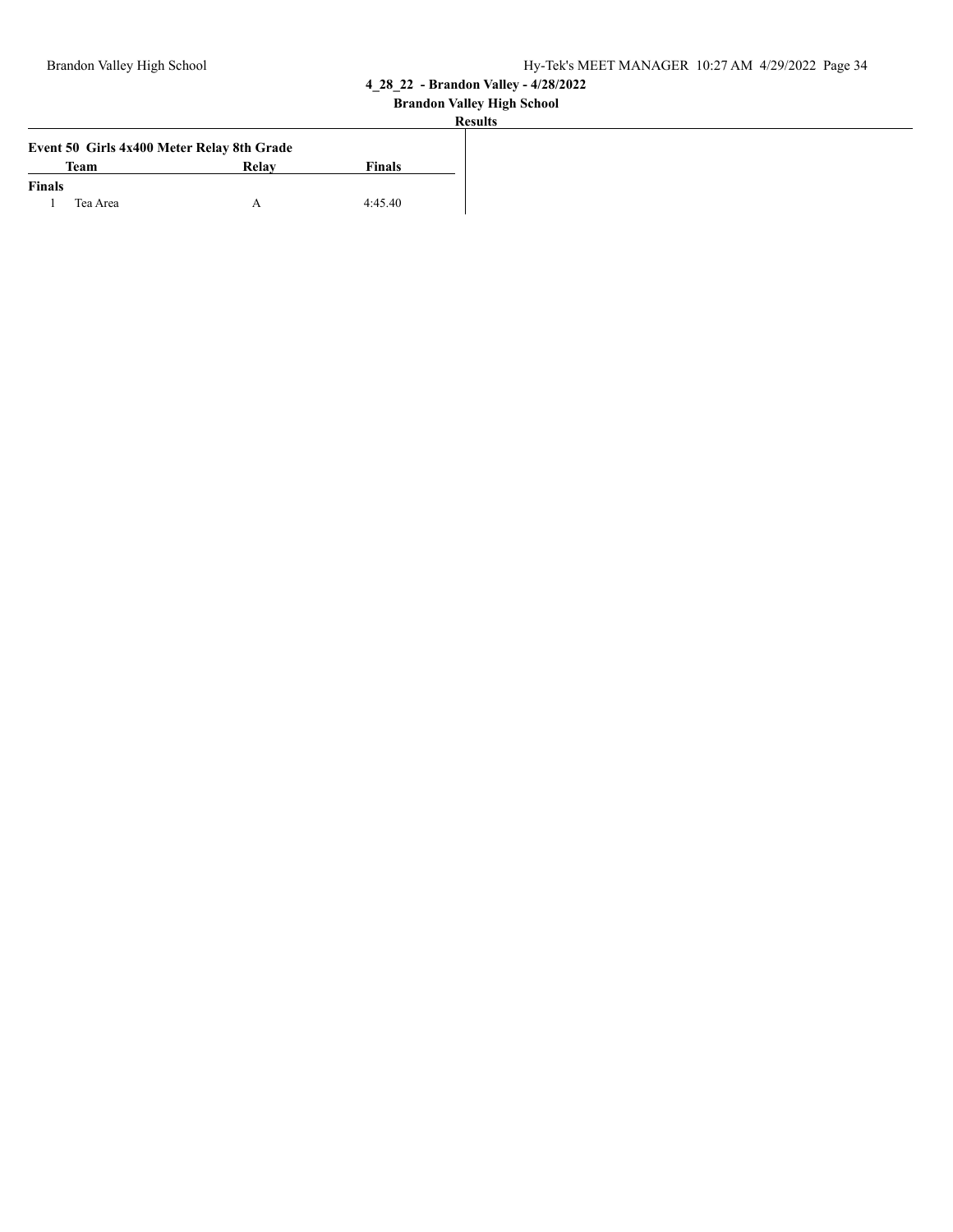| Results |
|---------|
|---------|

|               | Team             | Relav | <b>Finals</b> |
|---------------|------------------|-------|---------------|
| <b>Finals</b> |                  |       |               |
| 1             | Patrick Henry    | A     | 4:41.05       |
| 2             | Harrisburg North | A     | 4:50.07       |
| 3             | Tea Area         | А     | 4:54.46       |
| 4             | Brandon Valley   | А     | 4:57.60       |
| 5             | Patrick Henry    | B     | 5:05.27       |
| 6             | Harrisburg South | A     | 5:18.01       |
| 7             | Tea Area         | B     | 5:33.35       |
| 8             | Patrick Henry    | C     | 5:35.20       |
|               |                  |       |               |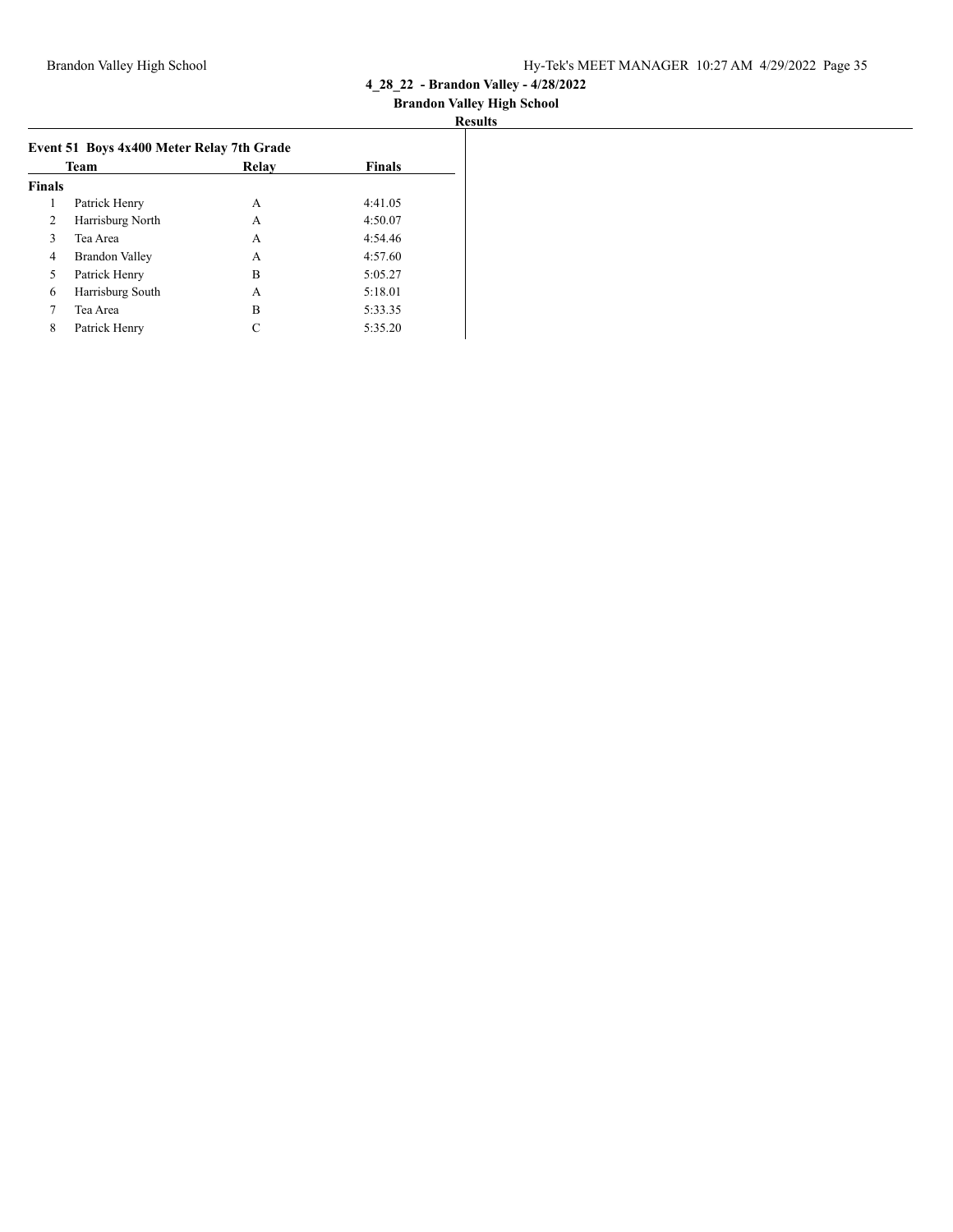| Results |
|---------|
|---------|

|                | Team             | Relay         | <b>Finals</b> |  |
|----------------|------------------|---------------|---------------|--|
| <b>Finals</b>  |                  |               |               |  |
|                | Patrick Henry    | A             | 4:13.84       |  |
| $\overline{2}$ | Harrisburg South | A             | 4:16.15       |  |
| 3              | Tea Area         | A             | 4:17.70       |  |
| 4              | Patrick Henry    | В             | 4:28.84       |  |
| 5              | Patrick Henry    | $\mathcal{C}$ | 4:44.34       |  |
|                |                  |               |               |  |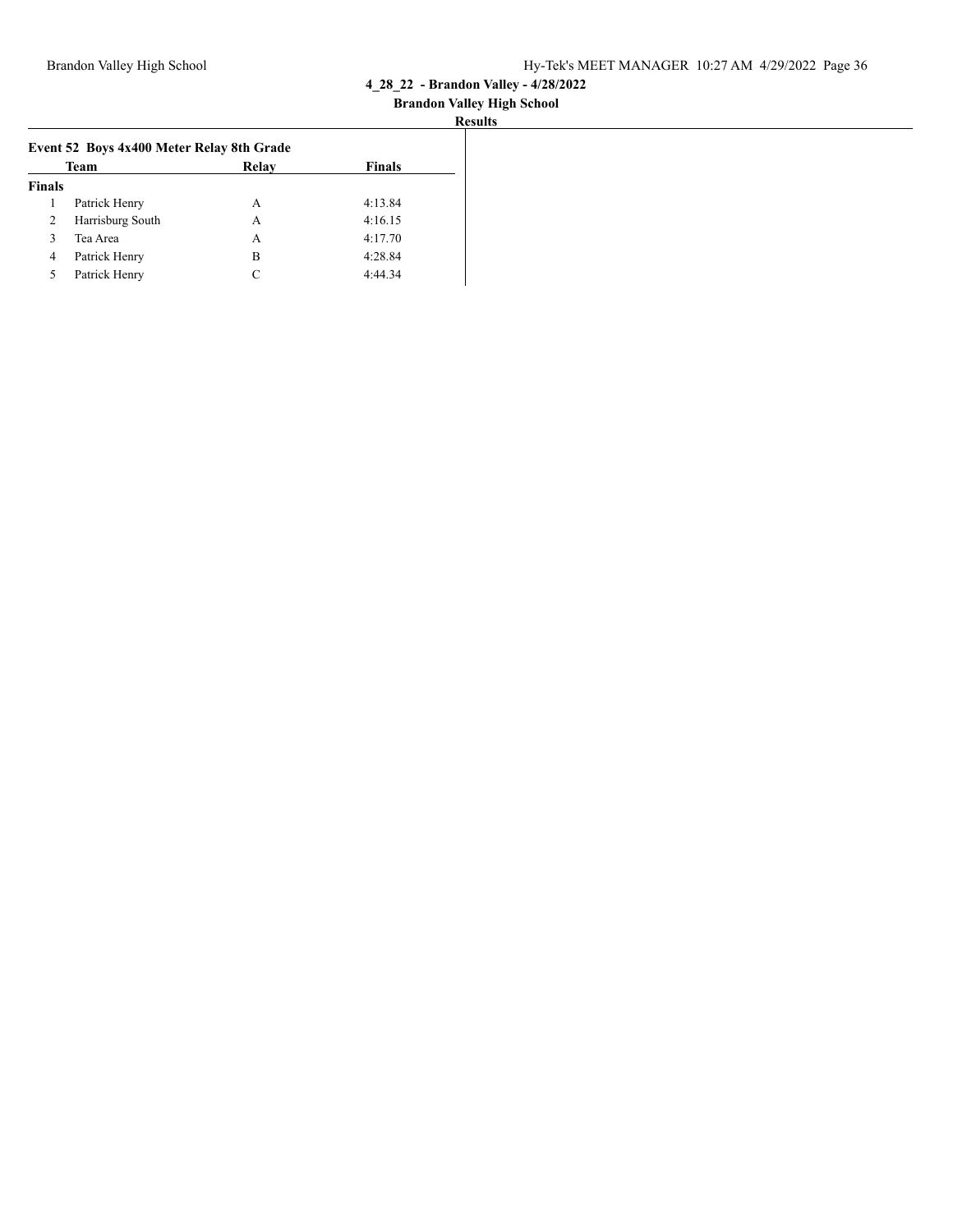### **Brandon Valley High School**

|                | Event 53 Girls Long Jump 7th Grade |   |                     |              |  |  |  |
|----------------|------------------------------------|---|---------------------|--------------|--|--|--|
|                | Name                               |   | Yr School           | Finals       |  |  |  |
| <b>Finals</b>  |                                    |   |                     |              |  |  |  |
| 1              | 2565 Kiersten Rubin                | 8 | Brandon Vall        | 14-00.00     |  |  |  |
| $\overline{c}$ | 3782 Ayana Morris                  | 7 | Harrisburg S        | 12-07.00     |  |  |  |
| 3              | 3531 Addisyn Plooster              | 7 | Harrisburg N        | 12-06.00     |  |  |  |
| 4              | 3522 McKinnley Munce               | 7 | Harrisburg N        | 12-05.75     |  |  |  |
| 5              | 3511 Lilly Gusso                   | 7 | Harrisburg N        | 12-04.00     |  |  |  |
| 6              | 3756 Pyper Bowers                  | 7 | Harrisburg S        | 12-03.00     |  |  |  |
| 6              | 3520 Bria Miller                   | 7 | Harrisburg N        | 12-03.00     |  |  |  |
| 8              | 2582 Kiara Thie                    | 7 | Brandon Vall        | 12-02.00     |  |  |  |
| 9              | 5555 Miah Thorstenson              | 7 | Tea Area            | 12-01.00     |  |  |  |
| 10             | 2567 Kamryn Santi                  | 7 | Brandon Vall        | 11-11.50     |  |  |  |
| 11             | 2549 Jersie Melcher                | 7 | <b>Brandon Vall</b> | $11 - 10.00$ |  |  |  |
| 12             | 3764 Mya Gibson                    | 7 | Harrisburg S        | 11-09.50     |  |  |  |
| 13             | 3784 Taylor Nedved                 | 7 | Harrisburg S        | 11-09.00     |  |  |  |
| 14             | 3765 Shylah Hansen                 | 7 | Harrisburg S        | 11-07.50     |  |  |  |
| 15             | 5506 Addison Brech                 | 7 | Tea Area            | 11-07.00     |  |  |  |
| 16             | 3807 Addyson Vande Lune            | 7 | Harrisburg S        | 11-06.00     |  |  |  |
| 17             | 2583 Logan Torgrude                | 7 | <b>Brandon Vall</b> | 11-05.50     |  |  |  |
| 18             | 5536 Sophie McNaughton             | 7 | Tea Area            | 10-11.00     |  |  |  |
| 19             | 5522 Catelyn Giles                 | 7 | Tea Area            | 10-09.50     |  |  |  |
| 20             | 5515 Mya Ellitot                   | 7 | Tea Area            | 10-09.00     |  |  |  |
| 21             | 2588 Mya VanWesten                 | 7 | Brandon Vall        | 10-02.00     |  |  |  |
| 22             | 7537 Mia Kadi                      | 7 | Patrick Henr        | 9-09.00      |  |  |  |
| 23             | 5558 Kendal Waltner                | 7 | Tea Area            | 8-00.00      |  |  |  |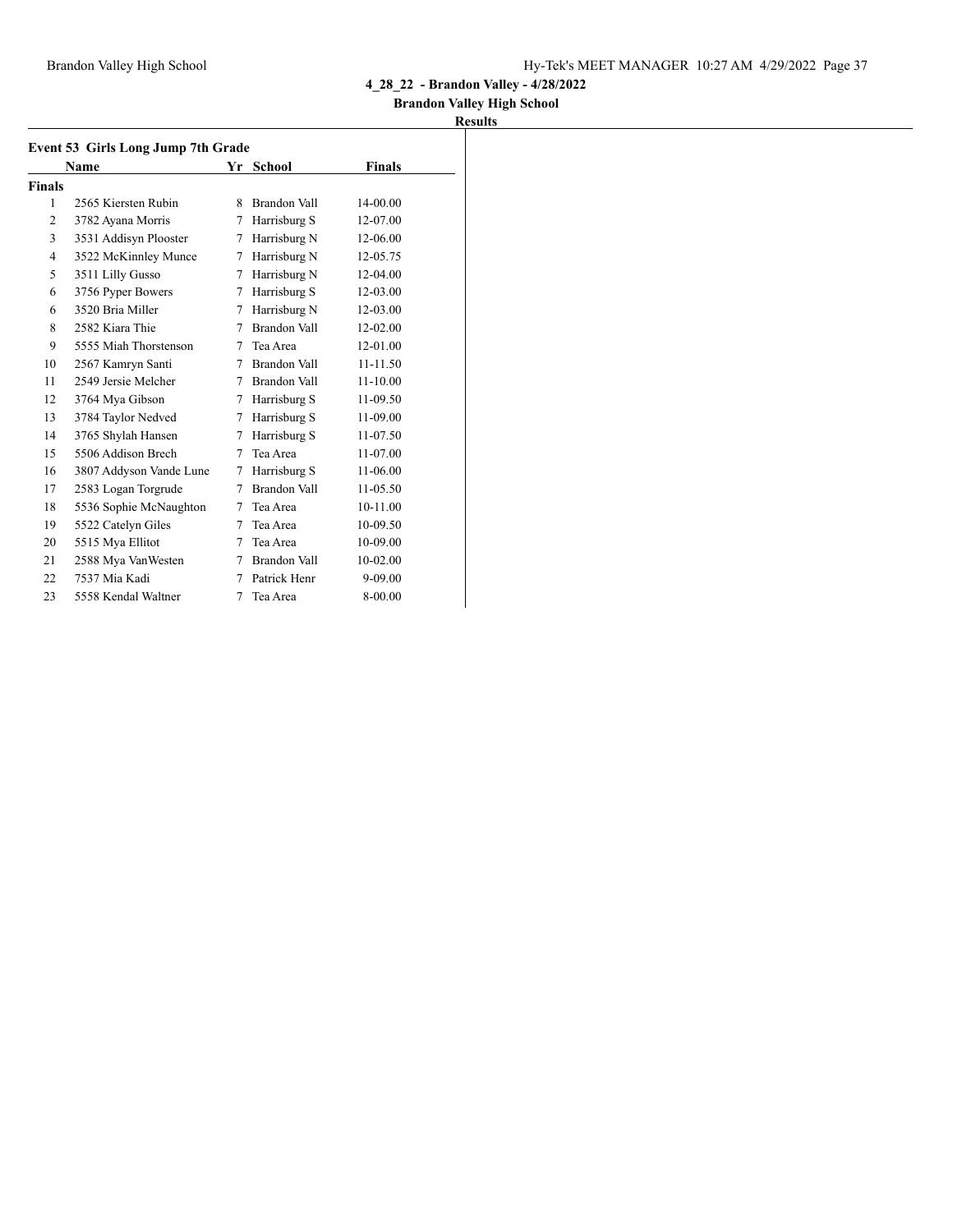### **Brandon Valley High School**

|                | Name                    |    | Yr School    | <b>Finals</b> |
|----------------|-------------------------|----|--------------|---------------|
| <b>Finals</b>  |                         |    |              |               |
| 1              | 3790 Kiana Plahn        | 8  | Harrisburg S | 13-08.00      |
| 2              | 2537 Ava Kellingberger  | 8  | Brandon Vall | 13-06.25      |
| 3              | 3503 Claire Backstrom   | 8. | Harrisburg N | 13-00.50      |
| $\overline{4}$ | 2575 Karlee Small       | 8  | Brandon Vall | 12-11.50      |
| 5              | 5504 Anna Binde         | 8  | Tea Area     | 12-09.50      |
| 6              | 3753 Ava Anderson       | 8  | Harrisburg S | 12-08.00      |
| 6              | 2581 Kinsley Terveer    | 8  | Brandon Vall | 12-08.00      |
| 8              | 3803 Jersy Tryon        | 8  | Harrisburg S | 12-03.50      |
| 9              | 2510 Kadance Coughlin   | 8  | Brandon Vall | 12-02.25      |
| 10             | 3505 Karli Boschee      | 8  | Harrisburg N | 12-01.00      |
| 11             | 3533 Ciara Reinfeld     | 8  | Harrisburg N | 12-00.00      |
| 12             | 3763 Megan Galvin       | 8  | Harrisburg S | 11-11.25      |
| 13             | 7571 Brynn Townsend     | 8  | Patrick Henr | 11-11.00      |
| 13             | 5530 Olivia Johnson     | 8  | Tea Area     | 11-11.00      |
| 15             | 2559 Alivia Putnam      | 8  | Brandon Vall | 11-09.00      |
| 16             | 3808 Norah Vander Leest | 8  | Harrisburg S | 11-07.50      |
| 17             | 7524 Jirah Gustin       | 8  | Patrick Henr | 11-05.00      |
| 18             | 5513 Meredith Decker    | 8  | Tea Area     | 11-04.00      |
| 19             | 2542 Emma Langerock     | 8  | Brandon Vall | 11-03.00      |
| 20             | 7532 Hazel Hughes       | 8  | Patrick Henr | 10-08.50      |
| 21             | 7533 Ava Hurt           | 8  | Patrick Henr | 10-06.50      |
| 22             | 3781 Piper Moore        | 8  | Harrisburg S | 10-05.00      |
| 23             | 7549 Kaylor Nekl        | 8  | Patrick Henr | 10-03.50      |
| 24             | 3809 Berkley Wallman    | 8  | Harrisburg S | $9 - 10.00$   |
| $---$          | 7561 Logan Sanborn      | 8  | Patrick Henr | ND            |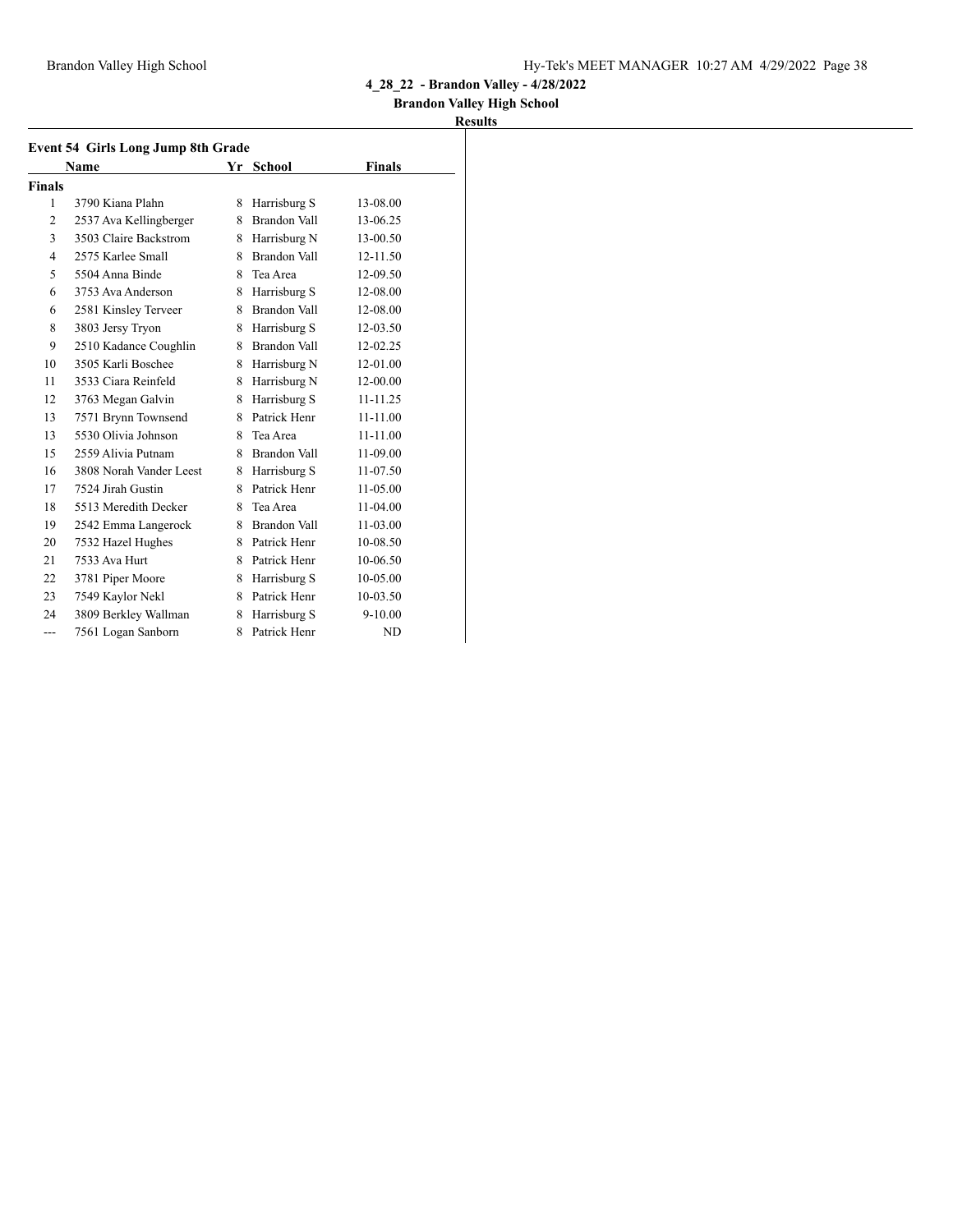### **Brandon Valley High School**

|                | Event 55 Boys Long Jump 7th Grade |        |                     |               |  |  |
|----------------|-----------------------------------|--------|---------------------|---------------|--|--|
|                | <b>Name</b>                       |        | Yr School           | <b>Finals</b> |  |  |
| Finals         |                                   |        |                     |               |  |  |
| 1              | 3308 Thomas Lee                   | 7      | Harrisburg S        | 16-01.50      |  |  |
| 2              | 2088 Caleb Severin                | 7      | <b>Brandon Vall</b> | 15-08.00      |  |  |
| 3              | 3001 Lincoln Anderson             | 7      | Harrisburg N        | 15-07.00      |  |  |
| $\overline{4}$ | 5003 Hayden Bialas                | 7      | Tea Area            | 15-04.00      |  |  |
| 5              | 3004 Gus Buche                    | 7      | Harrisburg N        | 15-02.00      |  |  |
| 6              | 5030 Kade Korleski                | 7      | Tea Area            | 14-06.00      |  |  |
| 7              | 3301 Camden Star                  | 7      | Harrisburg S        | 14-03.50      |  |  |
| 8              | 7110 Ezekiel Weiss                | 7      | Patrick Henr        | 14-00.50      |  |  |
| 9              | 2080 Carter Robinson              | 7      | <b>Brandon Vall</b> | 13-11.00      |  |  |
| 10             | 7112 Hudson Wiebelhaus            | 7      | Patrick Henr        | 13-10.50      |  |  |
| 11             | 2079 Beckett Rehorst              | 7      | <b>Brandon Vall</b> | 13-08.00      |  |  |
| 12             | 3030 Justice Martin               | $\tau$ | Harrisburg N        | 13-05.00      |  |  |
| 13             | 7033 Mason Hastings               | 7      | Patrick Henr        | 12-09.00      |  |  |
| 14             | 7118 David Yoder                  | 7      | Patrick Henr        | 12-05.50      |  |  |
| 15             | 5011 Conner Case                  | 7      | Tea Area            | 12-04.00      |  |  |
| 16             | 3023 Akili Kitungano              | 7      | Harrisburg N        | 12-03.50      |  |  |
| 17             | 3254 Eli Bjerke                   | 7      | Harrisburg S        | 12-01.50      |  |  |
| 18             | 3022 Hudson King                  | 7      | Harrisburg N        | 11-11.00      |  |  |
| 19             | 3025 Sutton Krier                 | 7      | Harrisburg N        | 11-07.00      |  |  |
| 20             | 3271 Wyatt Kirchgasler            | 7      | Harrisburg S        | 11-06.50      |  |  |
| 21             | 3006 Bronson Costain              | 7      | Harrisburg N        | 11-04.50      |  |  |
|                | 5021 Reid Hammerquist             | 7      | Tea Area            | ND.           |  |  |
|                | 5053 Jonah Klemisch               | 7      | Tea Area            | ND            |  |  |
|                | 7014 Gavin Casanova               | 8      | Patrick Henr        | ND            |  |  |
|                | 3011 Freeman Flomo                | 8      | Harrisburg N        | <b>SCR</b>    |  |  |
| ---            | 5033 Daschle Lowery               | 8      | Tea Area            | <b>SCR</b>    |  |  |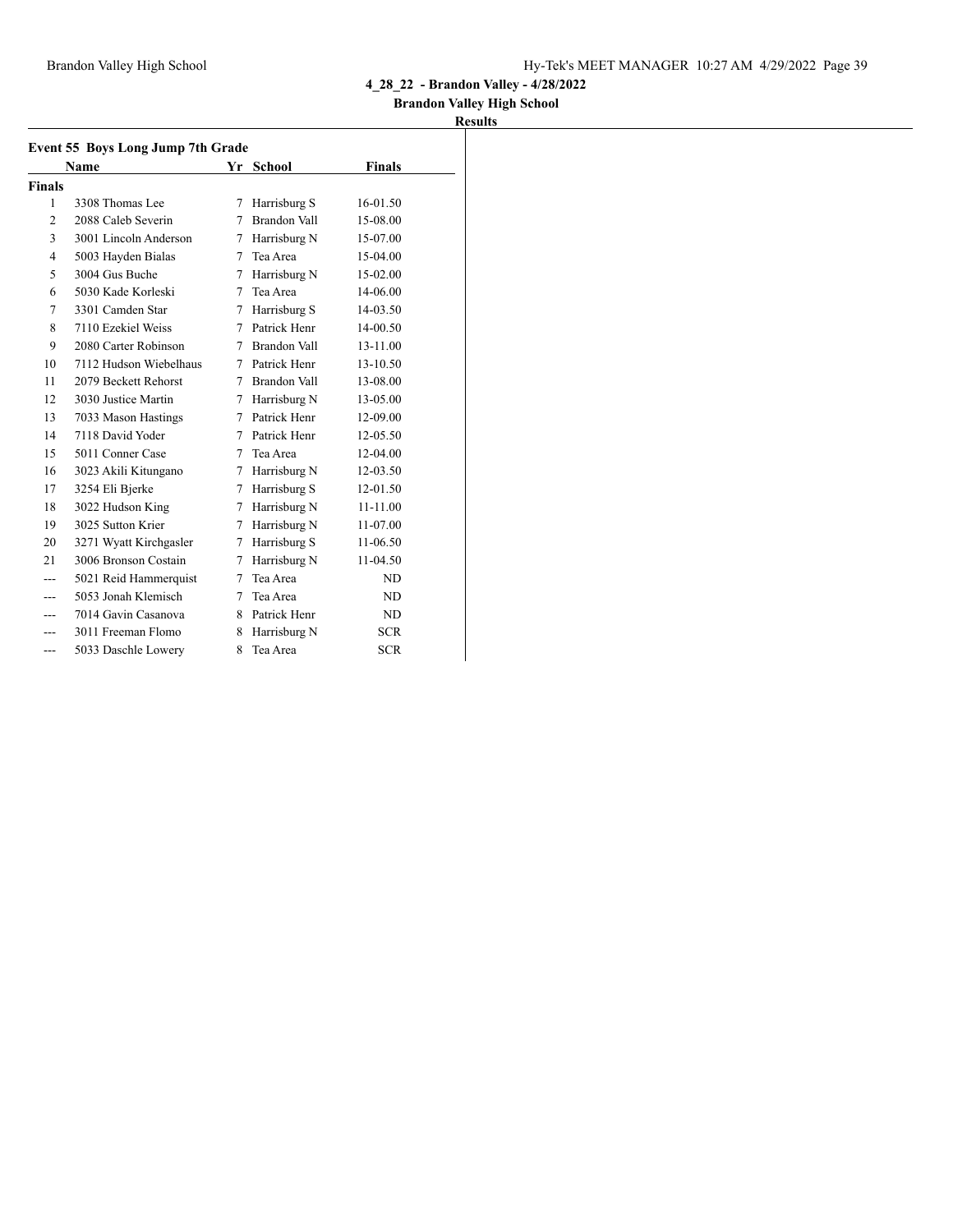### **Brandon Valley High School**

|                | <b>Event 56 Boys Long Jump 8th Grade</b> |    |               |               |  |  |  |
|----------------|------------------------------------------|----|---------------|---------------|--|--|--|
|                | Name                                     | Yr | <b>School</b> | <b>Finals</b> |  |  |  |
| Finals         |                                          |    |               |               |  |  |  |
| 1              | 3037 Ntsane Nelson                       | 8  | Harrisburg N  | 17-10.00      |  |  |  |
| $\overline{2}$ | 5052 Kayden Wlliamson                    | 8  | Tea Area      | 17-07.00      |  |  |  |
| 3              | 2008 Dveyoun Bonwell-Witte               | 8  | Brandon Vall  | 17-03.25      |  |  |  |
| $\overline{4}$ | 3288 Tayge Privett                       | 7  | Harrisburg S  | 16-10.00      |  |  |  |
| 5              | 2093 Daevion Simonsen                    | 8  | Brandon Vall  | 16-06.25      |  |  |  |
| 6              | 7014 Gavin Casanova                      | 8  | Patrick Henr  | 16-06.00      |  |  |  |
| 7              | 3046 William Schlotter                   | 8  | Harrisburg N  | 15-10.00      |  |  |  |
| 8              | 5041 Gavin Reiners                       | 8  | Tea Area      | 15-07.50      |  |  |  |
| 9              | 2052 Chase Leary                         | 8  | Brandon Vall  | 15-05.00      |  |  |  |
| 10             | 2104 Cole Vahle                          | 8  | Brandon Vall  | 15-04.25      |  |  |  |
| 11             | 2064 Maddox Muller                       | 8  | Brandon Vall  | 15-04.00      |  |  |  |
| 12             | 7006 Ryan Baker                          | 8  | Patrick Henr  | 15-02.75      |  |  |  |
| 13             | 3016 Jakob Hofer                         | 8  | Harrisburg N  | 15-02.50      |  |  |  |
| 14             | 3002 Brayden Barnett                     | 8  | Harrisburg N  | 15-01.75      |  |  |  |
| 15             | 3298 Atley Skeie                         | 8  | Harrisburg S  | 14-10.50      |  |  |  |
| 16             | 3294 Pryce Selig                         | 8  | Harrisburg S  | 14-03.50      |  |  |  |
| 17             | 7057 Miles Lechtenberg                   | 8  | Patrick Henr  | 14-03.00      |  |  |  |
| 18             | 3011 Freeman Flomo                       | 8  | Harrisburg N  | 13-11.25      |  |  |  |
| 19             | 3275 Drew Lensing                        | 8  | Harrisburg S  | 13-11.00      |  |  |  |
| 20             | 2058 Thatcher May                        | 8  | Brandon Vall  | 13-10.00      |  |  |  |
| 21             | 3305 Dane Vesely                         | 8  | Harrisburg S  | 13-09.00      |  |  |  |
| 22             | 3289 Caden Putnam                        | 8  | Harrisburg S  | 13-08.25      |  |  |  |
| 23             | 7058 Owen Lechtenberg                    | 8  | Patrick Henr  | 13-06.50      |  |  |  |
| 24             | 7090 Peyton Sichmeller                   | 8  | Patrick Henr  | 11-11.00      |  |  |  |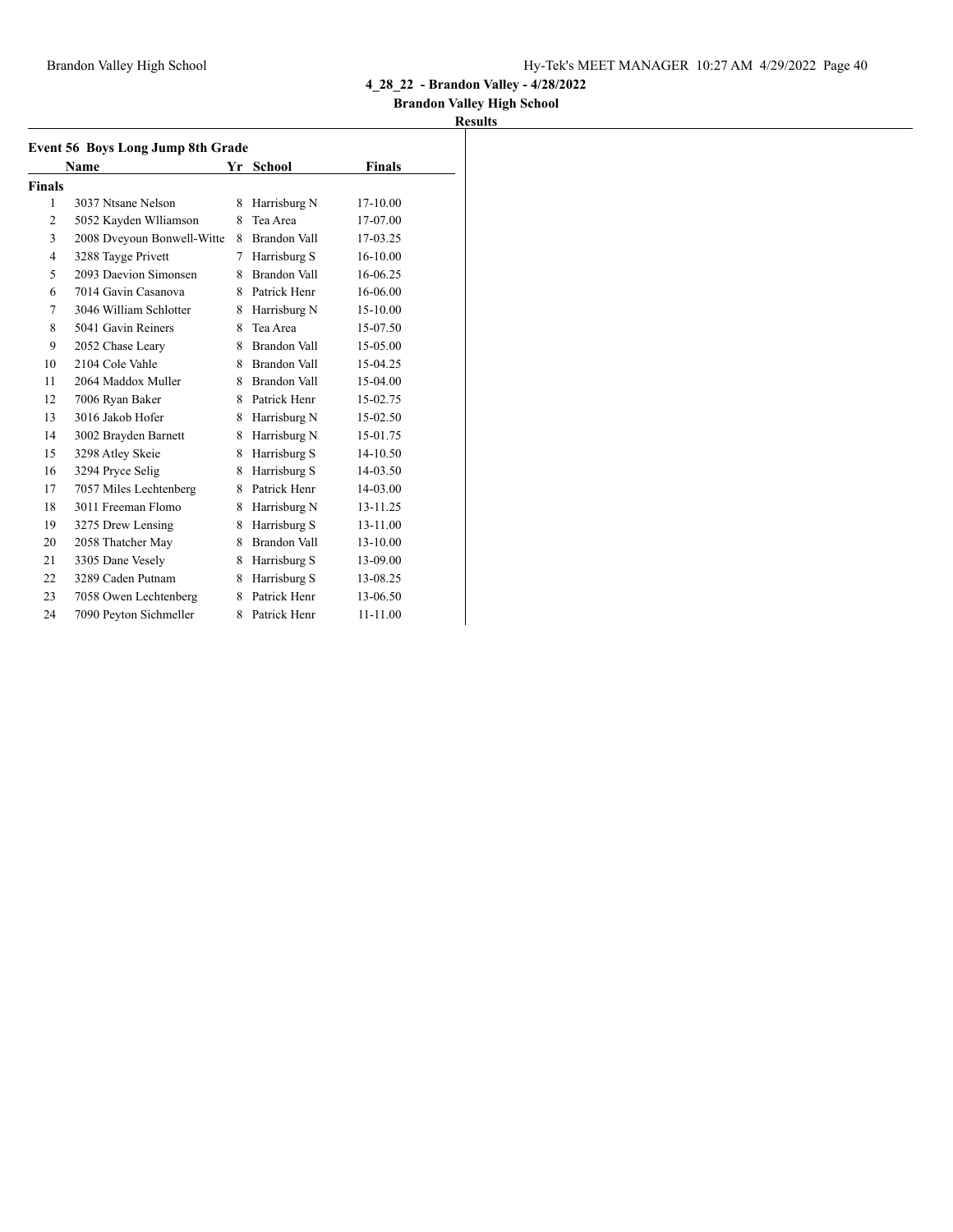## **Brandon Valley High School**

|               | Event 57 Girls High Jump 7th Grade |    |              |               |  |  |
|---------------|------------------------------------|----|--------------|---------------|--|--|
|               | Name                               | Yr | School       | <b>Finals</b> |  |  |
| <b>Finals</b> |                                    |    |              |               |  |  |
| 1             | 2564 Ella Rohmiller                | 7  | Brandon Vall | $4 - 10.00$   |  |  |
| 2             | 3811 Lezlei Young-Setzer           | 7  | Harrisburg S | 4-04.00       |  |  |
| 3             | 2523 Leanna Galero                 |    | Brandon Vall | $4 - 02.00$   |  |  |
| 4             | 3758 Madden Deck                   | 7  | Harrisburg S | J4-02.00      |  |  |
| 5             | 3793 Jaylen Schmidt                | 7  | Harrisburg S | 4-00.00       |  |  |
| 5             | 2578 Samantha Stemwedel            |    | Brandon Vall | 4-00.00       |  |  |
| 5             | 3521 Ruby Moore                    | 7  | Harrisburg N | 4-00.00       |  |  |
| 5             | 3542 Bergen Stiff                  | 7  | Harrisburg N | 4-00.00       |  |  |
| 9             | 2504 Kennedi Boomsma               |    | Brandon Vall | $3 - 10.00$   |  |  |
| 9             | 2513 Grace Dew                     | 7  | Brandon Vall | $3 - 10.00$   |  |  |
| 9             | 3814 Mesa Zomer                    | 7  | Harrisburg S | $3 - 10.00$   |  |  |
| 12            | 3545 Taylor Thurston               | 7  | Harrisburg N | 3-08.00       |  |  |
| 12            | 2509 Camlyn Cotton                 |    | Brandon Vall | 3-08.00       |  |  |
| 14            | 3804 Lyncoln Tryon                 | 7  | Harrisburg S | 3-06.00       |  |  |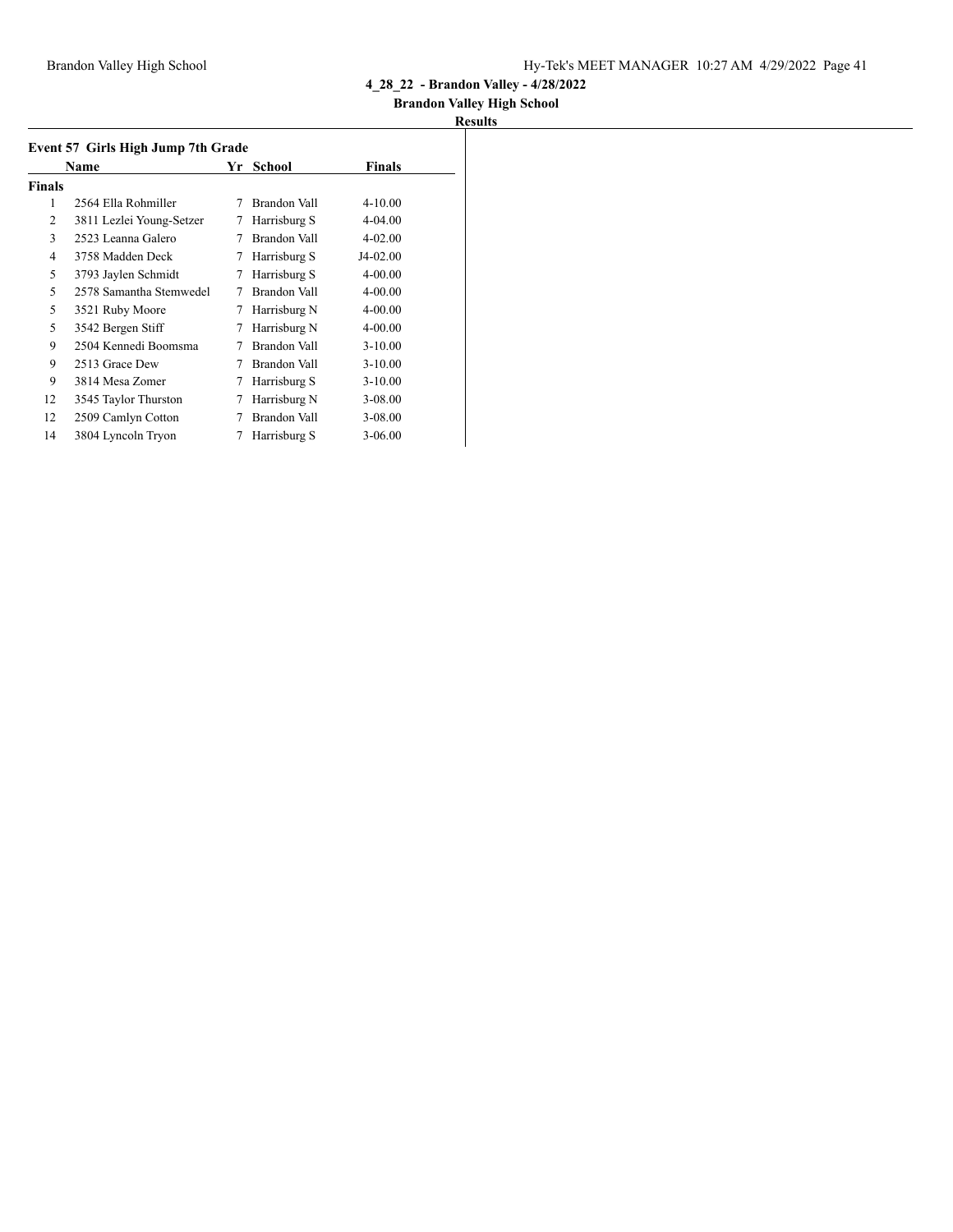## **Brandon Valley High School**

| Event 58 Girls High Jump 8th Grade<br>Name<br>Yr<br>Finals<br>School |                           |   |              |             |  |  |
|----------------------------------------------------------------------|---------------------------|---|--------------|-------------|--|--|
| <b>Finals</b>                                                        |                           |   |              |             |  |  |
| 1                                                                    | 2581 Kinsley Terveer      | 8 | Brandon Vall | $4 - 02.00$ |  |  |
| 1                                                                    | 3812 Gabi Zachariasen     | 8 | Harrisburg S | 4-02.00     |  |  |
| 1                                                                    | 3515 Lindsay Langner      | 8 | Harrisburg N | 4-02.00     |  |  |
| 1                                                                    | 5513 Meredith Decker      | 8 | Tea Area     | $4 - 02.00$ |  |  |
| 1                                                                    | 3788 Jesa Patten          | 8 | Harrisburg S | $4 - 02.00$ |  |  |
| 1                                                                    | 2559 Alivia Putnam        | 8 | Brandon Vall | 4-02.00     |  |  |
| 7                                                                    | 3518 Emma Masselink       | 8 | Harrisburg N | 4-00.00     |  |  |
| 7                                                                    | 2511 Morgan Dathe         | 8 | Brandon Vall | 4-00.00     |  |  |
| 7                                                                    | 5511 Anaya Connors        | 8 | Tea Area     | 4-00.00     |  |  |
| 7                                                                    | 3795 Aspen Schroedermeier | 8 | Harrisburg S | 4-00.00     |  |  |
| 7                                                                    | 3791 Delaney Rockvam      | 8 | Harrisburg S | 4-00.00     |  |  |
| 12                                                                   | 2554 Samantha Morris      | 8 | Brandon Vall | $3 - 10.00$ |  |  |
| 12                                                                   | 3803 Jersy Tryon          | 8 | Harrisburg S | $3 - 10.00$ |  |  |
| 12                                                                   | 3505 Karli Boschee        | 8 | Harrisburg N | $3-10.00$   |  |  |
| 15                                                                   | 2542 Emma Langerock       | 8 | Brandon Vall | 3-08.00     |  |  |
| 15                                                                   | 5540 Kiley Pendergast     | 8 | Tea Area     | 3-08.00     |  |  |
| 15                                                                   | 5544 Melanie Roemen       | 8 | Tea Area     | 3-08.00     |  |  |
| 15                                                                   | 3547 Lauren Venenga       | 8 | Harrisburg N | 3-08.00     |  |  |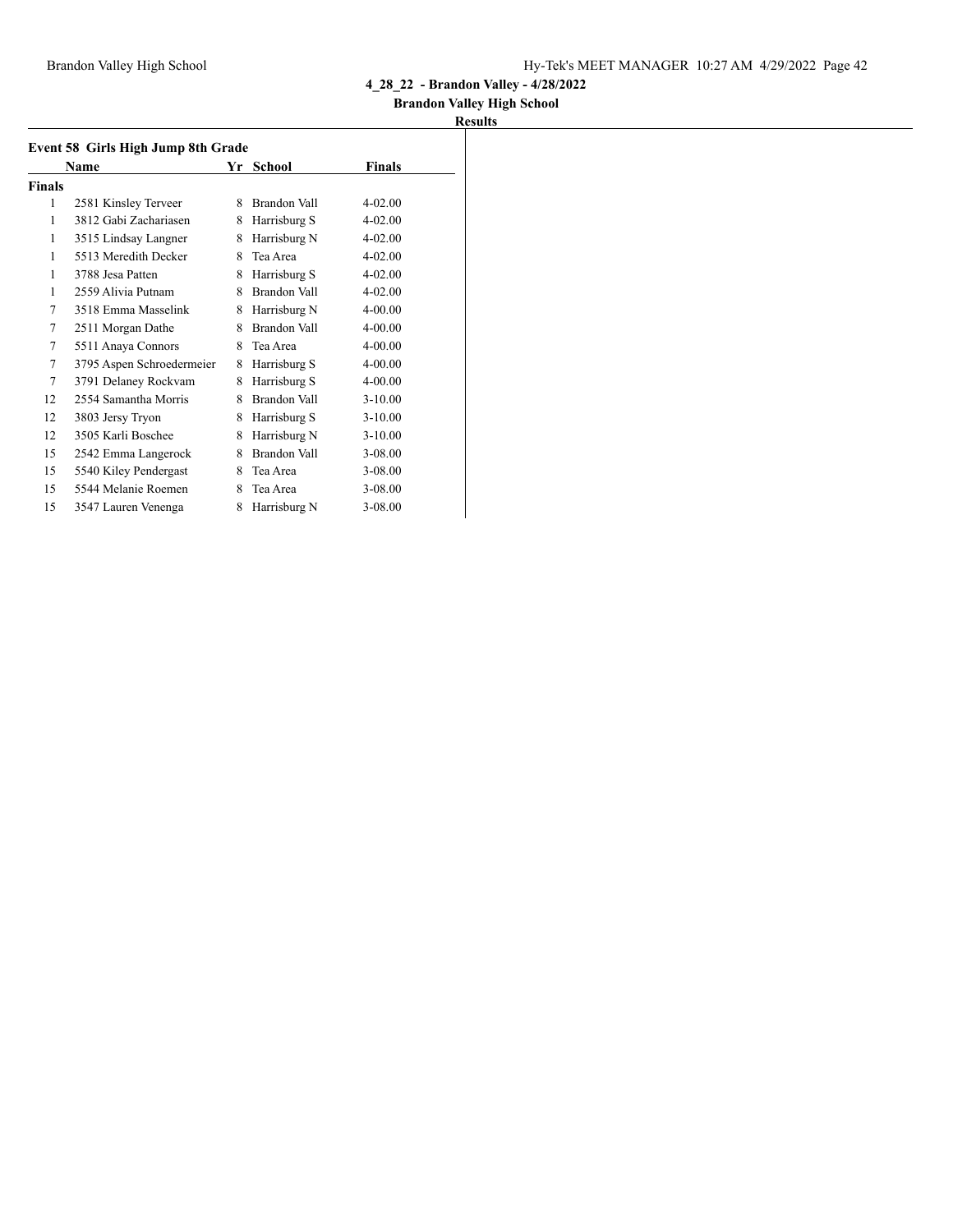## **Brandon Valley High School**

| Event 59 Boys High Jump 7th Grade |                       |    |               |               |
|-----------------------------------|-----------------------|----|---------------|---------------|
|                                   | Name                  | Yr | <b>School</b> | <b>Finals</b> |
| <b>Finals</b>                     |                       |    |               |               |
| 1                                 | 3308 Thomas Lee       | 7  | Harrisburg S  | $4 - 10.00$   |
| 1                                 | 2107 Will Vanleur     |    | Brandon Vall  | $4 - 10.00$   |
| 3                                 | 7017 Dustin Crowe     | 7  | Patrick Henr  | $4 - 04.00$   |
| 4                                 | 3001 Lincoln Anderson | 7  | Harrisburg N  | $4 - 02.00$   |
| 4                                 | 7110 Ezekiel Weiss    | 7  | Patrick Henr  | $4 - 02.00$   |
| 6                                 | 7001 Maku Adriano     | 7  | Patrick Henr  | $4 - 00.00$   |
| 6                                 | 3047 Charlie Smith    | 7  | Harrisburg N  | $4 - 00.00$   |
| 6                                 | 3009 Bradley Esser    | 8  | Harrisburg N  | 4-00.00       |
| 6                                 | 3027 Brady Larson     | 7  | Harrisburg N  | $4 - 00.00$   |
| 9                                 | 3025 Sutton Krier     | 7  | Harrisburg N  | J4-00.00      |
| 9                                 | 2031 Miles Fokken     | 7  | Brandon Vall  | $J4-00.00$    |
| ---                               | 2086 Peyton Schneider | 7  | Brandon Vall  | <b>NH</b>     |
|                                   | 7118 David Yoder      | 7  | Patrick Henr  | <b>NH</b>     |
|                                   | 3304 Michael Turner   | 7  | Harrisburg S  | NH            |
|                                   |                       |    |               |               |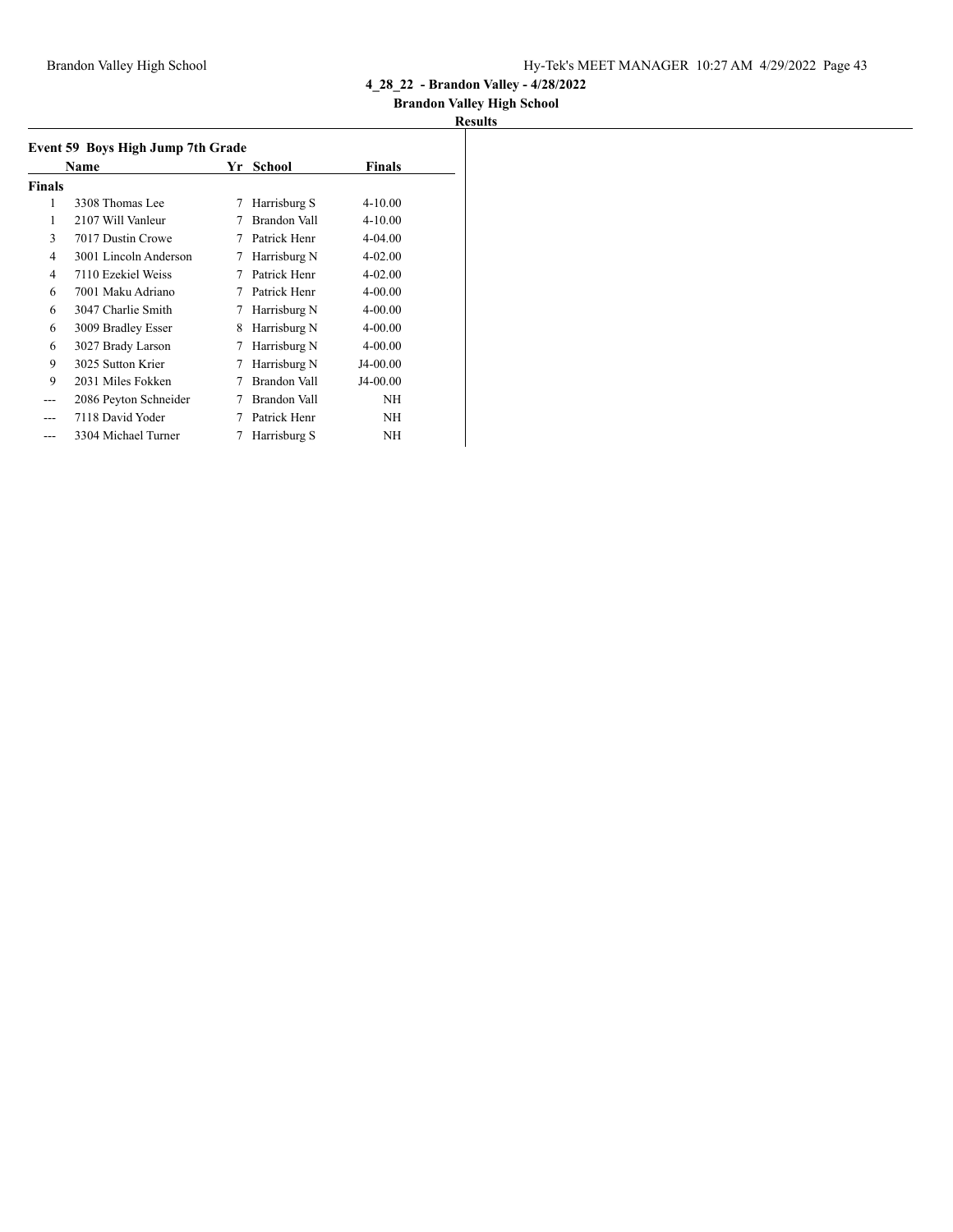## **Brandon Valley High School**

|                | Event 60 Boys High Jump 8th Grade |   |                     |             |  |
|----------------|-----------------------------------|---|---------------------|-------------|--|
|                | Name                              |   | Yr School           | Finals      |  |
| Finals         |                                   |   |                     |             |  |
| 1              | 3037 Ntsane Nelson                | 8 | Harrisburg N        | 5-04.00     |  |
| $\overline{2}$ | 2008 Dveyoun Bonwell-Witte        | 8 | Brandon Vall        | $5-02.00$   |  |
| 3              | 3045 Kamden Schimmel              | 8 | Harrisburg N        | $5 - 00.00$ |  |
| 4              | 7014 Gavin Casanova               | 8 | Patrick Henr        | J5-00.00    |  |
| 5              | 3043 Cooper Rasmussen             | 8 | Harrisburg N        | J5-00.00    |  |
| 6              | 3049 Jaxon Terrio                 | 8 | Harrisburg N        | 4-10.00     |  |
| 7              | 3286 Isaiah Patterson             | 8 | Harrisburg S        | 4-08.00     |  |
| 7              | 2020 Parker Coughlin              | 8 | <b>Brandon Vall</b> | 4-08.00     |  |
| 9              | 3282 Daniel O?connor              | 8 | Harrisburg S        | J4-08.00    |  |
| 10             | 3051 Ryder VanHull                | 8 | Harrisburg N        | 4-06.00     |  |
| 10             | 3275 Drew Lensing                 | 8 | Harrisburg S        | 4-06.00     |  |
| 10             | 3009 Bradley Esser                | 8 | Harrisburg N        | 4-06.00     |  |
| 13             | 2112 Jhace Woods                  | 8 | Brandon Vall        | 4-04.00     |  |
| 14             | 5018 Crayton Ehrich               | 8 | Tea Area            | 4-02.00     |  |
| 14             | 5007 Carter Brown                 | 8 | Tea Area            | $4 - 02.00$ |  |
| $---$          | 3287 Tyson Pieper                 | 8 | Harrisburg S        | <b>NH</b>   |  |
|                | 7050 Alexander Kaufhold           | 8 | Patrick Henr        | NH          |  |
|                | 3288 Tayge Privett                | 7 | Harrisburg S        | NH          |  |
| ---            | 3034 Dane Misekow                 | 7 | Harrisburg N        | <b>SCR</b>  |  |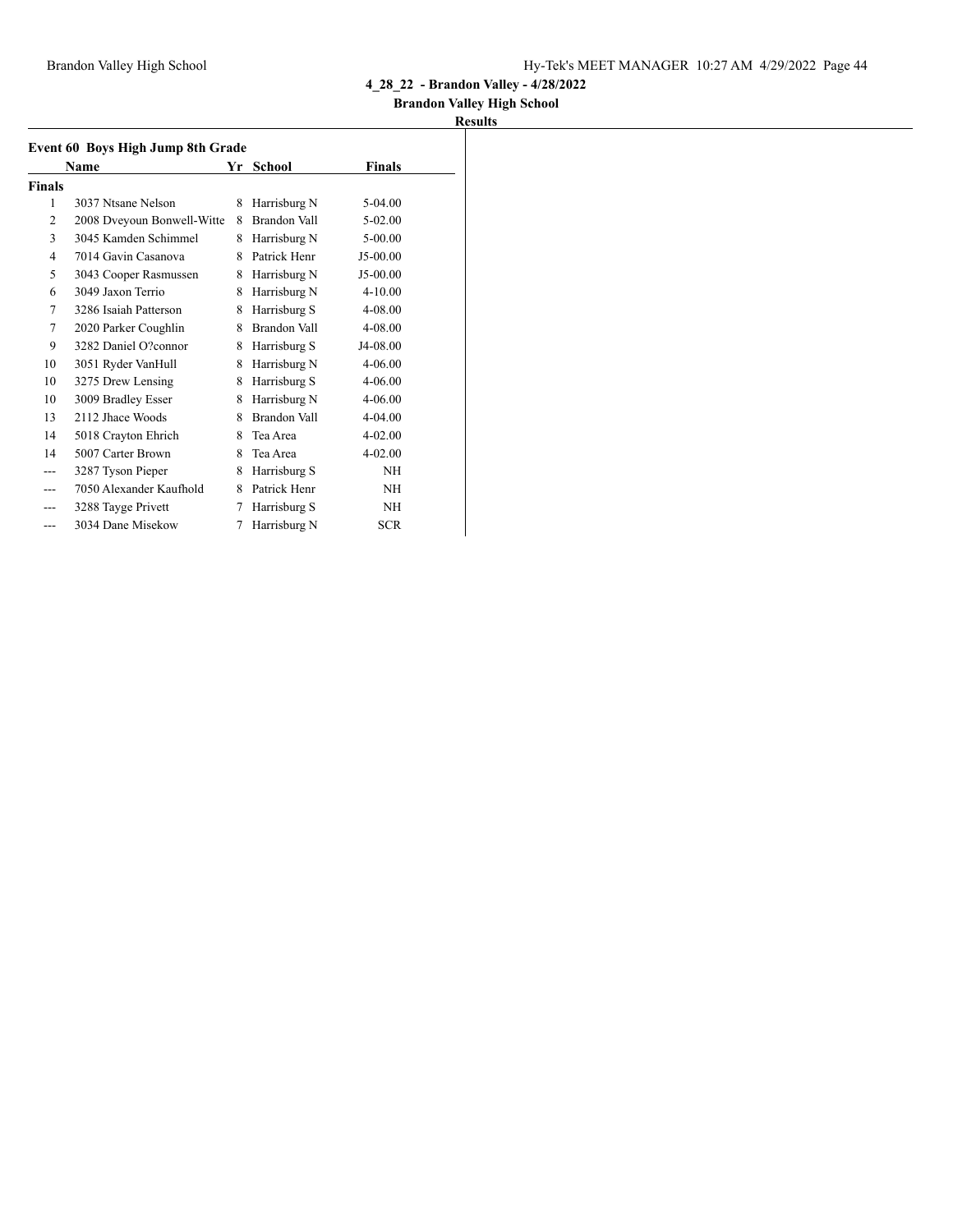## **Brandon Valley High School**

|               | Name                    | Yr | School       | <b>Finals</b> |
|---------------|-------------------------|----|--------------|---------------|
| <b>Finals</b> |                         |    |              |               |
| 1             | 3513 Peyton LaFramboise | 7  | Harrisburg N | 66-00         |
| 2             | 3536 Regan Schelske     | 7  | Harrisburg N | 61-09         |
| 3             | 3772 Raylee Kuper       | 7  | Harrisburg S | 61-05         |
| 4             | 3542 Bergen Stiff       | 7  | Harrisburg N | 61-02         |
| 5             | 5507 Abby Breuer        | 7  | Tea Area     | $60 - 10$     |
| 6             | 2534 Kasey Johnson      | 7  | Brandon Vall | 56-11         |
| 7             | 2557 Lizzy Pitz         | 7  | Brandon Vall | 55-09         |
| 8             | 3549 Ella Weippert      | 7  | Harrisburg N | 54-09         |
| 9             | 2539 Gabriella Klein    |    | Brandon Vall | 52-11         |
| 10            | 5524 Kaylyn Hall        | 7  | Tea Area     | 52-01         |
| 11            | 7557 Brenya Priebe      | 7  | Patrick Henr | 51-07         |
| 12            | 2547 Ella McCarthy      | 7  | Brandon Vall | 51-01         |
| 13            | 3507 Amelia Burg        | 7  | Harrisburg N | 47-09         |
| 14            | 5516 Sage Fanning       |    | Tea Area     | $45 - 05$     |
| 15            | 7553 Lily Osmundson     | 7  | Patrick Henr | $7 - 00$      |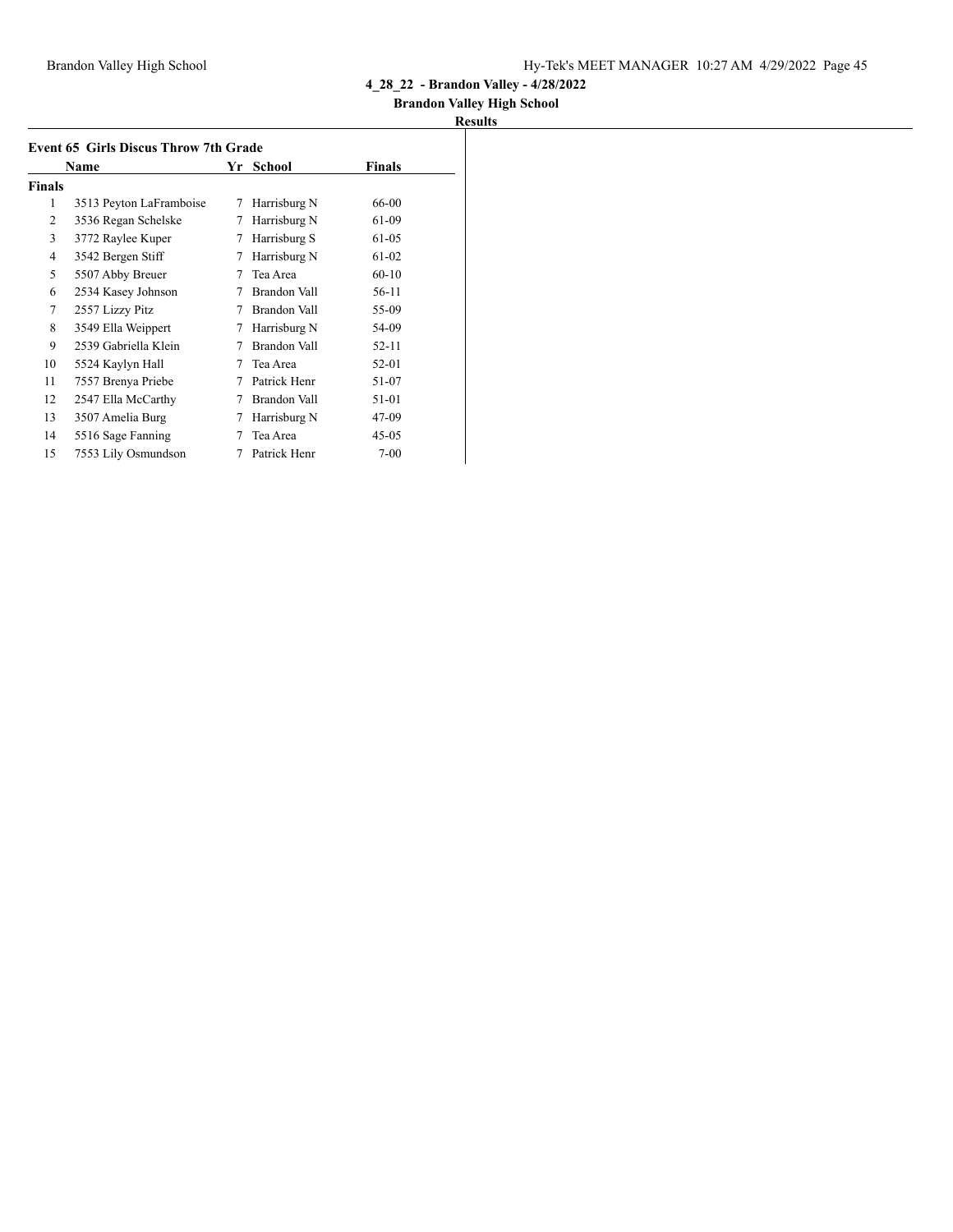## **Brandon Valley High School**

|               | <b>Event 66 Girls Discus Throw 8th Grade</b> |    |              |            |
|---------------|----------------------------------------------|----|--------------|------------|
|               | Name                                         | Yr | School       | Finals     |
| <b>Finals</b> |                                              |    |              |            |
| 1             | 5552 Savannah Stahnke                        | 8  | Tea Area     | 71-09      |
| 2             | 3506 Lily Budig                              | 8  | Harrisburg N | 71-06      |
| 3             | 3541 Gabriella Stefanyuk                     | 8  | Harrisburg N | $65-05$    |
| 4             | 7541 Kenna Knutson                           | 8  | Patrick Henr | $64-10$    |
| 5             | 2519 Kya Freking                             | 8  | Brandon Vall | $62 - 0.5$ |
| 6             | 5503 Preslie Benning                         | 8  | Tea Area     | $61-10$    |
| 7             | 2541 Ayva Lane                               | 8  | Brandon Vall | 57-11      |
| 8             | 7565 Trinity Sorenson                        | 8  | Patrick Henr | 56-00      |
| 9             | 5540 Kiley Pendergast                        | 8  | Tea Area     | 55-01      |
| 10            | 3785 Jayci Olson                             | 8  | Harrisburg S | 54-04      |
| 11            | 3805 Jenae Van Beek                          | 8  | Harrisburg S | 53-05      |
| 12            | 5549 Tatym Slykhuis                          | 8  | Tea Area     | $52 - 00$  |
| 13            | 3773 Katelin Larson                          | 8  | Harrisburg S | 44-02      |
| 14            | 3794 Kyra Schmitt                            | 8  | Harrisburg S | $42 - 10$  |
| 15            | 3504 Daphne Blackwell                        | 8  | Harrisburg N | $41 - 06$  |
| ---           | 5511 Anaya Connors                           | 8  | Tea Area     | <b>SCR</b> |
|               | 2575 Karlee Small                            | 8  | Brandon Vall | <b>SCR</b> |
|               | 3777 Katelyn Maeschen                        | 8  | Harrisburg S | <b>SCR</b> |
| ---           | 7521 Serena Graff                            | 8  | Patrick Henr | <b>SCR</b> |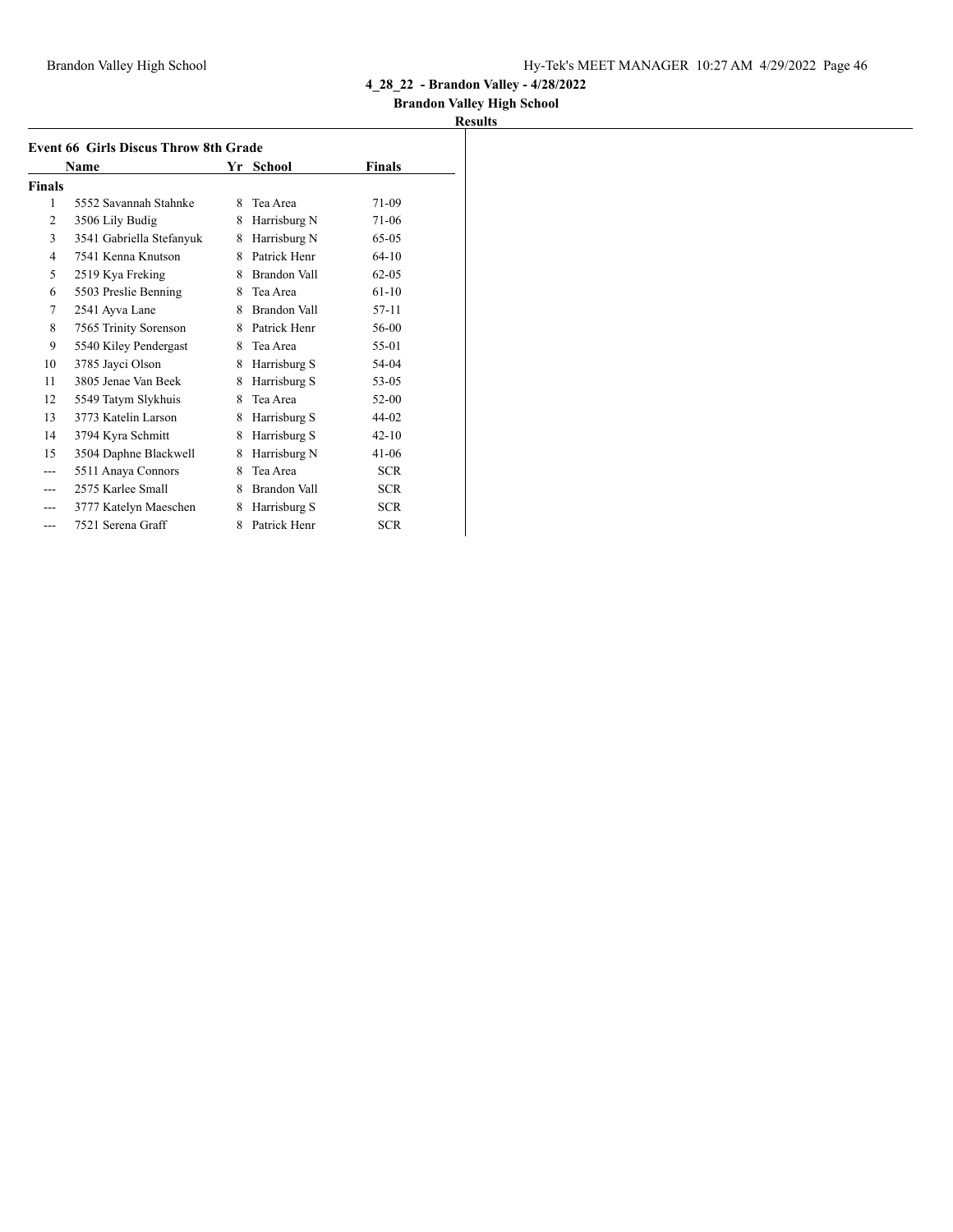### **Brandon Valley High School**

|                | Name                 |   | Yr School    | Finals    |
|----------------|----------------------|---|--------------|-----------|
| <b>Finals</b>  |                      |   |              |           |
| 1              | 7080 Hayes Peterson  | 7 | Patrick Henr | 95-07     |
| $\overline{2}$ | 3257 Kale Deery      | 7 | Harrisburg S | $94 - 03$ |
| 3              | 3013 Dylan Frederick | 7 | Harrisburg N | 87-06     |
| $\overline{4}$ | 7064 Matthew Medehin | 8 | Patrick Henr | 83-07     |
| 5              | 2009 Hayes Bortnem   | 7 | Brandon Vall | 82-07     |
| 6              | 3039 Pierce Ostrem   | 7 | Harrisburg N | 82-06     |
| 7              | 3265 Cooper Hodge    | 7 | Harrisburg S | 77-03     |
| 8              | 2087 Caelan Seeley   | 7 | Brandon Vall | $76-10$   |
| 9              | 7022 Archer Edelen   | 7 | Patrick Henr | 76-08     |
| 10             | 3006 Bronson Costain | 7 | Harrisburg N | 72-07     |
| 11             | 2049 Jacob Kluver    | 7 | Brandon Vall | 68-05     |
| 11             | 2071 Cooper Petersen | 7 | Brandon Vall | 68-05     |
| 13             | 5039 Zach Pies       | 7 | Tea Area     | 66-09     |
| 14             | 7011 Seth Blom       | 7 | Patrick Henr | $65-06$   |
| 15             | 5037 Kage Olson      | 7 | Tea Area     | $64-04$   |
| 16             | 5004 Jacob Birger    | 7 | Tea Area     | 64-03     |
| 17             | 3040 Caden Petrick   | 7 | Harrisburg N | $63 - 11$ |
| 18             | 7116 Simon Wilson    | 7 | Patrick Henr | $60 - 03$ |
| 19             | 2066 Xander Noonan   | 7 | Brandon Vall | 58-11     |
| 20             | 2042 Cooper Jensen   | 7 | Brandon Vall | 58-00     |
| 21             | 5045 Brandt Smolik   | 7 | Tea Area     | 57-07     |
| 22             | 7020 Sam DeNure      | 7 | Patrick Henr | 53-08     |
| 23             | 5013 Riley Clark     | 7 | Tea Area     | 53-07     |
| 24             | 5026 Malachi Kaiser  | 7 | Tea Area     | $50 - 02$ |
|                |                      |   |              |           |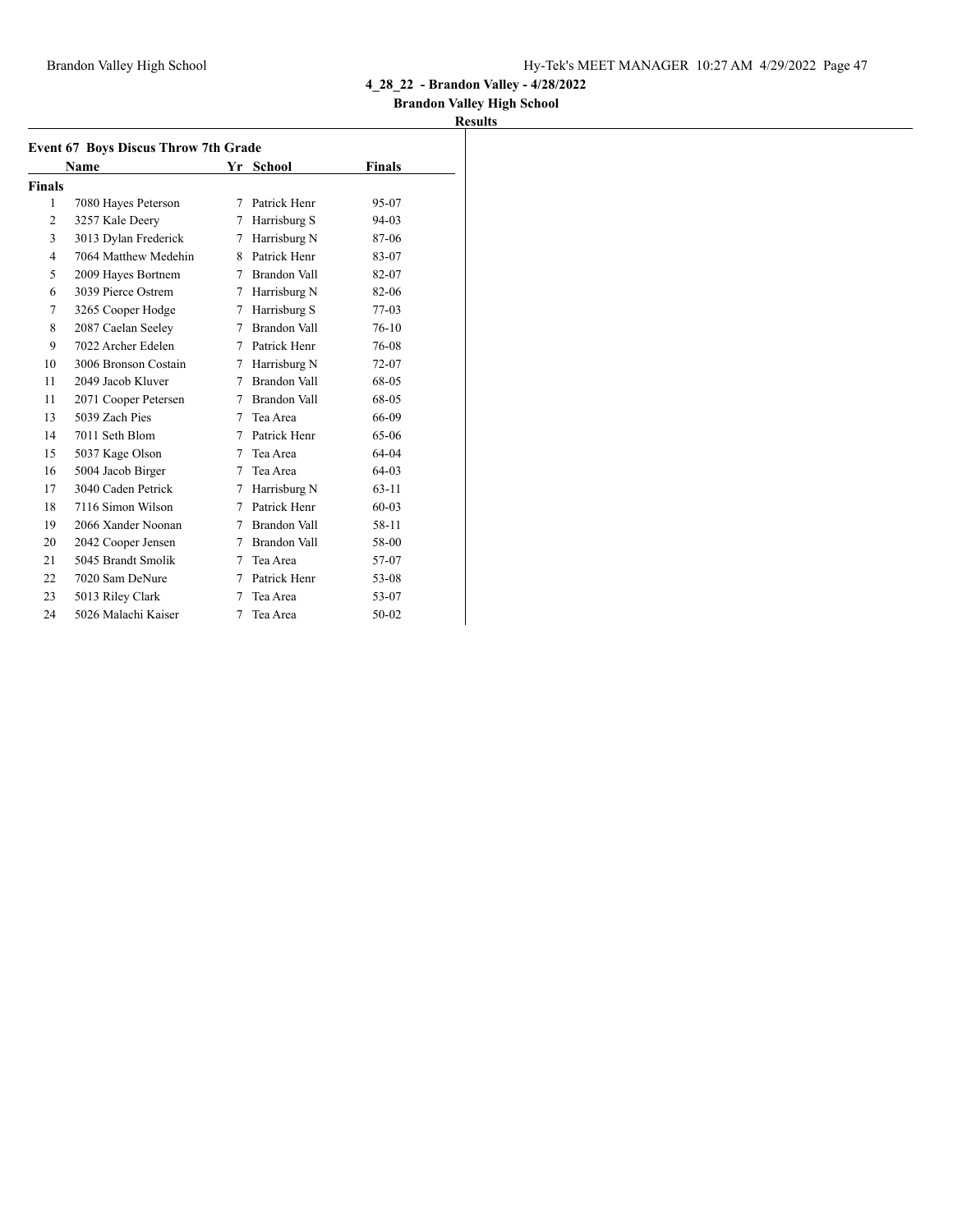### **Brandon Valley High School**

|                | <b>Event 68 Boys Discus Throw 8th Grade</b> |    |                     |               |
|----------------|---------------------------------------------|----|---------------------|---------------|
|                | Name                                        |    | Yr School           | <b>Finals</b> |
| <b>Finals</b>  |                                             |    |                     |               |
| 1              | 2074 Ray Pizarro                            | 8  | <b>Brandon Vall</b> | 118-09        |
| $\overline{c}$ | 7043 Isiah Hofer                            |    | 8 Patrick Henr      | 114-00        |
| 3              | 5041 Gavin Reiners                          |    | 8 Tea Area          | $110-10$      |
| 4              | 7006 Ryan Baker                             |    | 8 Patrick Henr      | $110 - 01$    |
| 5              | 5029 Brenner Konrad                         |    | 8 Tea Area          | 109-11        |
| 6              | 3267 Eli Hutton                             |    | 8 Harrisburg S      | 107-00        |
| 7              | 5050 Jaeden Waltner                         | 8  | Tea Area            | 104-00        |
| 8              | 2020 Parker Coughlin                        |    | 8 Brandon Vall      | 101-00        |
| 9              | 7040 Jack Hindbjorgen                       |    | 8 Patrick Henr      | 100-04        |
| 10             | 5038 Cody Petersen                          |    | 8 Tea Area          | 96-10         |
| 11             | 2024 Lander Elkin                           |    | 8 Brandon Vall      | $91 - 02$     |
| 12             | 5016 Holdyn Del Monaco                      |    | 8 Tea Area          | 89-11         |
| 13             | 2032 Gable Frost                            |    | 8 Brandon Vall      | 88-01         |
| 14             | 3270 Rylen Kinghorn                         |    | 8 Harrisburg S      | 84-01         |
| 15             | 3277 Ben Mammenga                           |    | 8 Harrisburg S      | 83-00         |
| 16             | 2063 Gage Morris                            |    | 8 Brandon Vall      | $82 - 10$     |
| 17             | 7013 Rylan Burch                            |    | 8 Patrick Henr      | 82-00         |
| 18             | 5044 Braden Smith                           |    | 8 Tea Area          | 80-08         |
| 19             | 3055 Brady Woitzel                          |    | 8 Harrisburg N      | 80-02         |
| 20             | 2101 Cole Swenson                           |    | 8 Brandon Vall      | 79-00         |
| 21             | 3042 Cayden Rasmussen                       |    | 8 Harrisburg N      | 77-03         |
| 22             | 3269 Garrett Johnson                        | 8. | Harrisburg S        | 69-02         |
| 23             | 7009 Jackson Baumann                        | 8  | Patrick Henr        | $62 - 07$     |
| 24             | 2039 Zachary Helgeson                       |    | 7 Brandon Vall      | 56-01         |
| 25             | 7111 Cole Weisz                             |    | 8 Patrick Henr      | 50-08         |
| 26             | 3018 Mikhail Hurney                         |    | 8 Harrisburg N      | 50-03         |
| 27             | 3036 David Munson                           | 8  | Harrisburg N        | 49-02         |
| 28             | 7064 Matthew Medehin                        | 8. | Patrick Henr        | 44-00         |
| $-$ -          | 3274 Jaxon Lathen                           |    | 8 Harrisburg S      | ND            |
| ---            | 7042 Elijah Hofer                           | 8  | Patrick Henr        | <b>ND</b>     |
| $---$          | 7 Levi Brennan                              | 7  | Ben Reifel          | <b>SCR</b>    |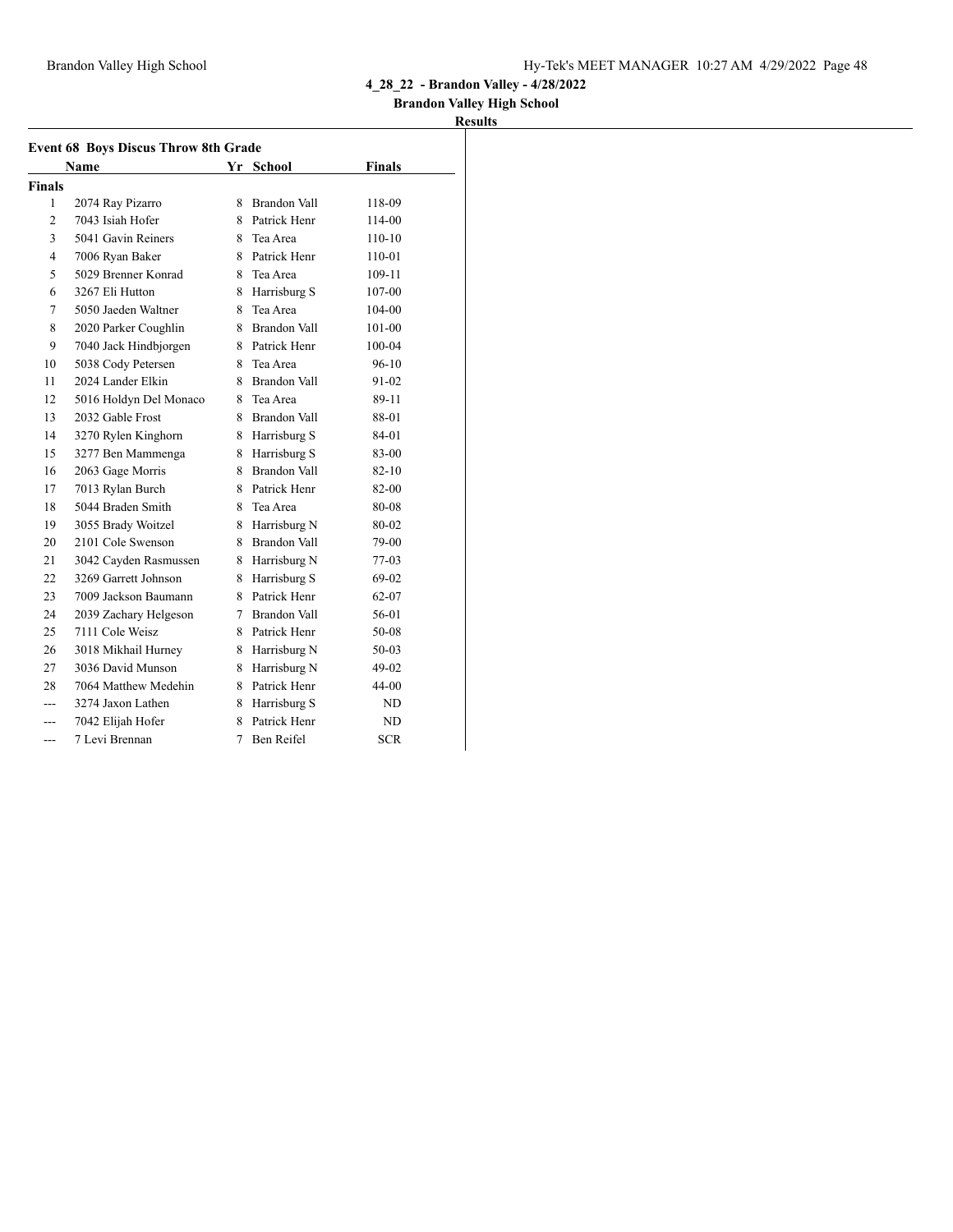## **Brandon Valley High School**

|               | <b>Event 69 Girls Shot Put 7th Grade</b> |    |              |               |
|---------------|------------------------------------------|----|--------------|---------------|
|               | Name                                     | Yr | School       | <b>Finals</b> |
| <b>Finals</b> |                                          |    |              |               |
| 1             | 2534 Kasey Johnson                       | 7  | Brandon Vall | 28-03.00      |
| 2             | 3513 Peyton LaFramboise                  | 7  | Harrisburg N | 24-02.00      |
| 3             | 5507 Abby Breuer                         | 7  | Tea Area     | 24-01.50      |
| 4             | 2539 Gabriella Klein                     | 7  | Brandon Vall | 22-08.50      |
| 5             | 3772 Raylee Kuper                        | 7  | Harrisburg S | 22-08.00      |
| 6             | 7557 Brenya Priebe                       | 7  | Patrick Henr | $22 - 02.00$  |
| 7             | 5516 Sage Fanning                        | 7  | Tea Area     | 22-01.50      |
| 8             | 3536 Regan Schelske                      | 7  | Harrisburg N | 22-01.00      |
| 9             | 5524 Kaylyn Hall                         | 7  | Tea Area     | 21-05.00      |
| 10            | 3549 Ella Weippert                       | 7  | Harrisburg N | 21-03.00      |
| 11            | 2553 Claire Mofle                        | 7  | Brandon Vall | 16-11.00      |
| 12            | 3507 Amelia Burg                         | 7  | Harrisburg N | 16-09.50      |
| 13            | 2557 Lizzy Pitz                          |    | Brandon Vall | 14-08.50      |
| 14            | 2547 Ella McCarthy                       |    | Brandon Vall | 13-04.25      |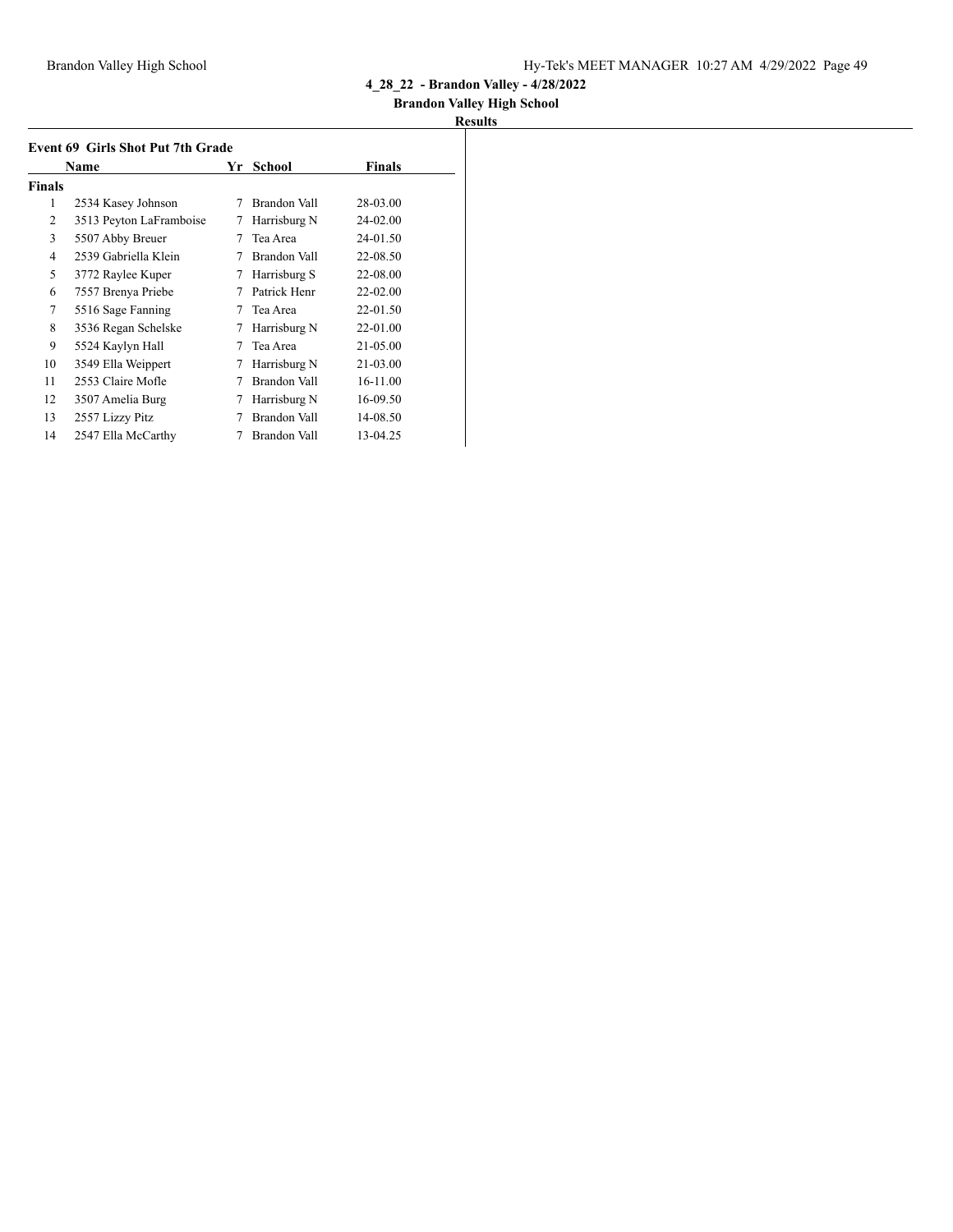## **Brandon Valley High School**

|                | <b>Event 70 Girls Shot Put 8th Grade</b> |    |               |              |
|----------------|------------------------------------------|----|---------------|--------------|
|                | Name                                     | Yr | <b>School</b> | Finals       |
| <b>Finals</b>  |                                          |    |               |              |
| 1              | 3506 Lily Budig                          | 8  | Harrisburg N  | 32-03.00     |
| 2              | 5511 Anaya Connors                       | 8  | Tea Area      | 30-05.00     |
| 3              | 3777 Katelyn Maeschen                    | 8  | Harrisburg S  | 24-04.50     |
| $\overline{4}$ | 5552 Savannah Stahnke                    | 8  | Tea Area      | 24-02.50     |
| 5              | 5549 Tatym Slykhuis                      | 8  | Tea Area      | 23-09.00     |
| 6              | 3541 Gabriella Stefanyuk                 | 8  | Harrisburg N  | 23-07.50     |
| 7              | 2575 Karlee Small                        | 8  | Brandon Vall  | 23-07.00     |
| 8              | 7565 Trinity Sorenson                    | 8  | Patrick Henr  | 22-10.50     |
| 9              | 2519 Kya Freking                         | 8  | Brandon Vall  | 22-07.00     |
| 10             | 5503 Preslie Benning                     | 8  | Tea Area      | $22 - 05.00$ |
| 11             | 3785 Jayci Olson                         | 8  | Harrisburg S  | 21-08.50     |
| 12             | 3805 Jenae Van Beek                      | 8  | Harrisburg S  | 21-03.75     |
| 13             | 3773 Katelin Larson                      | 8  | Harrisburg S  | 18-11.50     |
| 14             | 3796 Ember Semmler                       | 7  | Harrisburg S  | 16-10.50     |
| 15             | 3504 Daphne Blackwell                    | 8  | Harrisburg N  | 15-09.00     |
| ---            | 7521 Serena Graff                        | 8  | Patrick Henr  | ND           |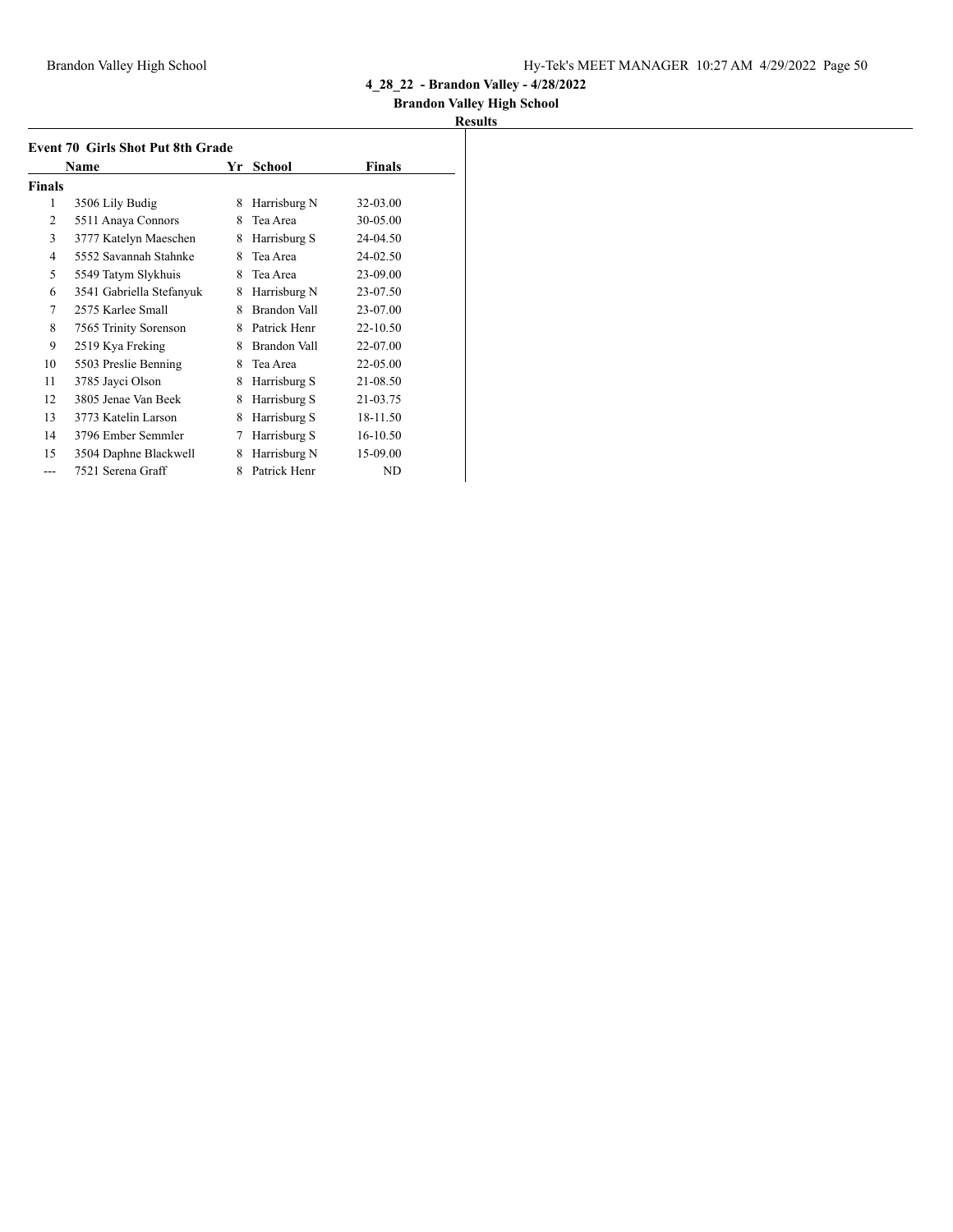### **Brandon Valley High School**

|        | <b>Event 71 Boys Shot Put 7th Grade</b> |    |                     |               |  |
|--------|-----------------------------------------|----|---------------------|---------------|--|
|        | Name                                    | Yr | School              | <b>Finals</b> |  |
| Finals |                                         |    |                     |               |  |
| 1      | 3013 Dylan Frederick                    | 7  | Harrisburg N        | 38-11.00      |  |
| 2      | 7080 Hayes Peterson                     | 7  | Patrick Henr        | 34-09.50      |  |
| 3      | 7064 Matthew Medehin                    | 8  | Patrick Henr        | 32-06.50      |  |
| 4      | 2034 Andrew Gray                        | 7  | Brandon Vall        | 30-03.00      |  |
| 5      | 7022 Archer Edelen                      | 7  | Patrick Henr        | 30-01.00      |  |
| 6      | 3265 Cooper Hodge                       | 7  | Harrisburg S        | 28-06.50      |  |
| 7      | 5039 Zach Pies                          | 7  | Tea Area            | 28-06.00      |  |
| 8      | 5004 Jacob Birger                       | 7  | Tea Area            | 28-05.00      |  |
| 9      | 2057 Dawson Matzke                      | 7  | Brandon Vall        | 27-10.00      |  |
| 10     | 2075 Parker Plautz                      | 7  | Brandon Vall        | 27-02.50      |  |
| 11     | 2111 Jackson Witte                      | 7  | Brandon Vall        | 26-00.00      |  |
| 12     | 3028 Sladen Larson                      | 7  | Harrisburg N        | 25-04.00      |  |
| 13     | 3040 Caden Petrick                      | 7  | Harrisburg N        | 25-03.00      |  |
| 14     | 7020 Sam DeNure                         | 7  | Patrick Henr        | 25-01.00      |  |
| 15     | 7116 Simon Wilson                       | 7  | Patrick Henr        | 25-00.00      |  |
| 16     | 7011 Seth Blom                          | 7  | Patrick Henr        | 24-04.00      |  |
| 17     | 2047 Chase Kellenberger                 | 7  | Brandon Vall        | 23-10.00      |  |
| 18     | 5045 Brandt Smolik                      | 7  | Tea Area            | 23-08.50      |  |
| 19     | 2050 Jaxson Lalonde                     | 7  | <b>Brandon Vall</b> | 22-06.00      |  |
| 20     | 5013 Riley Clark                        | 7  | Tea Area            | 21-08.00      |  |
| 21     | 5037 Kage Olson                         | 7  | Tea Area            | 19-00.00      |  |
| 22     | 5026 Malachi Kaiser                     | 7  | Tea Area            | 17-03.00      |  |
| $---$  | 3023 Akili Kitungano                    | 7  | Harrisburg N        | <b>SCR</b>    |  |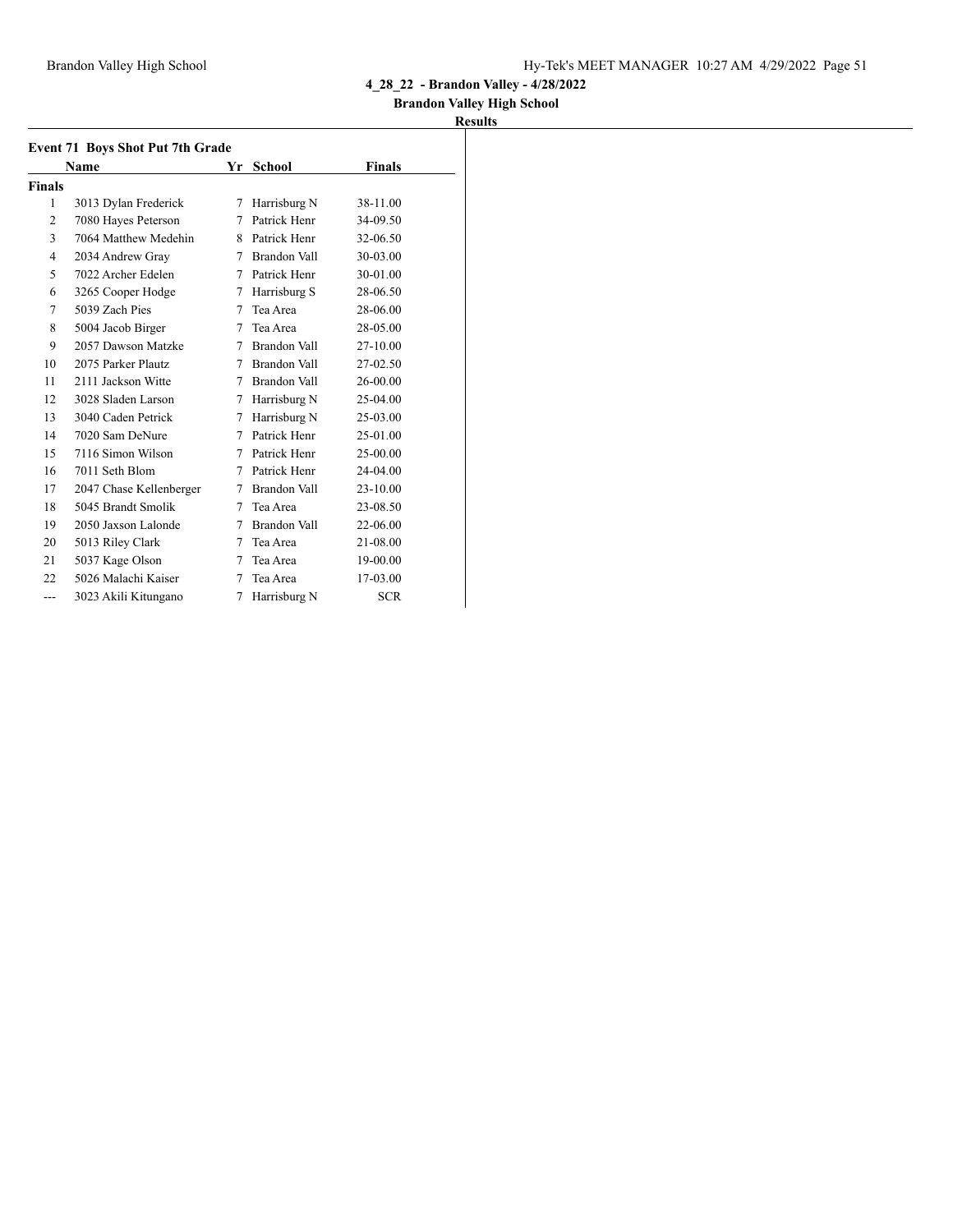### **Brandon Valley High School**

|               | <b>Event 72 Boys Shot Put 8th Grade</b> |    |                     |               |  |
|---------------|-----------------------------------------|----|---------------------|---------------|--|
|               | <b>Name</b>                             | Yr | School              | <b>Finals</b> |  |
| <b>Finals</b> |                                         |    |                     |               |  |
| 1             | 5029 Brenner Konrad                     | 8  | Tea Area            | $41 - 02.50$  |  |
| 2             | 2068 Camden Pantekoek                   | 8  | Brandon Vall        | 39-04.50      |  |
| 3             | 5050 Jaeden Waltner                     | 8  | Tea Area            | 38-03.50      |  |
| 4             | 7014 Gavin Casanova                     |    | 8 Patrick Henr      | 38-00.50      |  |
| 5             | 5038 Cody Petersen                      | 8. | Tea Area            | 37-00.50      |  |
| 6             | 7040 Jack Hindbjorgen                   |    | 8 Patrick Henr      | 36-03.00      |  |
| 7             | 3045 Kamden Schimmel                    | 8  | Harrisburg N        | 35-04.50      |  |
| 8             | 5041 Gavin Reiners                      | 8  | Tea Area            | 34-03.50      |  |
| 9             | 3277 Ben Mammenga                       | 8  | Harrisburg S        | 33-00.50      |  |
| 10            | 5044 Braden Smith                       | 8  | Tea Area            | 32-11.00      |  |
| 11            | 3270 Rylen Kinghorn                     | 8  | Harrisburg S        | 32-10.50      |  |
| 12            | 5007 Carter Brown                       | 8  | Tea Area            | 32-02.50      |  |
| 13            | 3002 Brayden Barnett                    | 8  | Harrisburg N        | 30-10.00      |  |
| 14            | 7013 Rylan Burch                        | 8  | Patrick Henr        | 30-06.50      |  |
| 15            | 2032 Gable Frost                        | 8  | Brandon Vall        | 28-08.00      |  |
| 16            | 3269 Garrett Johnson                    | 8  | Harrisburg S        | 28-05.00      |  |
| 17            | 2024 Lander Elkin                       | 8  | <b>Brandon Vall</b> | 28-04.00      |  |
| 18            | 2015 Lane Carda                         | 8  | Brandon Vall        | 27-08.00      |  |
| 19            | 7009 Jackson Baumann                    |    | 8 Patrick Henr      | 25-05.00      |  |
| 20            | 7064 Matthew Medehin                    | 8  | Patrick Henr        | 24-00.00      |  |
| 21            | 3050 Grayer VanHull                     | 8  | Harrisburg N        | 22-07.50      |  |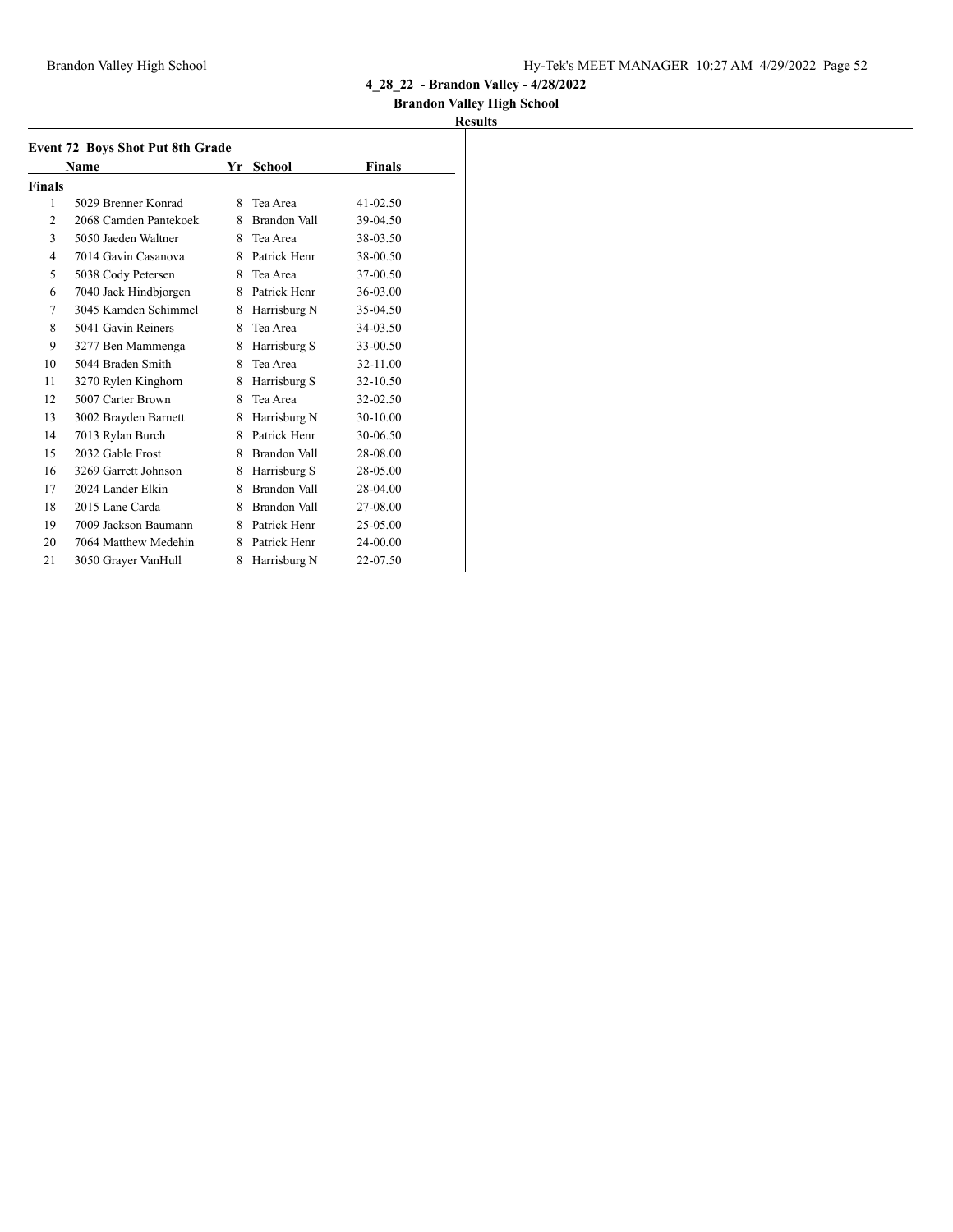## **Brandon Valley High School**

|                | Team                  | Relay | <b>Finals</b> |
|----------------|-----------------------|-------|---------------|
| <b>Finals</b>  |                       |       |               |
| 1              | Brandon Valley        | C     | 2:17.81       |
| 2              | Harrisburg North      | A     | 2:20.29       |
| 3              | Tea Area              | A     | 2:21.25       |
| $\overline{4}$ | Tea Area              | B     | 2:22.52       |
| 5              | Harrisburg North      | B     | 2:22.75       |
| 6              | Brandon Valley        | A     | 2:22.88       |
| 7              | <b>Brandon Valley</b> | B     | 2:25.55       |
| 8              | Patrick Henry         | C     | 2:27.56       |
| 9              | Tea Area              | C     | 2:28.44       |
| 10             | Harrisburg South      | A     | 2:31.07       |
| 11             | Harrisburg South      | B     | 2:31.13       |
| 12             | Patrick Henry         | A     | 2:35.76       |
| 13             | Patrick Henry         | B     | 2:37.84       |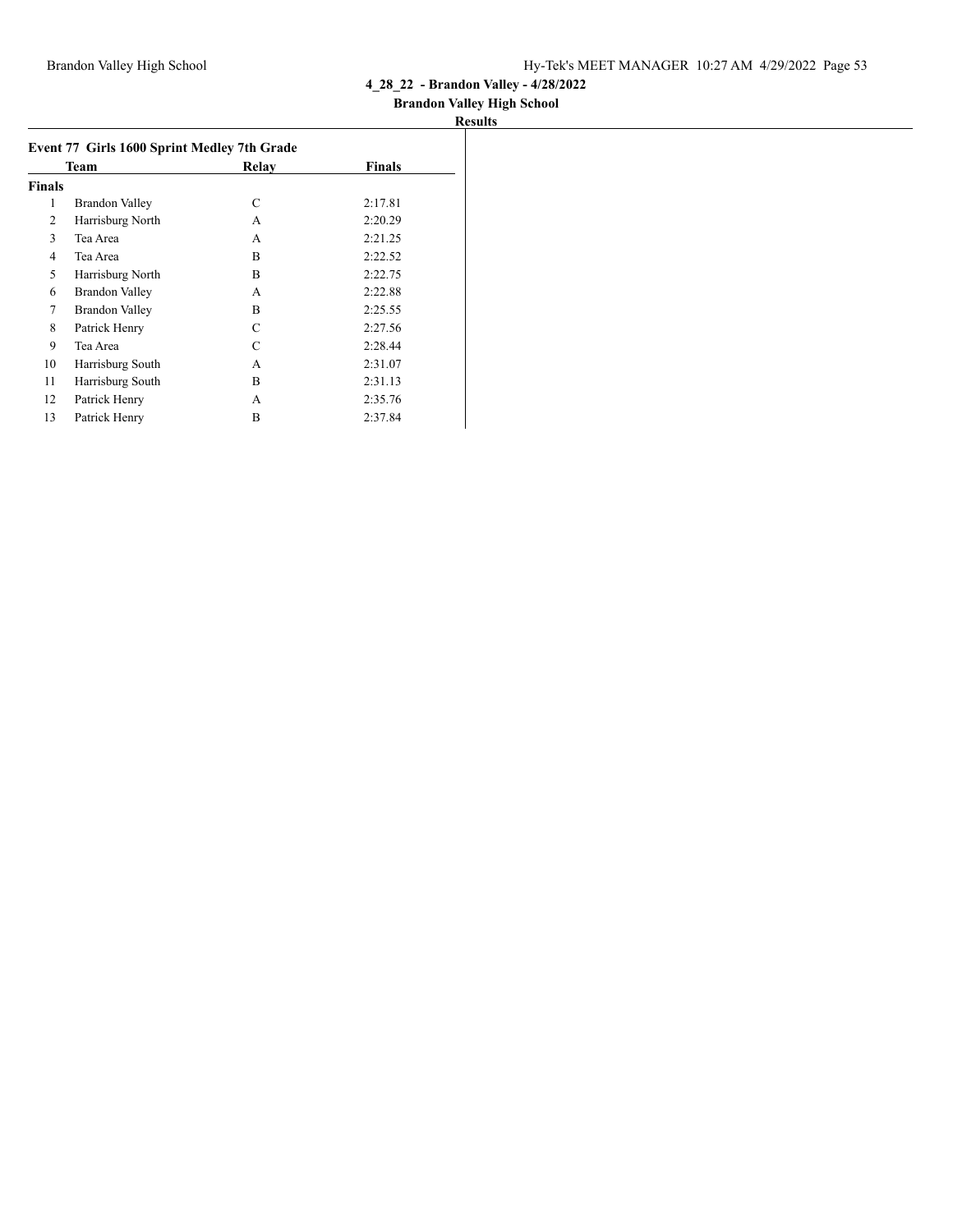#### **Brandon Valley High School Results**

|               | Team                  | Relay | <b>Finals</b> |
|---------------|-----------------------|-------|---------------|
| <b>Finals</b> |                       |       |               |
|               | Patrick Henry         | А     | 1:59.78       |
| 2             | Harrisburg North      | А     | 2:01.25       |
| 3             | <b>Brandon Valley</b> | А     | 2:02.97       |
| 4             | Tea Area              | А     | 2:18.43       |
| 5             | Harrisburg South      | А     | 2:31.03       |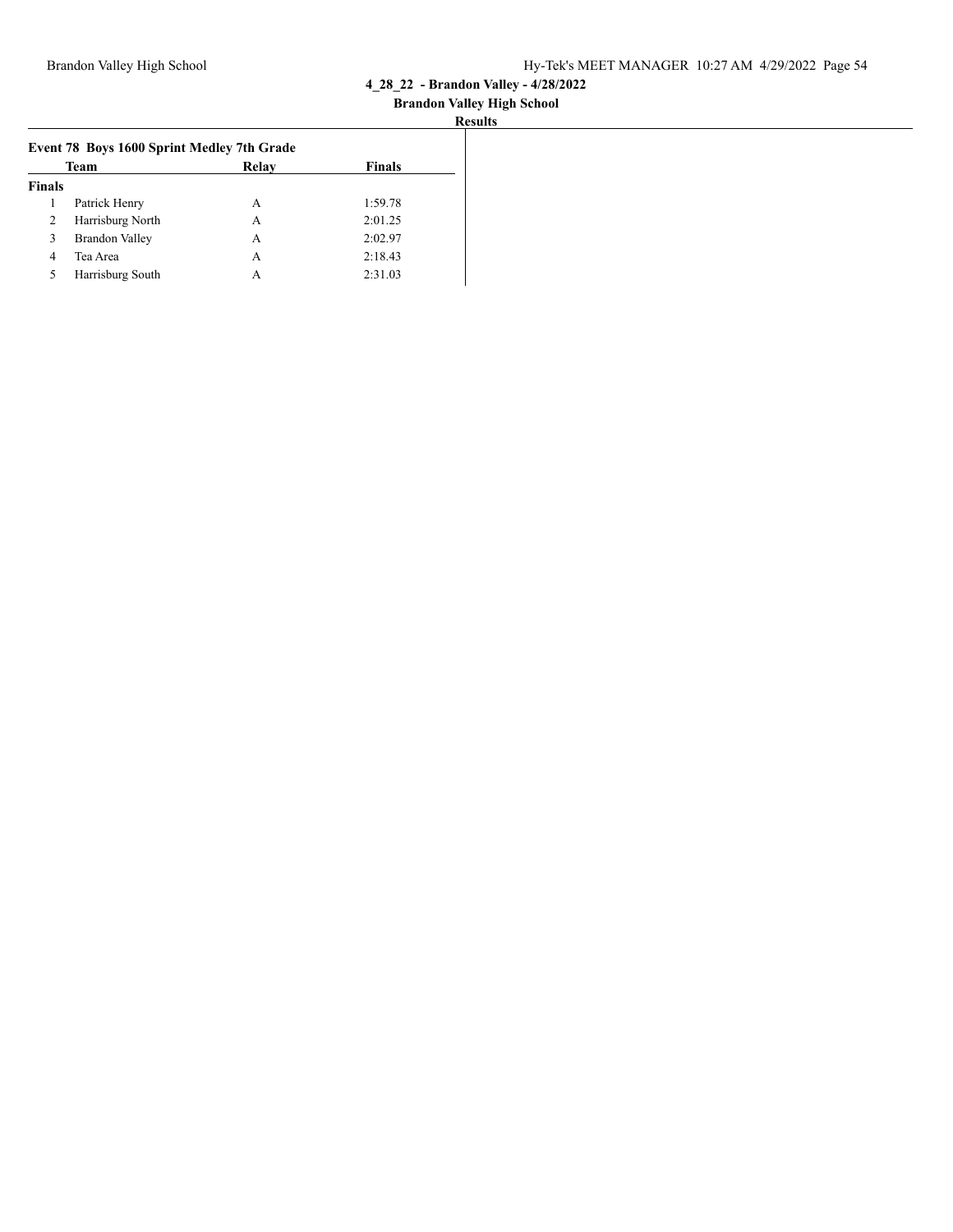| Team          |                       | Relay | <b>Finals</b> |
|---------------|-----------------------|-------|---------------|
| <b>Finals</b> |                       |       |               |
| 1             | Harrisburg North      | А     | 2:07.76       |
| $\mathcal{L}$ | Tea Area              | А     | 2:09.09       |
| 3             | Patrick Henry         | А     | 2:09.37       |
| 4             | Tea Area              | в     | 2:20.66       |
| 5             | <b>Brandon Valley</b> | A     | 2:21.65       |
| 6             | Patrick Henry         | в     | 2:28.76       |
|               |                       |       |               |